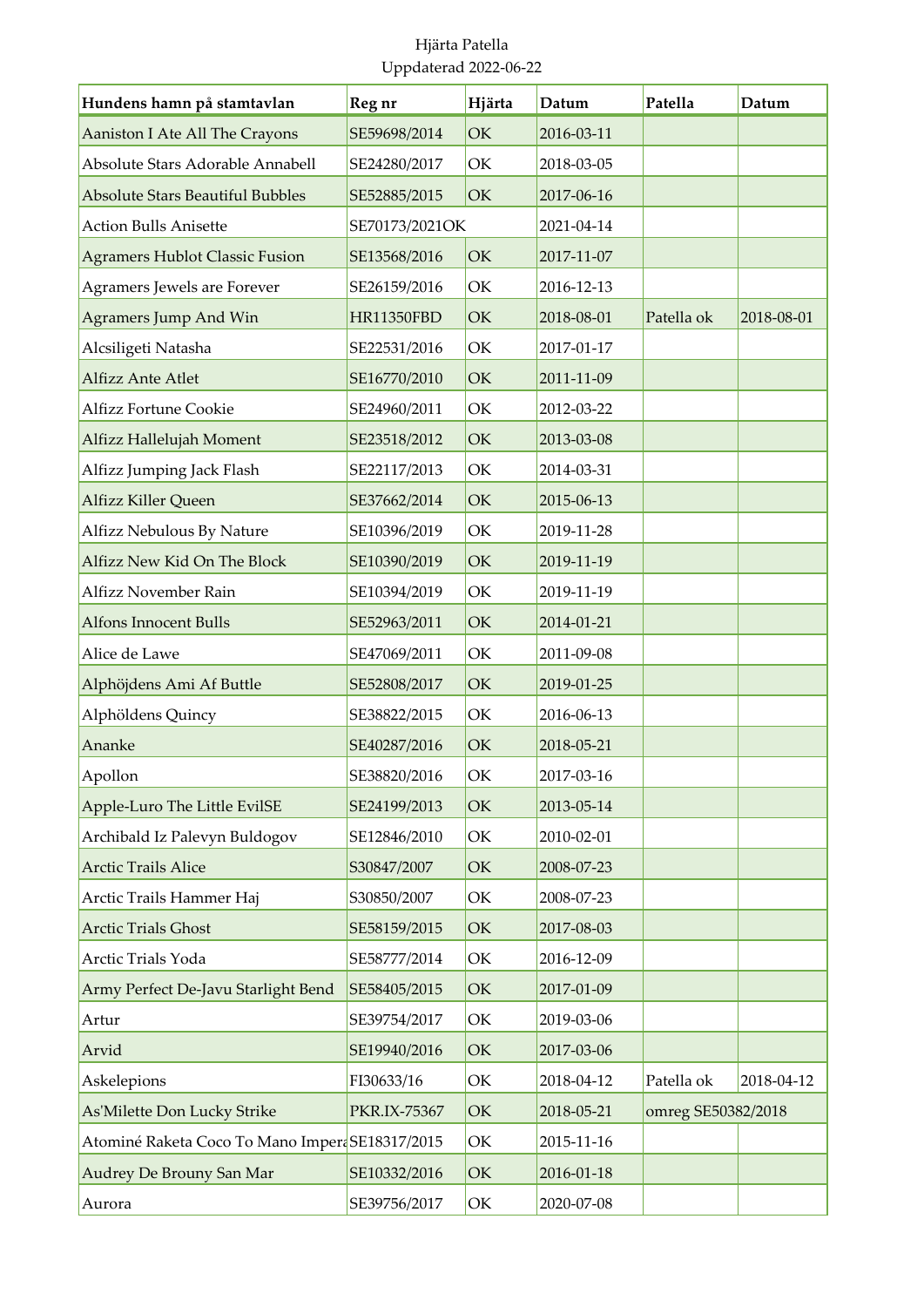| Avant-Garde Le Sens De La Vie          | SE10163/2015       | OK | 2016-06-30 |            |            |
|----------------------------------------|--------------------|----|------------|------------|------------|
| A'Vigdors Gaspara                      | SE49810/2007       | OK | 2019-09-09 |            |            |
| A'Vigdors Lucrece                      | SE20069/2017       | OK | 2017-12-06 |            |            |
| A'Vigdors Nilo                         | SE45546/2018       | OK | 2018-08-05 |            |            |
| A'Vigdors Prisca                       | SE56239/2018       | OK | 2019-09-23 |            |            |
| A'Vigdors Projecteur Dans Lávenir      | DK15988/2012       | OK | 2014-03-15 | Patella ok | 2014-03-15 |
| A'Vigdors Quintino                     | SE36821/2019       | OK | 2020-06-24 |            |            |
| A'vigdors Seigneur et Maitre           | <b>PKR IX56927</b> | OK | 2012-06-11 | Patella ok | 2012-03-07 |
| A'Vigdors Lunaire                      | SE20241/2017       | OK | 2019-04-17 |            |            |
| Azina                                  | SE66306/20018      | OK | 2010-07-09 |            |            |
| <b>Babybulls Weiwei</b>                | S70819/2007        | OK | 2008-09-25 |            |            |
| Babybulls Öyvor                        | SE65144/2010       | OK | 2011-10-10 |            |            |
| Baleyco's Cool Cindy                   | SE34947/2016       | OK | 2017-11-03 |            |            |
| Ballroom Interceptor Lilla Maräng      | S49560/2005        | OK | 2008-11-17 |            |            |
| Balthazar og Little Bombardier         | S64709/2005        | OK | 2007-07-13 |            |            |
| Bar-B's Barocca                        | SE42542/2011       | OK | 2013-06-17 |            |            |
| <b>Bardolynns Dottie</b>               | S59487/2005        | OK | 2008-09-27 |            |            |
| Beethoven of Sirmium Kids              | SE47302/2013       | OK | 2014-03-11 |            |            |
| Bell Amour De Browny San-Mar           | SE43991/2016       | OK | 2018-08-27 |            |            |
| <b>Bennewise Caden</b>                 | SE52490/2015       | OK | 2017-11-20 |            |            |
| Berbris Barbro                         | SE5018/5/2011      | OK | 2015-04-09 |            |            |
| Berbris Britta                         | SE17894/2010       | OK | 2011-01-24 |            |            |
| <b>Berbris Cecilia</b>                 | SE28167/2012       | OK | 2013-06-19 |            |            |
| Berbris Frans De La Concorde           | SE23517/2017       | OK | 2018-06-16 |            |            |
| Berbris Fröjdis De Triomphe            | SE23518/2017       | OK | 2018-06-16 |            |            |
| <b>Bernerhills Tosca</b>               | S59765/2003        | OK | 2005-10-26 |            |            |
| <b>Bertone De Ironcanis</b>            | SE38679/2013       | OK | 2013-11-22 |            |            |
| Beti Wenecki Raj                       | SE55317/2014       | OK | 2015-06-13 |            |            |
| <b>Biscus Calle</b>                    | SE59799/2010       | OK | 2012-04-18 |            |            |
| <b>Biscus Freja</b>                    | SE47859/2012       | OK | 2014-10-30 |            |            |
| <b>Biscus Jinger</b>                   | SE42254/2011       | OK | 2012-10-25 |            |            |
| Björkelunds Fia                        | SE37378/2018       | OK | 2020-05-27 |            |            |
| <b>Black Pirate Opera</b>              | SE40327/2013       | OK | 2015-04-08 |            |            |
| <b>Black Pirate Quick</b>              | SE59068/2013       | OK | 2016-01-07 |            |            |
| <b>Blance Noir Fuvignon deLay</b>      | DK02391/2009       | OK | 2012-07-02 | Patella ok | 2012-01-30 |
| <b>Blance Noirs August Bourneville</b> | DK15479/2006       | OK | 2008-03-17 | Patella ok | 2008-03-17 |
| Bleibergquelle Menja                   | S42271/2006        | OK | 2007-05-30 |            |            |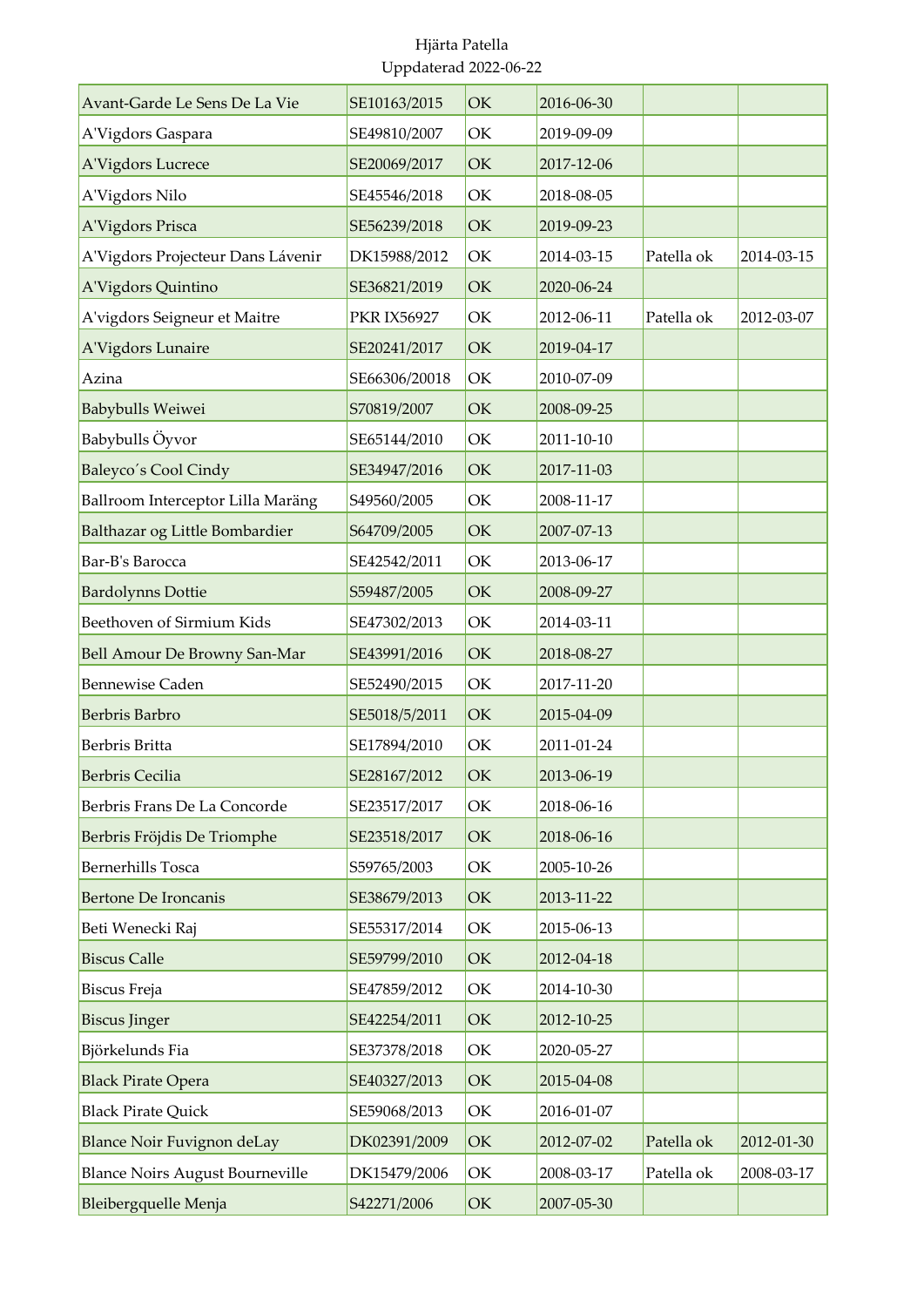| Blomsterlökens Alice                           | S18395/2004  | OK | 2005-10-19 |            |  |
|------------------------------------------------|--------------|----|------------|------------|--|
| Blomsterlökens Esther                          | S17500/20019 | OK | 2010-03-17 |            |  |
| Blomsterlökens Flinga                          | S12301/2010  | OK | 2013-08-06 |            |  |
| Born to be Smile Cocaine                       | SE39644/2011 | OK | 2013-03-18 |            |  |
| <b>Bosco</b>                                   | SE13710/2012 | OK | 2013-07-09 |            |  |
| <b>Brickstones Bollinger</b>                   | SE44600/2013 | OK | 2014-08-05 |            |  |
| <b>Brickstones Carlene Carter</b>              | SE20690/2015 | OK | 2016-09-07 |            |  |
| <b>Brickstones Ewa</b>                         | SE33139/2016 | OK | 2017-08-29 |            |  |
| Brickstones Johnny Cash                        | SE20687/2015 | OK | 2016-03-17 |            |  |
| <b>Brickstones Veuve Clicquot</b>              | SE44599/2013 | OK | 2014-12-04 |            |  |
| Bri-Franch Wera                                | SE20535/2019 | OK | 2021-05-19 |            |  |
| <b>Bull Ranch Mx Predador</b>                  | MAA1700152   | OK | 2018-07-30 | Patella ok |  |
| Bulldog ru Norsi                               | SE14905/2012 | OK | 2013-09-26 |            |  |
| <b>Bullentines Fabian Le Figaro</b>            | SE34425/2012 | OK | 2013-09-03 |            |  |
| Bullentines Gilbert go to Gate 1               | SE37486/2013 | OK | 2014-10-17 |            |  |
| Bullmammans Fröken Präktig                     | SE18559/2013 | OK | 2014-02-07 |            |  |
| <b>Bulls Of Beauty Eskil</b>                   | SE27393/2015 | OK | 2017-06-26 |            |  |
| <b>Bully Paradise Lexus</b>                    | SE58340/2018 | OK | 2019-06-20 |            |  |
| <b>Bully Paradise Maddox</b>                   | SE58306/2018 | OK | 2019-06-20 |            |  |
| <b>Bullybliss Embezzling Ember</b>             | SE31952/2015 | OK | 2016-06-15 |            |  |
| Butcher Boy Born In Mordor                     | SE60664/2020 | OK | 2021-03-03 |            |  |
| Bäring Nords Embla                             | S15740/2008  | OK | 2009-03-18 |            |  |
| Bäring Nords Grimhild                          | S56243/2006  | OK | 2008-06-12 |            |  |
| <b>Bäring Nords Jolner</b>                     | S34041/2007  | OK | 2008-06-16 |            |  |
| Bäring Nords Njord Leon                        | S66894/2008  | OK | 2010-03-20 |            |  |
| <b>Bäring Nords Saxo</b>                       | SE32767/2012 | OK | 2013-10-09 |            |  |
| Bäring Nords Ulvhilda                          | SE23346/2011 | OK | 2012-08-13 |            |  |
| Callabalooz Easy Rider                         | S24580/2008  | OK | 2010-04-28 |            |  |
| Callabalooz Kinkiga Kitkita                    | SE59492/2010 | ОK | 2011-11-14 |            |  |
| Callabalooz Omg Hes My Chubby Bea SE42185/2012 |              | OK | 2013-07-23 |            |  |
| Callabalooz Omg I'm Such A Clown               | SE42183/2012 | OK | 2013-10-29 |            |  |
| <b>Callalians Duchess Of Thunder</b>           | SE14903/2017 | OK | 2018-08-16 |            |  |
| Calamity Jane                                  | SE46835/2018 | OK | 2019-03-25 |            |  |
| <b>Callustus Aureus</b>                        | SE50473/2018 | OK | 2019-08-21 |            |  |
| Candy Station's Özel's Sture                   | SE11468/2018 | OK | 2020-07-24 |            |  |
| Candy Stations Balou                           | SE24235/2010 | OK | 2011-12-25 |            |  |
| Candy Stations Harry Julius                    | SE42686/2015 | OK | 2016-11-21 |            |  |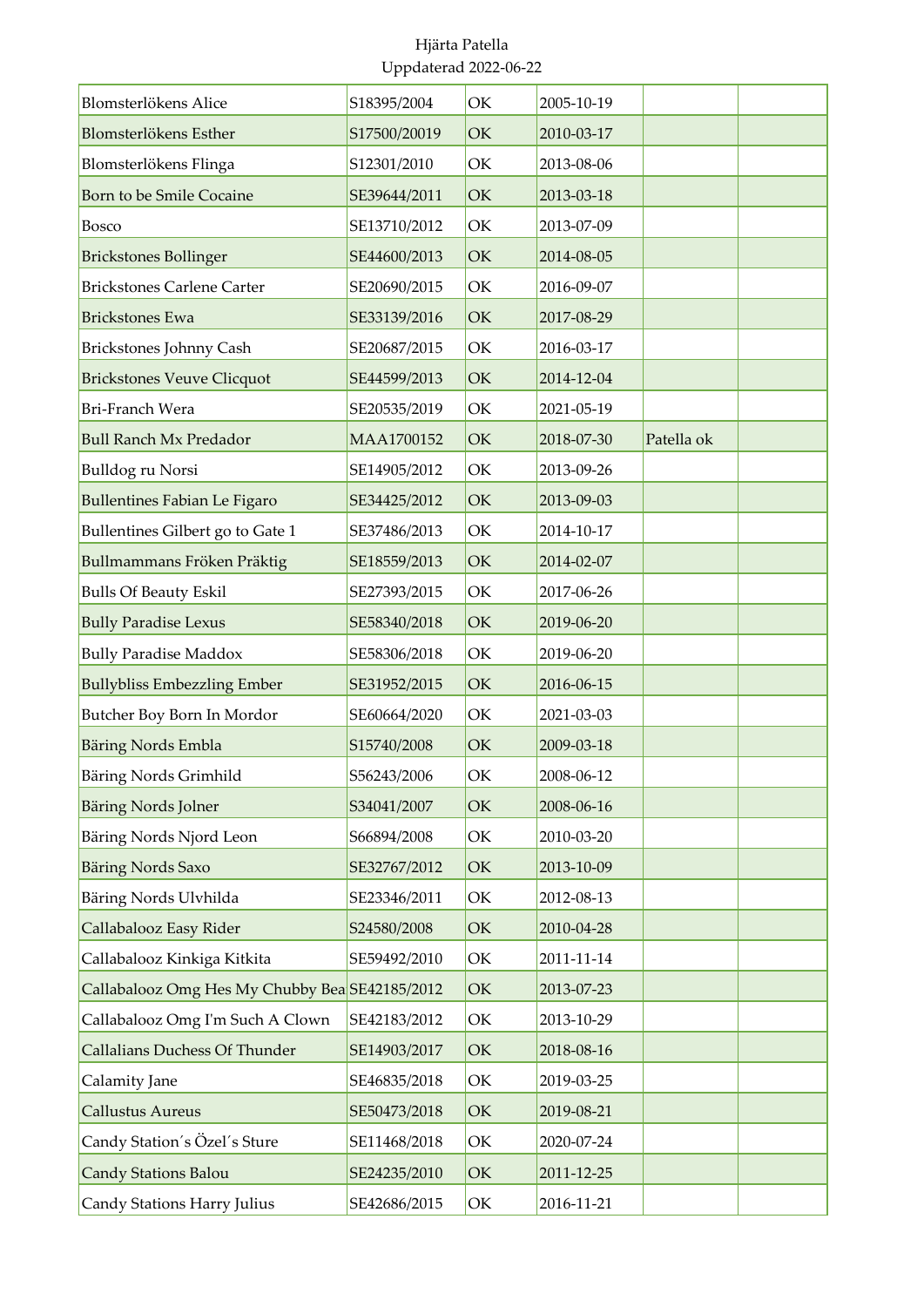| <b>Candy Stations Hilda</b>          | SE16288/2011     | OK | 2012-08-30 |    |            |
|--------------------------------------|------------------|----|------------|----|------------|
| Candy Stations Mary Read             | S52906/2008      | OK | 2010-03-24 |    |            |
| Candy Stations Monsiur le Bonne      | S36591/2004      | OK | 2007-07-16 |    |            |
| Candy Station's Olivia               | SE51919/2012     | OK | 2013-10-19 |    |            |
| Cannon Ball Of Marosc Charm          | CORA3414-19/10ok |    | 2020-02-18 | ok | 2020-02-18 |
| Carmbulls Afrodite                   | S51427/2005      | OK | 2006-11-28 |    |            |
| Carmbulls Fireball                   | S67028/2009      | OK | 2012-12-06 |    |            |
| Carmbulls Ibrahimovic                | SE30939/2012     | OK | 2013-04-02 |    |            |
| Carmbulls Indiana Jones              | SE30940/2012     | OK | 2013-05-29 |    |            |
| Carmbulls Isabella Swan              | SE30941/2012     | OK | 2013-04-23 |    |            |
| Carmbulls Tequila Sunrise            | S64399/2003      | OK | 2008-11-08 |    |            |
| Carpe Diem Bulldog Hope              | SE34465/2011     | OK | 2012-03-01 |    |            |
| <b>Carte Truffe American Beauty</b>  | S10896/2007      | OK | 2007-10-31 |    |            |
| Carte Truffe Quarter Pounder         | SE59460/2012     | OK | 2014-05-22 |    |            |
| Carte Truffe Thief Of My Heart       | SE19015/2014     | OK | 2015-11-03 |    |            |
| Cass'Imperium Catalina               | SE47984/2019     | OK | 2020-04-08 |    |            |
| <b>Catrinells Ginger Fizz</b>        | SE54736/2012     | OK | 2014-11-04 |    |            |
| Catrinell's My Lafayette             | SE41869/2014     | OK | 2015-07-13 |    |            |
| <b>Catrinells Othello Confection</b> | SE56150/2014     | OK | 2016-01-28 |    |            |
| Cattivo's Baby Hands Up              | SE51751/2017     | OK | 2018-11-01 |    |            |
| Cawarottis Kachina Af Trolla         | SE42568/2016     | OK | 2017-11-07 |    |            |
| Ceábulls Bumblebee                   | SE51095/2018     | OK | 2020-09-24 |    |            |
| Ceábulls Cause I'm Worth It          | SE59479/2018     | OK | 2020-09-03 |    |            |
| Cerera Bulldozer                     | SE64825/2010     | OK | 2011-04-14 |    |            |
| Charlie                              | S12349/2007      | OK | 2007-12-21 |    |            |
| Chateau d'Albin Alexia               | SE30354/2017     | OK | 2018-04-17 |    |            |
| Chateau d'Albin Amelia               | SE30353/2017     | OK | 2018-04-17 |    |            |
| Chateau d'Albin Lillemor             | SE11789/2016     | OK | 2017-01-10 |    |            |
| Chateau d'Albin Albina Jaune         | S51998/2003      | OK | 2007-06-21 |    |            |
| Chateau d'Albin Albinina             | S54281/2007      | OK | 2008-07-08 |    |            |
| Chateau d'Albin Anna Guerlain        | SE50070/2011     | OK | 2016-04-05 |    |            |
| Chateau d'Albin Harry                | S36579/2007      | OK | 2009-04-20 |    |            |
| Chateau d'Albin Hedvig Confucius     | SE59373/2012     | OK | 2014-03-21 |    |            |
| Chateau d'Albin Herta                | SE41379/2013     | OK | 2014-07-09 |    |            |
| Chateau d'Albin Hjördis              | SE55167/2011     | OK | 2012-09-25 |    |            |
| Chateau d'Albin Hjördis              | SE55167/2011     | OK | 2015-05-12 |    |            |
| Chateau d'Albin Iza af Ludvig        | SE27299/2015     | OK | 2016-04-19 |    |            |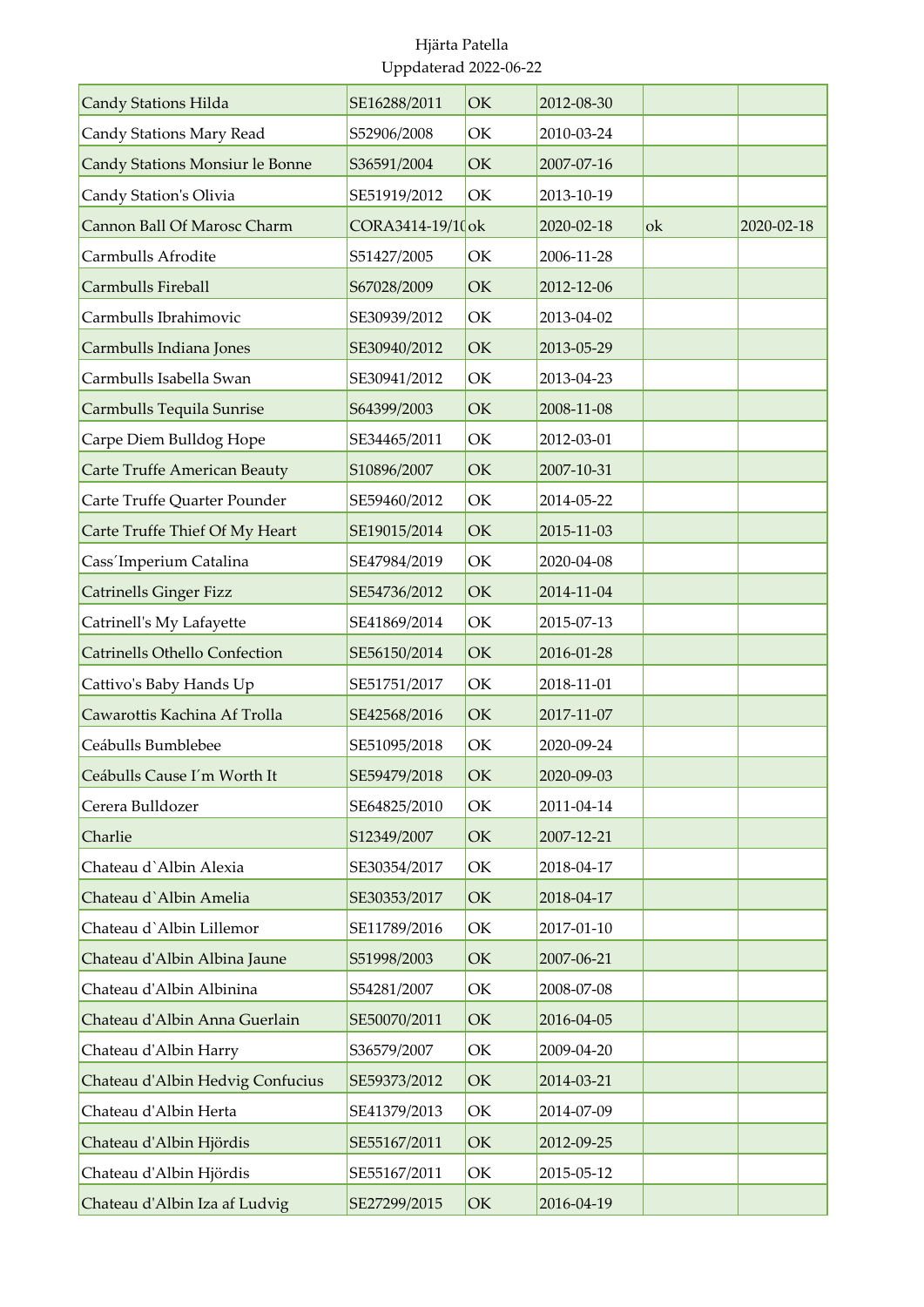| Chateau d'Albin Leo               | SE15232/2011 | OK | 2013-10-15 |                           |            |
|-----------------------------------|--------------|----|------------|---------------------------|------------|
| Chateau d'Albin Ludvig Confucius  | SE59370/2012 | OK | 2013-10-21 |                           |            |
| Chateau d'Albin Moa P Af Helge    | SE23670/2013 | OK | 2014-03-21 |                           |            |
| Chateau d'Albin Otto Confucius    | SE59371/2012 | OK | 2013-12-03 |                           |            |
| Chateau d'Albin Pia               | SE15235/2011 | OK | 2014-12-12 |                           |            |
| Chateau d'Albin Rut               | SE14277/2010 | OK | 2013-03-19 |                           |            |
| Chateau d'Albin Rut Guerlain      | SE50068/2011 | OK | 2013-05-07 |                           |            |
| Chateau d'Albin Signe             | SE14276/2010 | OK | 2011-02-23 |                           |            |
| Chateau d'Albin Svea Af Pablo     | SE57146/2014 | OK | 2016-02-29 | Utställd Tyskland 2016-09 |            |
| Chateau d'Albin Tora Af Pablo     | SE57145/2014 | OK | 2015-12-17 |                           |            |
| Chateau d'Albin Tyra Roi          | S64636/2004  | OK | 2007-06-08 |                           |            |
| Chateau d'Albin Wera              | S62462/2008  | OK | 2014-12-12 |                           |            |
| Chateau d'Albin Åsa af Helge      | SE23673/2013 | OK | 2014-03-21 |                           |            |
| Cherjess Dahlia                   | SE45024/2014 | OK | 2016-02-09 |                           |            |
| Cherjess Dior                     | SE45025/2014 | OK | 2015-09-17 |                           |            |
| <b>Cherjess Fame</b>              | SE48987/2015 | OK | 2017-01-16 |                           |            |
| Cherjess In Your Face             | SE42571/2016 | OK | 2018-05-07 |                           |            |
| Cherjess Kolan                    | SE46077/2016 | OK | 2018-05-18 |                           |            |
| Cherjess Nala                     | SE18748/2018 | OK | 2019-03-11 |                           |            |
| Cherjess Nano                     | SE18750/2018 | OK | 2020-03-14 |                           |            |
| Cherjess Nino                     | SE18752/2018 | OK | 2019-03-11 |                           |            |
| Chessie                           | S12347/2007  | OK | 2007-12-21 |                           |            |
| Chiccos Bull Nia                  | SE54144/2019 | OK | 2019-11-01 |                           |            |
| Chicos Bull Concetta              | SE21305/2017 | OK | 2018-03-15 |                           |            |
| Clara Maricolo Miracle            | SE11576/2018 | OK | 2018-09-10 |                           |            |
| Co Di Chefays Hoppla Holly        | SE25664/2011 | OK | 2012-04-04 |                           |            |
| Colombo De La Villarense          | SE24398/2015 | OK | 2015-02-17 |                           |            |
| Confucius de la Parure            | LOSH0925076  | OK | 2012-07-30 | Patella ok                | 2012-07-30 |
| Convivials Fantasy Fleur          | SE60896/2010 | OK | 2011-07-21 |                           |            |
| Coralie Le Sans De La Vie         | SE13900/2017 | OK | 2017-09-14 |                           |            |
| Corentin Le Sens De La Vie        | SE13389/2017 | OK | 2017-09-07 |                           |            |
| Corona Y Manto Dona Isabel        | SE11994/2020 | OK | 2019-09-19 |                           |            |
| Cuty Pie's Im Your Angel          | SE11589/2012 | OK | 2013-03-11 |                           |            |
| Da Revoltina Obey The Law         | SE16065/2017 | OK | 2017-04-19 |                           |            |
| D'Agustin Peiret Have You With Me | SE14902/2017 | OK | 2018-06-12 |                           |            |
| Dakara Ogrody Japonskie           | SE34239/2010 | OK | 2010-10-05 |                           |            |
| Dark Nights Eagles Agnes          | S68061/2005  | OK | 2008-03-25 |                           |            |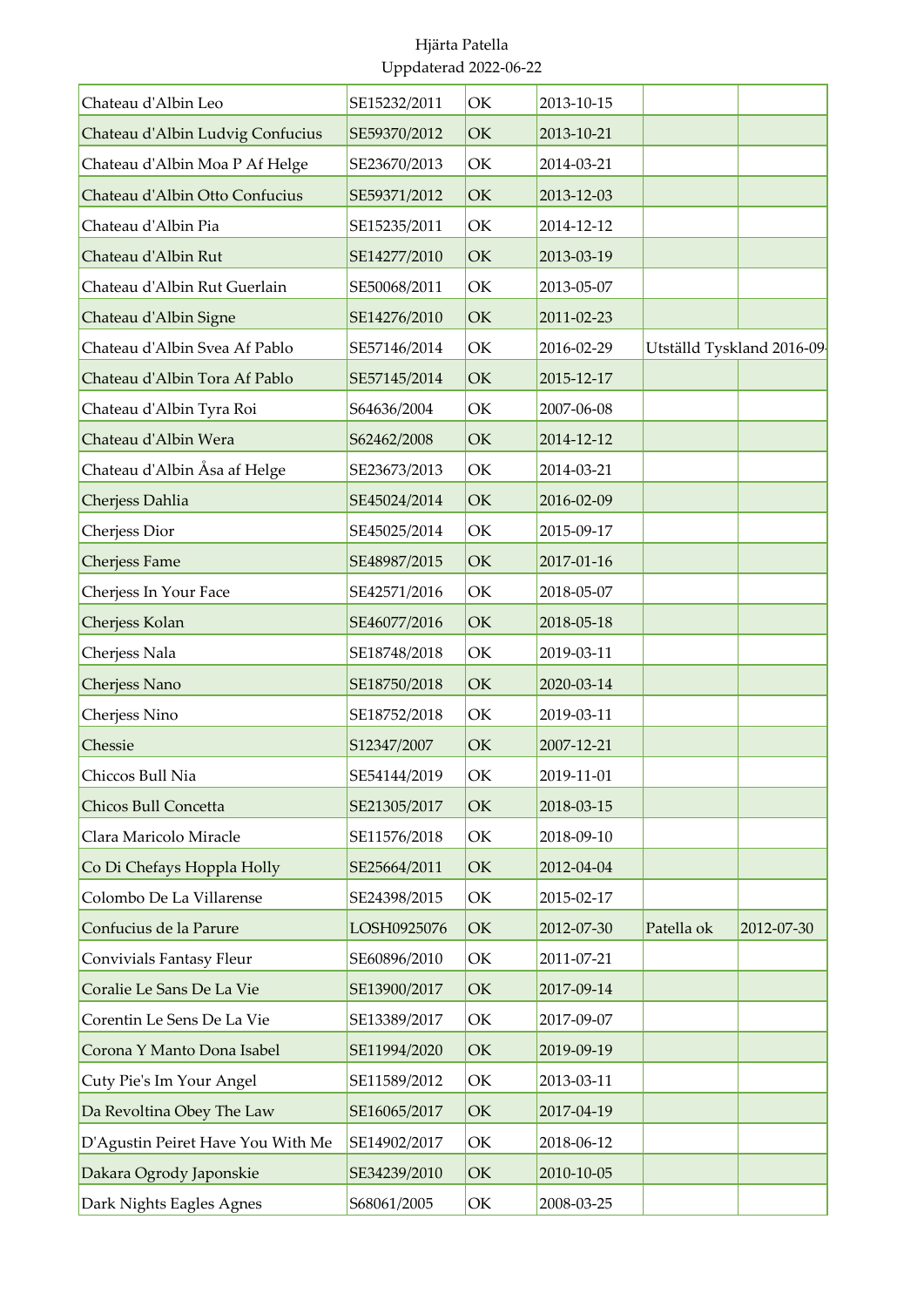| Dark Nights Eagles Lillemor    | S25144/2007  | OK        | 2008-03-04 |            |            |
|--------------------------------|--------------|-----------|------------|------------|------------|
| Daulökke's O 'Meyer            | DK01083/2017 | OK        | 2018-02-07 | Patella ok | 2018-02-07 |
| Daulökkes Galla Nova           | SE51871/2014 | OK        | 2015-07-18 |            |            |
| Daulökke's Héloise De Vina     | SE29548/2015 | OK        | 2017-08-21 |            |            |
| Daulökkes Sartre Le Royal      | DK02921/2011 | OK        | 2017-12-08 | Patella ok | 2012-09-24 |
| Daulökkes Zonia Du Nord        | SE20443/2016 | OK        | 2016-08-15 |            |            |
| De Petite Amazone Marceline    | SE50272/2018 | OK        | 2016-09-23 |            |            |
| Dea Ventura Naughty & Nice     | SE39001/2019 | OK        | 2020-02-28 |            |            |
| Demonens Big Berta             | S42122/2005  | OK        | 2008-01-25 |            |            |
| Des Courtines De Chambray      | 72712/11400  | OK        | 2014-03-21 | Patella ok |            |
| Devarox Irmelin                | SE19331/2018 | OK        | 2019-06-29 |            |            |
| Devarox Kaylee Karamell        | SE38998/2019 | OK        | 2020-09-04 |            |            |
| Devarox Kenzo                  | SE38997/2019 | OK        | 2020-05-27 |            |            |
| Devarox Leia                   | SE58466/2019 | OK        | 2021-07-22 |            |            |
| Devarox Märta                  | SE46777/2020 | OK        | 2020-07-01 |            |            |
| Devarox Nelson                 | SE49931/2020 | OK        | 2021-08-06 |            |            |
| Devito Du Chien Iache          | S14651/2009  | OK        | 2009-04-29 |            |            |
| Dexlines Inez                  | S54282/2007  | OK        | 2008-07-18 |            |            |
| Dexlines Magnhild Mazarin      | SE25945/2011 | OK        | 2012-04-18 |            |            |
| Dhammachakkas Athit Batman     | S63985/2006  | OK        | 2008-10-09 |            |            |
| Dhammachakkas Athit Siri       | S63983/2006  | OK        | 2007-09-25 |            |            |
| Diamond French Nirvan          | SE19720/2014 | OK        | 2014-11-18 |            |            |
| Diplomatics Henrietta Hobart   | SE18668/2011 | OK        | 2013-04-18 |            |            |
| Diplomatics Hercule De Flaury  | SE18663/2011 | OK        | 2012-01-03 |            |            |
| <b>Divotties Bernard</b>       | S23040/2006  | <b>OK</b> | 2008-01-30 |            |            |
| Divotties Bianca               | S23039/2006  | OK        | 2007-03-09 |            |            |
| Djon                           | DK06501/2012 | OK        | 2012-07-12 | Patella ok | 2012-07-12 |
| D'Or Chevalier Nie Lada Ladaco | SE29797/2016 | OK        | 2017-11-07 |            |            |
| Doublemint Ain't She Sweet     | SE29671/2019 | OK        | 2020-04-15 |            |            |
| Doublemint All In One          | SE29669/2019 | Ok        | 2020-04-07 |            |            |
| Dream Baflo                    | SE57195/2014 | OK        | 2014-06-16 |            |            |
| Dreamflash Chloe               | SE20515/2012 | OK        | 2013-02-21 |            |            |
| Dreamflash Diva                | SE50024/2013 | OK        | 2014-09-09 |            |            |
| Dreamflash Elin                | SE37172/2015 | OK        | 2016-05-30 |            |            |
| Dreamflash Fifi                | SE44936/2016 | OK        | 2017-07-13 |            |            |
| Druzhanna Ledi Briliant Star   | SE40215/2011 | OK        | 2013-01-15 |            |            |
| Dvärglandes Libertine          | S43265/2008  | OK        | 2009-06-08 |            |            |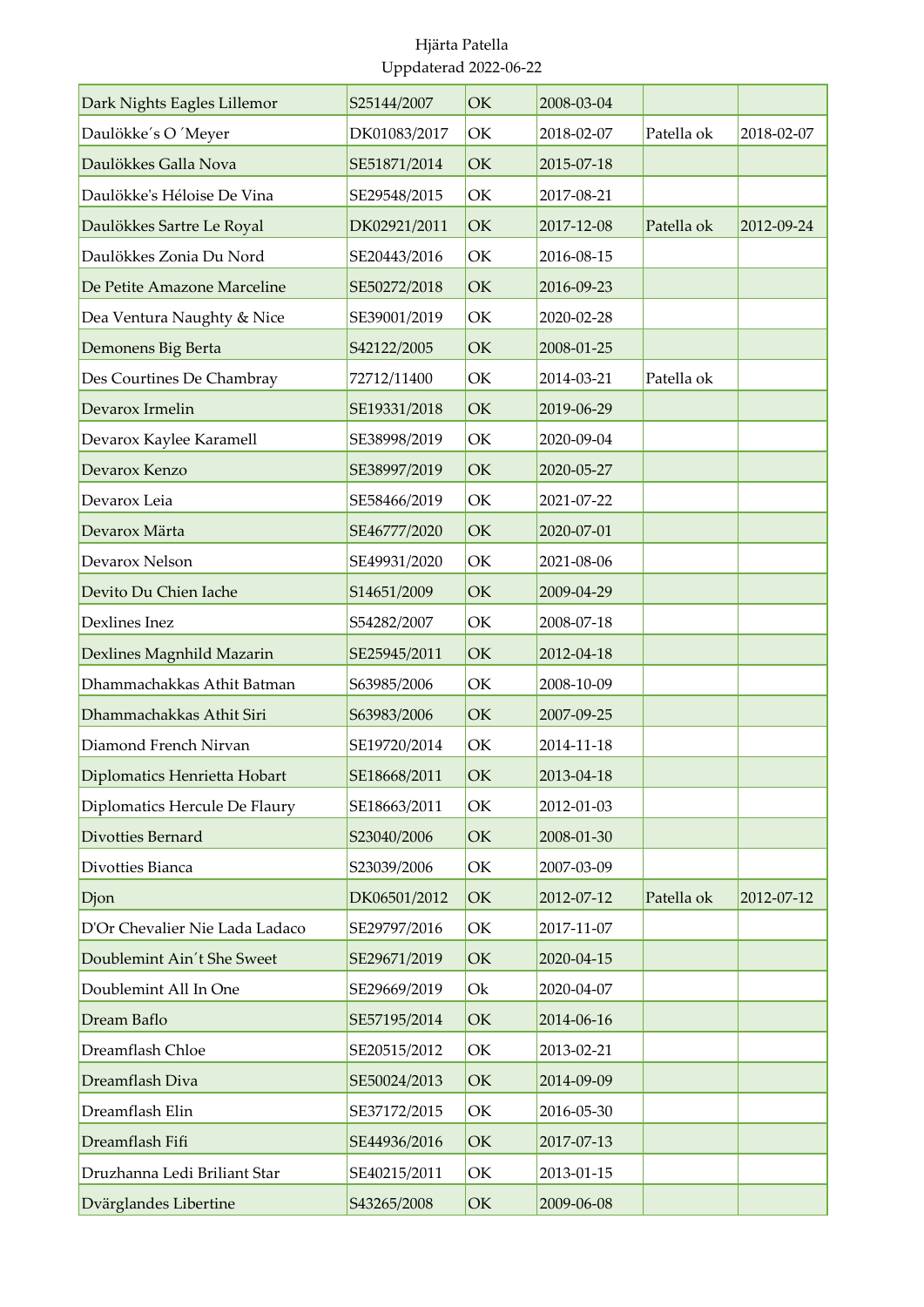| Dzhuta Haus La Mur                                    | SE48722/2019 | OK | 2020-04-01 |            |            |
|-------------------------------------------------------|--------------|----|------------|------------|------------|
| <b>Eddy Golsky Ray</b>                                | S25875/2008  | OK | 2008-08-26 |            |            |
| Ekhaga Caesar                                         | S27443/2005  | OK | 2006-11-21 |            |            |
| Ekhaga Mistral Molly                                  | S20920/2008  | OK | 2009-02-23 |            |            |
| Ekhaga Petit Isa                                      | SE11156/2013 | OK | 2014-09-22 |            |            |
| Ekhaga Petit Lee                                      | SE11158/2013 | OK | 2014-09-22 |            |            |
| Elcatso Azalea                                        | SE45681/2015 | OK | 2016-10-07 |            |            |
| Eldenburgs Bonbon                                     | SE44726/2014 | OK | 2015-06-18 |            |            |
| Eliot Maricolo Miracle                                | SE52548/2019 | OK | 2020-01-21 |            |            |
| <b>Energicas Gaius Julius</b>                         | SE56031/2012 | OK | 2013-09-05 |            |            |
| Enya Van De Stoosberg                                 | SE20601/2014 | OK | 2015-01-16 |            |            |
| Ester vd Mestreechteneerkes                           | S21939/2007  | OK | 2007-10-27 |            |            |
| <b>Eternal Stars Fabien Barthez</b>                   | S30205/2007  | OK | 2008-03-12 |            |            |
| <b>Eternal Stars Gold Digger</b>                      | S55721/2006  | OK | 2007-08-29 |            |            |
| <b>Eternal Stars Sweet Goliat</b>                     | S16176/2005  | OK | 2007-10-15 |            |            |
| <b>Eternal Stars Sweet Harry</b>                      | S17317/2003  | OK | 2008-05-29 |            |            |
| <b>Eternal Stars Sweet Star</b>                       | S45665/2007  | OK | 2008-07-23 |            |            |
| <b>Eternal Stars Sweet Sture</b>                      | S64518/2006  | OK | 2007-11-06 |            |            |
| Ettore's Euforia Morning Rose                         | SE46770/2014 | OK | 2018-10-31 |            |            |
| Ettore's She's All That                               | SE57317/2016 | OK | 2018-04-18 |            |            |
| Ettore's Shooting Star Mc Coy                         | SE57320/2016 | OK | 2018-11-08 |            |            |
| Ettore's Sign Of True Bliss                           | SE57319/2016 | OK | 2017-12-01 |            |            |
| Ettore's Special Edition Zebulon                      | SE57322/2016 | ОK | 2017-12-13 |            |            |
| Ettore's Superchamp MR T                              | SE57321/2016 | OK | 2017-11-22 |            |            |
| Fancy French Lill-Babs                                | SE37877/2018 | OK | 2019-11-18 |            |            |
| Federal-Agent De La Legende De L'He LOF9BF57425909 OK |              |    | 2012-09-08 | Patella ok | 2012-09-08 |
| Ferdinand Magnificent Renuar Bry                      | SE13468/2012 | OK | 2013-01-30 |            |            |
| Filou Little Telcska Ruze                             | SE18016/2014 | OK | 2015-08-13 |            |            |
| For Me De La Legende de' l'hermine                    | SPKP4213/12  | OK | 2017-12-06 | Patella ok | 2015-03-02 |
| Frallabox Number-One                                  | SE12337/2019 | OK | 2020-01-10 |            |            |
| Frallabox Trust-Me                                    | SE12336/2019 | OK | 2020-01-13 |            |            |
| Fransk Hot Dog Ada                                    | SE17958/2012 | OK | 2013-02-21 |            |            |
| Fransk Hot Dog Black Pepper                           | S22872/2009  | OK | 2010-03-23 |            |            |
| Fredriksbergs Ingrid                                  | SE37077/2017 | OK | 2018-09-06 |            |            |
| Fredriksbergs Märtha                                  | SE37076/2017 | OK | 2019-03-28 |            |            |
| French Attractions Athena                             | SE55104/2012 | OK | 2013-10-14 |            |            |
| French Fantasy Alain                                  | SE46393/2015 | OK | 2016-05-11 |            |            |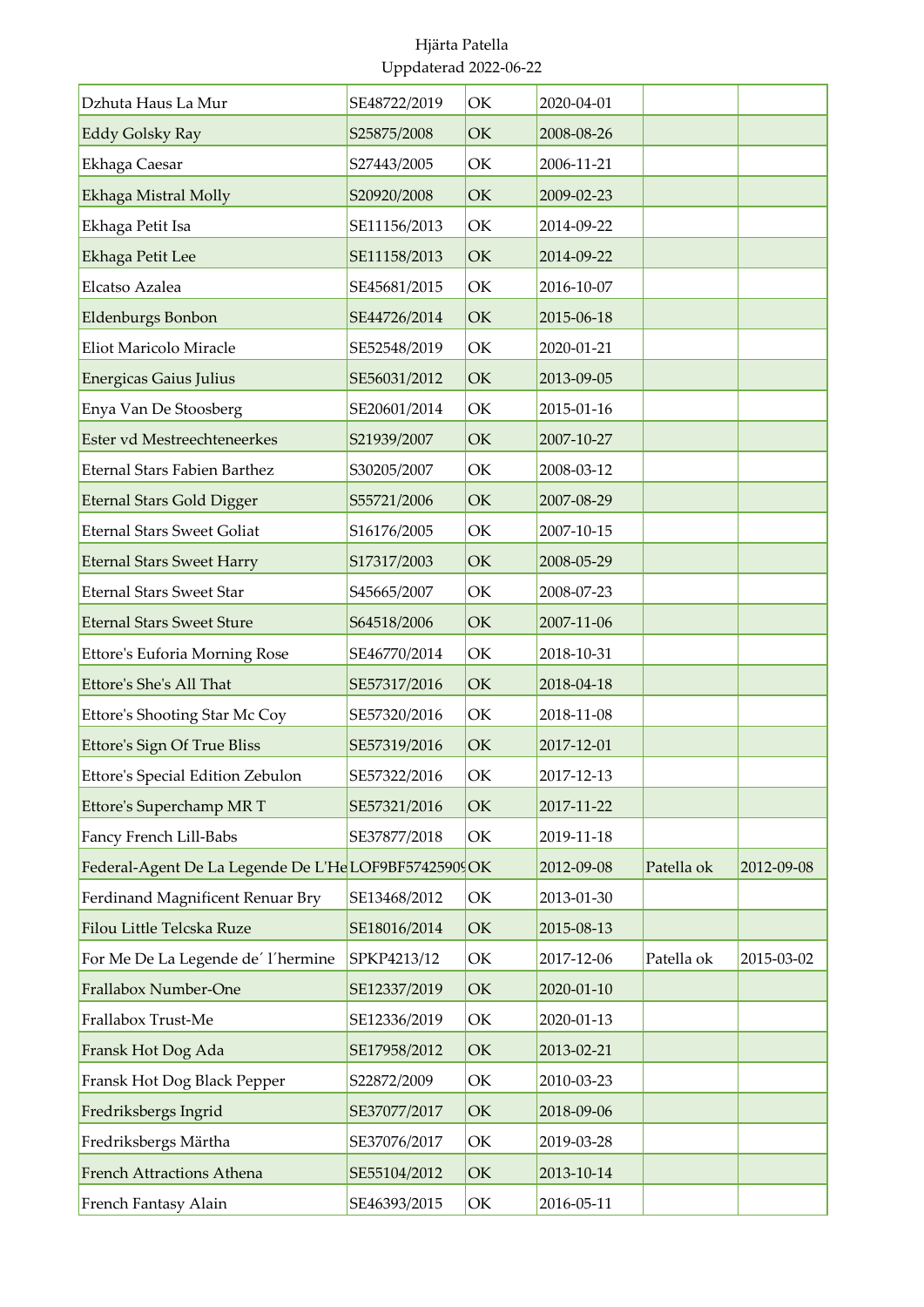| French Garden Bromu Hot Fire           | SE45414/2010 | OK | 2011-05-25 |  |
|----------------------------------------|--------------|----|------------|--|
| <b>French Maffias Destiny</b>          | SE19065/2016 | OK | 2016-08-16 |  |
| Frenchis Oh My God                     | SE52032/2013 | OK | 2014-09-23 |  |
| Frenchis Qharma                        | SE53686/2013 | OK | 2014-09-24 |  |
| Frenchis Quincy Girl                   | SE53690/2013 | OK | 2014-10-09 |  |
| Frenchis Rakka                         | SE56142/2014 | OK | 2015-10-19 |  |
| Frenchis Stina                         | SE59416/2015 | OK | 2016-12-12 |  |
| Frenchis Tilda                         | SE11644/2017 | OK | 2017-12-22 |  |
| Frenchis Udo                           | SE11647/2017 | OK | 2018-01-02 |  |
| Frenchis Valborg                       | SE56793/2018 | OK | 2020-04-02 |  |
| <b>Frenchy Diamonds Amusing Colour</b> | SE20934/2013 | OK | 2014-02-24 |  |
| Frykenfrallans Queen                   | SE47662/2020 | OK | 2021-08-13 |  |
| Galadriel                              | SE38751/2014 | OK | 2015-06-13 |  |
| Gatsbys Kex                            | SE10387/2010 | OK | 2011-01-29 |  |
| <b>Gatsbys Petit Patron</b>            | S36219/2007  | OK | 2010-02-10 |  |
| <b>Gatsbys Quest Molly</b>             | S12348/2006  | OK | 2006-12-12 |  |
| Gatsby's Ögonsten                      | SE26270/2014 | OK | 2015-05-08 |  |
| Geluna von Hempel Guerlain             | SE29805/2013 | OK | 2013-07-23 |  |
| Geluna von Hempel Soleil Arnoldin      | SE37625/2011 | OK | 2012-11-08 |  |
| Georgia Telcska Roze                   | SE17863/2014 | OK | 2015-08-13 |  |
| Gimli Gård Aska Från Hekla             | SE37118/2010 | OK | 2011-05-03 |  |
| Gimli Gård Aslan Från Mars             | SE57134/2014 | OK | 2016-03-21 |  |
| Gimli Gård Birkir Från Vallmo          | SE44943/2016 | OK | 2017-08-21 |  |
| Gimli Gård Disa Från Reykjavik         | SE20593/2018 | OK | 2019-04-15 |  |
| Gimli Gård Edda Från Katla             | SE35943/2013 | OK | 2014-06-16 |  |
| Gimli Gård Embla Från Langarnes        | SE24332/2014 | OK | 2016-03-08 |  |
| Gimli Gård Fagri-Max Från Vallmo       | SE44944/2016 | OK | 2017-08-21 |  |
| Gimli Gård Freja Från Katla            | SE35942/2013 | OK | 2014-07-25 |  |
| Gimli Gård Frigg Från Mars             | SE57138/2014 | OK | 2016-06-13 |  |
| Gimli Gård Grimur Från Katla           | SE35941/2013 | OK | 2017-02-21 |  |
| Gimli Gård Hekla Från Jökul            | SE32005/2013 | OK | 2014-09-04 |  |
| Gimli Gård Juni Från Orka              | SE43420/2016 | OK | 2017-08-21 |  |
| Gimli Gård Lava Från Hekla             | SE37119/2010 | OK | 2011-05-03 |  |
| Gimli Gård Littla-Leia Från Stormi     | SE10653/2019 | OK | 2020-05-11 |  |
| Gimli Gård Ljomi-Hans Från Tjörn       | SE46996/2019 | OK | 2020-08-11 |  |
| Gimli Gård Moldi Från Mars             | SE57136/2014 | OK | 2015-10-06 |  |
| Gimli Gård Myssla Från Mars            | SE57137/2014 | OK | 2015-10-06 |  |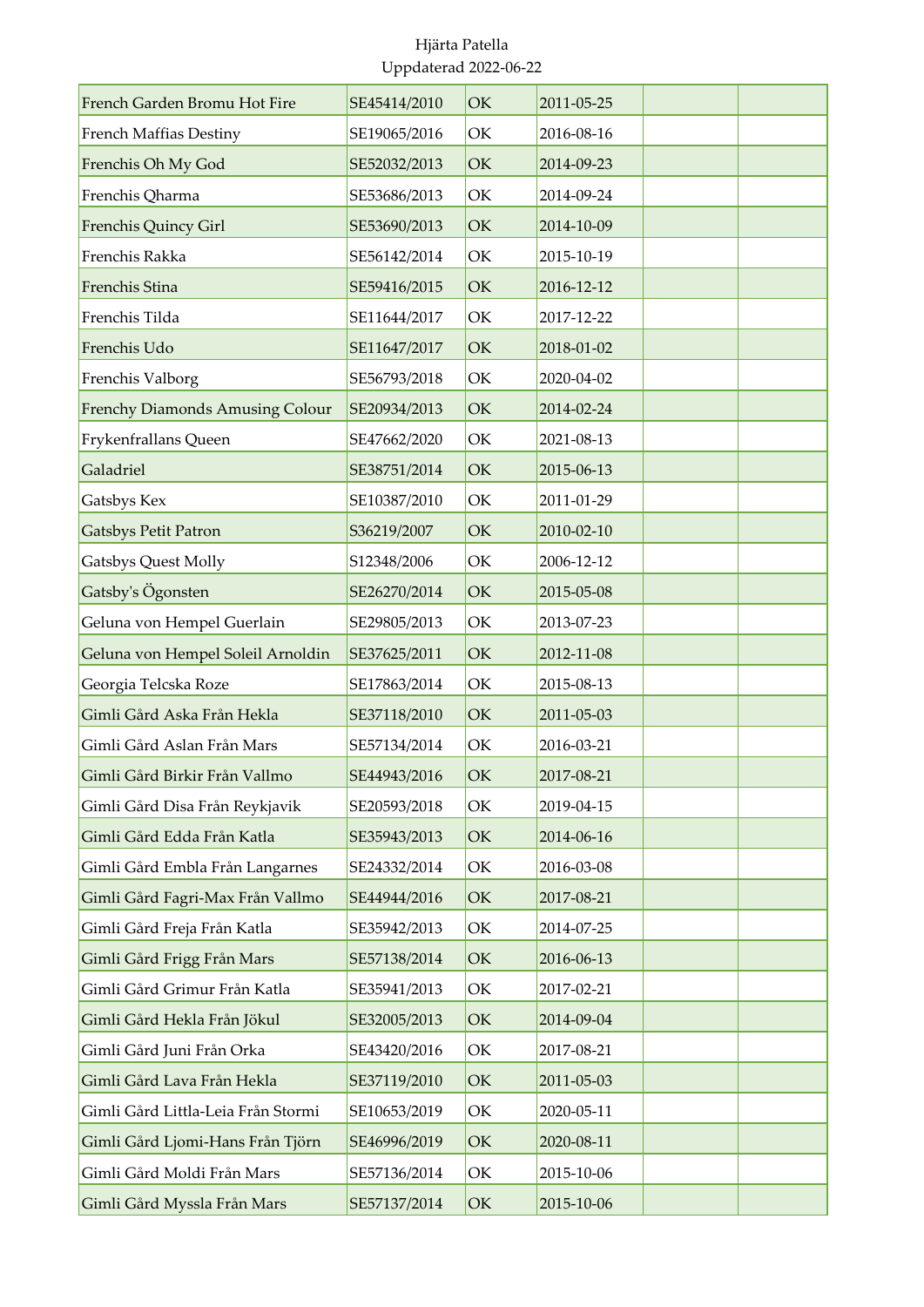| Gimli Gård Olafur Från Reykjavik    | SE20592/2018   | OK            | 2019-04-04 |            |            |
|-------------------------------------|----------------|---------------|------------|------------|------------|
| Gimli Gård Osk Från Vallmo          | SE44942/2016   | OK            | 2017-08-21 |            |            |
| Gimli Gård Runa Från Mars           | SE57139/2014   | OK            | 2016-03-08 |            |            |
| Gimli Gård Siri Från Orka           | SE23428/2015   | OK            | 2017-08-21 |            |            |
| Gimli Gård Svinka-Snjo Från Tjörn   | SE46994/2019   | OK            | 2020-08-11 |            |            |
| Gimli Gård Tengil Från Vallmo       | SE44940/2016   | OK            | 2017-08-08 |            |            |
| Gimli Gård Tinna Från Tjörn         | SE46995/2019   | OK            | 2020-08-11 |            |            |
| Gimli Gård Vigdis Från Island       | SE28165/2012   | OK            | 2014-02-12 |            |            |
| Gimli Gård Vita Från Stormi         | SE10652/2019   | OK            | 2020-03-05 |            |            |
| Gina Alsamar                        | SE19256/2013   | OK            | 2014-02-28 |            |            |
| Gina Frenchogs                      | SE12584/2018   | OK            | 2018-08-27 |            |            |
| Giorgio Nie Lada Ladaco             | SE56583/2019   | OK            | 2021-01-05 | Patella ok |            |
| Gold Sierra Royal Qwendi            | SE51248/2016   | OK            | 2017-05-04 |            |            |
| <b>Goldbullies Endless Love</b>     | SE36476/2016   | OK            | 2017-08-03 |            |            |
| Gonzo                               | DK14449/2015   | OK            | 2018-07-02 | Patella ok | 2018-07-02 |
| <b>Gramses Knut</b>                 | SE17280/2015   | OK            | 2016-08-22 |            |            |
| Grand A'Ne Margon                   | SE19334/2018   | OK            | 2019-02-18 |            |            |
| Grande Bulls Jambalaya              | SE50630/2012   | OK            | 2014-04-28 |            |            |
| Grande bulls Rolling in the Deep    | SE41503/2014   | OK            | 2015-06-24 |            |            |
| Grybydals Criminal Mind             | SE10121/2019   | OK            | 2020-01-06 |            |            |
| Grybydals Elly                      | SE17836/2015   | OK            | 2016-03-24 |            |            |
| Grybydals Evitha                    | SE17835/2015   | OK            | 2017-02-16 |            |            |
| Grybydals Fancy                     | SE53109/2015   | OK            | 2017-02-16 |            |            |
| Grybydals Hanna                     | SE52196/2017   | OK            | 2020-02-10 |            |            |
| Grybydals Hannes                    | SE52200/2017   | OK            | 2020-02-10 |            |            |
| Grybydals Mama Said                 | SE10117/2019   | OK            | 2020-07-09 |            |            |
| Guerlain De La Parure               | LOSH1039167    | OK            | 2010-04-29 |            |            |
| Guldklimpens Ulysse Nardin          | SE20720/2012   | OK            | 2013-03-05 |            |            |
| Gyal-Ligeti-Kis-Csiebesz Roxanne    | SE31688/2016   | OK            | 2016-10-27 |            |            |
| Gyal-Ligeti-Kis-Csiebesz Tango      | SE48951/2016   | OK            | 2016-10-27 |            |            |
| Hagabergslidens Perras Glenn        | SE60011/2010   | OK            | 2012-11-28 |            |            |
| Hagabergslidens Perras Weiron       | SE60010/2010   | OK            | 2013-01-30 |            |            |
| Hannie Du Haut Marriage             | SE37550/2012   | OK            | 2013-01-12 |            |            |
| Hansella Aglaos                     | SE46609/2010   | $\mathrm{OK}$ | 2011-03-24 |            |            |
| Happy Centrum Mystic                | SE56604/2014   | OK            | 2015-04-09 |            |            |
| Happy Life Of Little Pearls Valerio | SE24490/2018   | OK            | 2018-10-26 |            |            |
| Happy Life Of Little Pearls Ynes    | METFRBUL1265OK |               | 2018-04-12 | Patella ok | 2018-04-12 |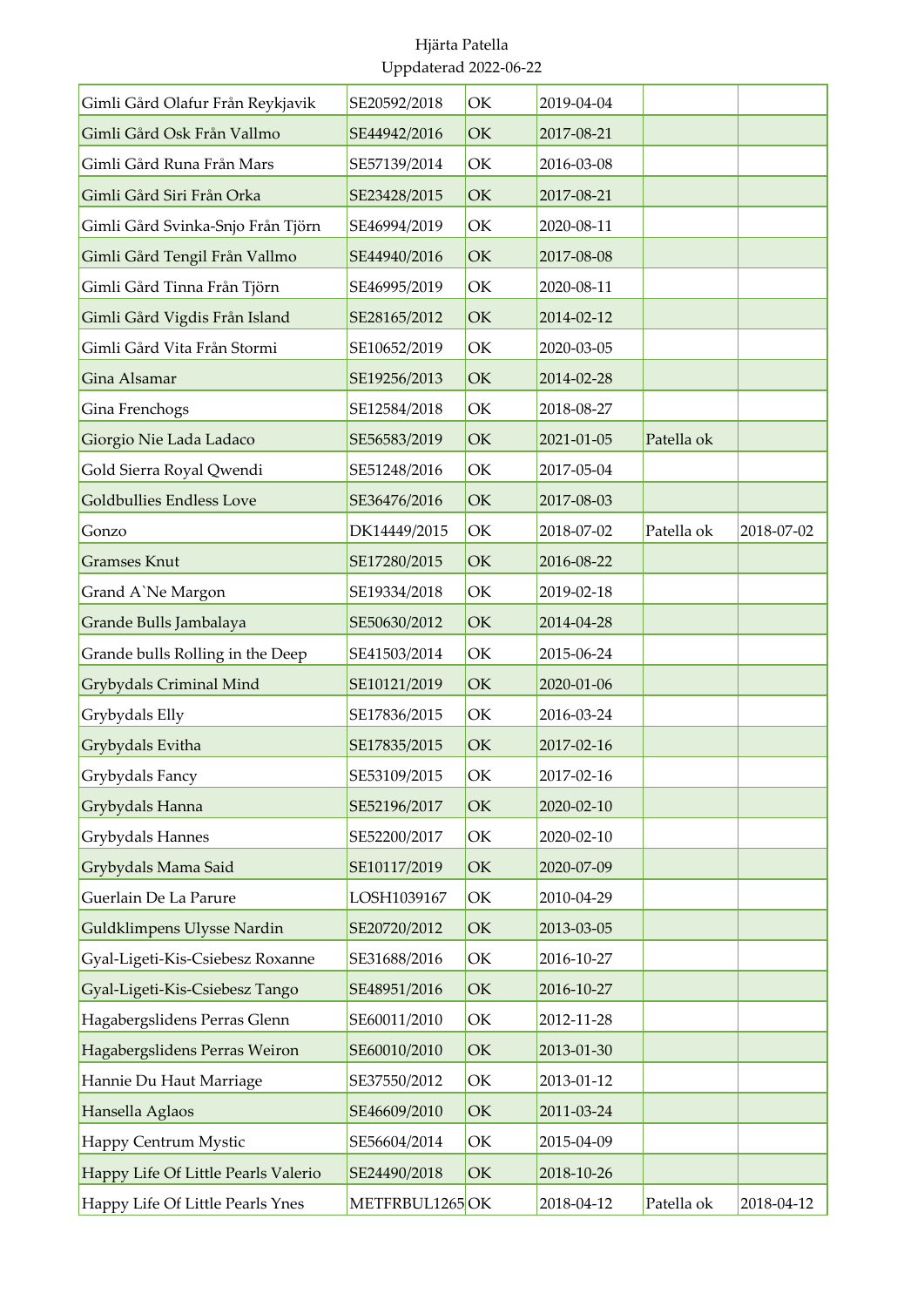| Happy-Creatures Vitabull Kevin      | SE53162/2016 | OK | 2019-03-12 |            |            |
|-------------------------------------|--------------|----|------------|------------|------------|
| Hard Black Jack Otto The Taxidriver | S36223/2007  | OK | 2007-07-02 |            |            |
| Hardedoggs Chansi                   | S54622/2003  | OK | 2007-12-21 |            |            |
| Hardedoggs Kolibrie                 | S55164/2008  | OK | 2009-11-23 |            |            |
| Hardedoggs Quben                    | SE39440/2012 | OK | 2015-02-10 |            |            |
| Hardedoggs Yrsa                     | SE10339/2015 | OK | 2016-11-25 |            |            |
| Hardedoggs Zumanta                  | SE39688/2015 | OK | 2018-06-07 |            |            |
| Hardedoggs Ärtan                    | SE13365/2016 | OK | 2017-01-30 |            |            |
| Hautain De La Parure                | LOSH1049152  | OK | 2012-07-30 | Patella ok | 2012-07-30 |
| Heksa Collin                        | S45834/2006  | OK | 2006-11-28 |            |            |
| Herrgårdsfrallans Ariel             | SE33969/2019 | OK | 2020-07-21 |            |            |
| Hiro                                | S60288/2007  | OK | 2008-09-03 |            |            |
| Hiro Von New Glandorf               | MET6761/12   | OK | 2014-03-11 | Patella ok | 2014-03-11 |
| Hjärtuddens Non Stop                | SE11635/2016 | OK | 2016-12-08 |            |            |
| Holleufers Gajo                     | SE14631/2010 | OK | 2010-12-09 |            |            |
| Holleufers Lots Of Love             | SE36293/2011 | OK | 2012-11-08 |            |            |
| Honey Honey                         | S36235/2005  | OK | 2007-05-08 |            |            |
| Honeylo Circus Cupid                | SE12805/2019 | OK | 2020-02-13 |            |            |
| Hot Topic's Belle Blanchefleur      | SE46388/2013 | OK | 2015-06-23 |            |            |
| Hot Topic's Charmeuse Chantal       | SE10177/2014 | OK | 2015-06-23 |            |            |
| <b>House Of Astas Creedence</b>     | SE27567/2019 | OK | 2020-10-05 |            |            |
| Hubbe-Noax                          | SE17367/2012 | OK | 2016-03-21 |            |            |
| Humlehöjdens Black-Bison            | SE45176/2019 | OK | 2021-08-26 |            |            |
| Humlehöjdens Smoky-Mountain         | SE45175/2019 | OK | 2021-05-25 |            |            |
| Hyttbackens Rune                    | SE18889/2014 | OK | 2015-01-29 |            |            |
| Hökmossens Abbe                     | SE13181/2017 | OK | 2017-12-29 |            |            |
| Hökmossens Alba                     | SE13182/2017 | OK | 2018-01-04 |            |            |
| Hökmossens Albus                    | SE13175/2017 | OK | 2018-01-02 |            |            |
| Hökmossens Arthur                   | SE13177/2017 | OK | 2018-01-04 |            |            |
| I'm So Handsome Ten Years After     | SE47000/2019 | OK | 2020-03-03 |            |            |
| Icemans Pride Generous James        | DK03035/2015 | OK | 2017-09-23 | Patella ok | 2017-09-23 |
| Imperator von Ortino                | VDH/ZFB20082 | OK | 2013-09-27 | Patella ok | 2013-09-27 |
| Imperial Des Courtines De Chambray  | 72712/11400  | OK | 2015-01-13 | Patella ok |            |
| Inez                                | SE17991/2017 | OK | 2019-03-12 |            |            |
| <b>Inez Alsamar</b>                 | SE18132/2014 | OK | 2014-11-13 |            |            |
| Ingrid Nova dog                     | SE41505/2014 | OK | 2015-09-02 |            |            |
| Innocent Bulls Abbygail             | SE52961/2011 | OK | 2013-01-12 |            |            |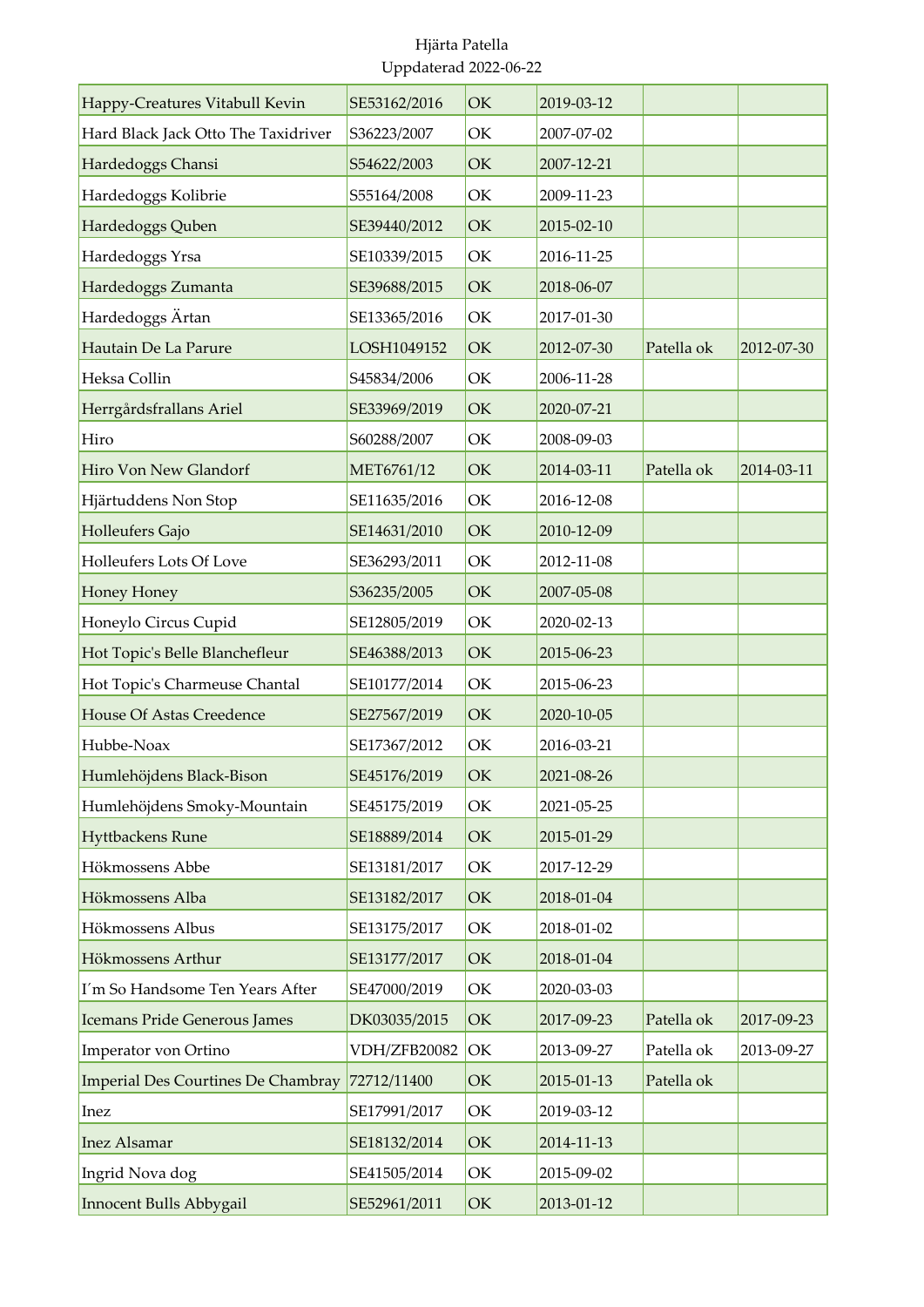| <b>Innocent Bulls Angel</b>                     | SE52960/2011 | OK | 2013-03-25 |            |  |
|-------------------------------------------------|--------------|----|------------|------------|--|
| Instinkt                                        | S26270/2007  | OK | 2007-08-17 |            |  |
| Intarsia Johann Sebastian                       | S24319/2008  | OK | 2009-08-14 |            |  |
| Intarsia Mdm Kollontaj                          | S30141/2000  | OK | 2001-04-05 |            |  |
| Intarsia Petit Fleur                            | S51031/2009  | OK | 2011-11-08 |            |  |
| Intarsia Stella                                 | S59782/2004  | OK | 2007-12-04 |            |  |
| Invisible Mirage Norris                         | SE61417/2020 | OK | 2021-03-16 |            |  |
| Jacob Beauty Bully                              | SE54172/2012 | OK | 2013-08-07 |            |  |
| Jacquella Wild Onion                            | S54623/2003  | OK | 2004-04-27 | 2004-04-27 |  |
| Jargong's Her Majesty                           | SE11362/2017 | OK | 2019-0610  | Patella ok |  |
| Jargongs Desideria                              | S53191/2007  | ОK | 2008-08-26 |            |  |
| Jargongs Emmyloe Harris                         | S66841/2009  | OK | 2012-04-13 |            |  |
| Jekkyl Gormo Aglaos                             | SE52456/2018 | OK | 2019-07-09 |            |  |
| Jessejames v Marvers Fortuna                    | SE16595/2011 | OK | 2011-08-25 |            |  |
| Jonas House The Pearls Diamond                  | SE43475/2016 | OK | 2017-04-19 |            |  |
| Jonas House The Pearls Elisabeth                | SE43474/2016 | OK | 2017-04-19 |            |  |
| Joy Of Wishful                                  | SE39925/2016 | OK | 2017-05-03 |            |  |
| Julius Janoel                                   | SE37744/2014 | OK | 2016-06-23 |            |  |
| Julius Janoel                                   | SE37744/2014 | OK | 2016-06-23 |            |  |
| Kalina Collin                                   | S36865/2007  | OK | 2007-09-10 |            |  |
| Kathinka Karat Iz Palevyh Buldogov              | S59053/207   | OK | 2008-03-03 |            |  |
| Kaztuz Bibbi-Ruth                               | SE29104/2013 | OK | 2015-01-28 |            |  |
| Keny Anjelsky Dar Beliniec                      | SE16704/2013 | ОK | 2014-11-25 |            |  |
| <b>Kiss Bully Ophelie</b>                       | SE16810/2011 | OK | 2011-11-09 |            |  |
| Kiss Svajoniu Lietus                            | SE47703/2012 | OK | 2013-07-29 |            |  |
| Krutaya Staya Luchshiy v Mire                   | SE53557/2014 | OK | 2014-11-18 |            |  |
| L'ystoir D'amour Des Gueles D'anges 80902/12397 |              | OK | 2017-12-17 | Patella ok |  |
| La Baguette Kajsa Kavat                         | S51909/2004  | OK | 2006-05-09 |            |  |
| La Baguette Kalle Kavat                         | S50262/2001  | ОK | 2008-10-20 |            |  |
| La Buffo Bully Tsarstvennaya Osoba              | SE51535/2020 | OK | 2020-09-18 |            |  |
| Laban                                           | SE60483/2011 | OK | 2016-04-19 |            |  |
| Labrells Figaro                                 | SE12353/2014 | OK | 2015-06-13 |            |  |
| Lake Heart Amizing Heart                        | SE52321/2015 | OK | 2017-01-10 |            |  |
| Lake House Beautuful Sonja                      | SE31189/2016 | OK | 2017-09-20 |            |  |
| Lake House Charming Lilly Rose                  | SE28601/2017 | OK | 2018-04-07 |            |  |
| Lake House Charming Titus                       | SE28599/2017 | OK | 2018-03-26 |            |  |
| Lake House Dreaming Bertil                      | SE56286/2017 | OK | 2018-11-27 |            |  |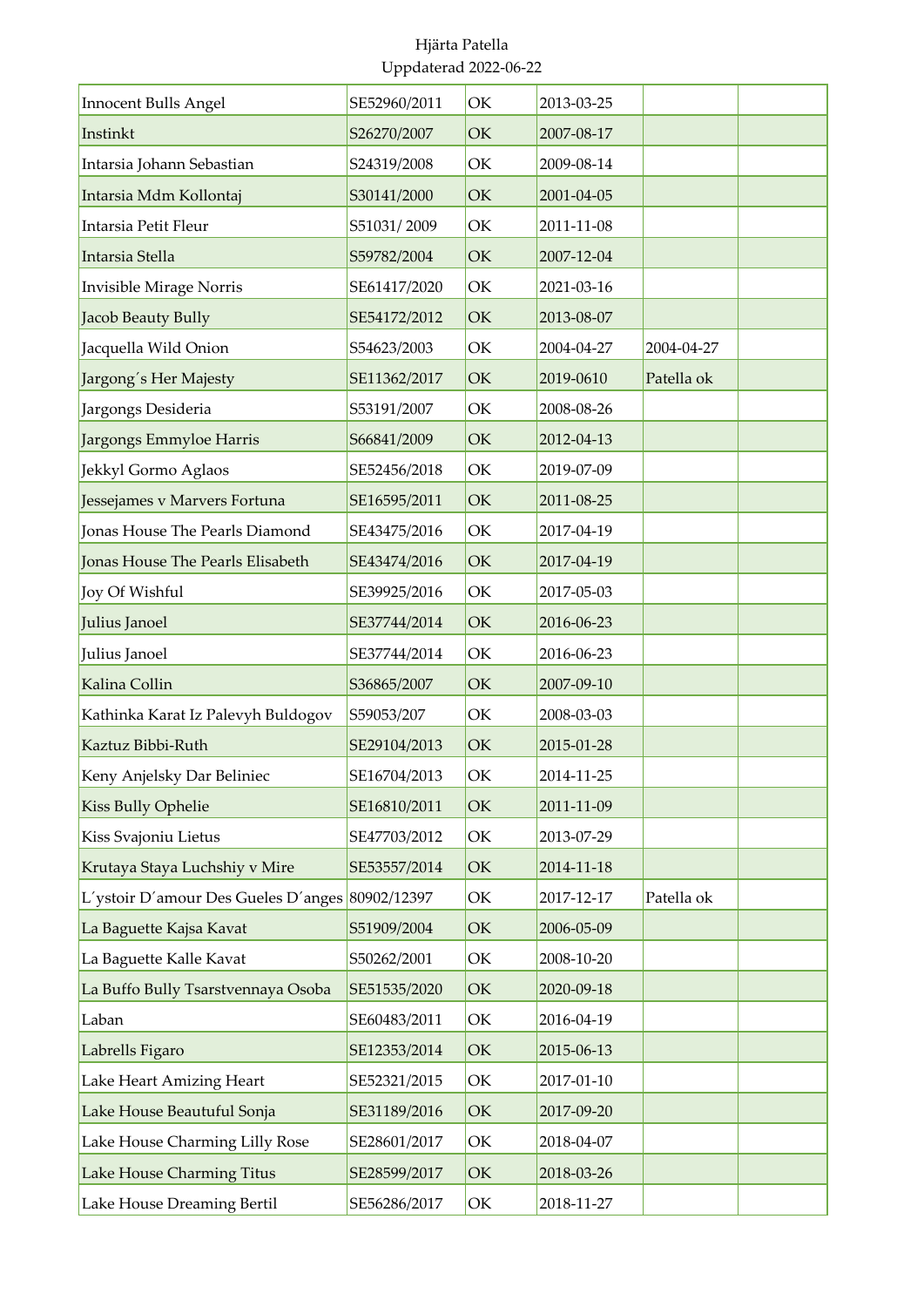| Lake House Fantastic Eight        | SE55160/2018 | ok | 2019-10-22            |            |            |
|-----------------------------------|--------------|----|-----------------------|------------|------------|
| Lake House Fantastic Six          | SE55158/2018 | OK | 2020-09-08            |            |            |
| Lake House Fantastic Two          | SE55154/2018 | OK | 2019-10-07            |            |            |
| Le Supreme Coco Mademoiselle      | SE59360/2020 | OK | 2021-10-15            |            |            |
| Le Supreme Crepe Suzette          | SE13587/2018 | OK | 2020-11-11            |            |            |
| Le Supreme Marie Antoinette       | SE22365/2020 | OK | 2021-05-26            |            |            |
| Le Supreme Poire Belle-Héléne     | SE13586/2018 | OK | 2019-07-01            |            |            |
| Le supreme Veuve Clicquot         | SE39435/2012 | OK | 2013-05-21            |            |            |
| Leibölls CoolCorona               | DK00700/2009 |    | Saknas infSaknas info | Patella ok | 20100603   |
| Leos Gold Sauron                  | S31435/2009  | OK | 2009-07-09            |            |            |
| Liamadalas A Dream To follow      | SE20974/2012 | OK | 2013-03-01            |            |            |
| Liamidalas Chubby Chic            | SE18182/2016 | OK | 2017-02-22            |            |            |
| Lillabullan Abi Alabama           | FI17147/09   | OK | 2013-01-17            | Patella ok | 2013-01-17 |
| Little Hooligans Dare To Be Wild  | SE14543/2021 | ok | 2022-01-10            |            |            |
| Little Hooligans Agree To Disagre | SE10407/2019 | OK | 2019-12-03            |            |            |
| Little Hooligans Almost Innocent  | SE10405/2019 | OK | 2019-12-03            |            |            |
| Little Hooligans Ants In My Pants | SE10406/2019 | OK | 2020-02-28            |            |            |
| Loghleane's Une Belle Amie        | SE42402/2017 | OK | 2019-05-17            |            |            |
| Lord Of Bulls He Is Neverfading   | SE23977/2012 | OK | 2013-04-10            |            |            |
| Lord Of Bulls Most Wanted         | SE32059/2012 | OK | 2012-05-29            |            |            |
| Lorpans Daisy Mae                 | SE11616/2015 | OK | 2016-09-28            |            |            |
| Lorpans Nadeschda                 | SE53517/2013 | OK | 2015-06-13            |            |            |
| Lorpans Oihonna                   | SE53518/2013 | OK | 2015-06-13            |            |            |
| Lorpans Willy Wonka               | SE16052/2011 | OK | 2012-02-21            |            |            |
| Lorpans Violet Beauregarde        | SE16053/2011 | OK | 2012-02-21            |            |            |
| Los Dinegros Armando              | SE44213/2015 | OK | 2016-12-23            |            |            |
| Lou Lou De La Parure              | SE14546/2014 | OK | 2014-04-26            |            |            |
| Lougharbour Honey Kay             | SE51228/2011 | OK | 2012-09-14            |            |            |
| Loughleane's Yvonne De Liane      | SE48368/2019 | OK | 2020-05-10            | Patella ok |            |
| Loughleane's Rachelle             | SE36506/2014 | OK | 2017-03-16            |            |            |
| Loughleane's Salma                | SE12112/2016 | OK | 2017-01-26            |            |            |
| Loughleane's Shiva                | SE12111/2016 | OK | 2017-01-26            |            |            |
| Loughleans Orfeus                 | SE19849/2012 | OK | 2014-10-01            |            |            |
| Loughleans Rosella                | SE36505/2014 | OK | 2015-06-13            |            |            |
| Loughleans Salma                  | SE12112/2016 | OK | 2017-01-26            |            |            |
| Loughleans Shiva                  | SE12111/2016 | OK | 2017-01-26            |            |            |
| Lova Maricolo Miracle             | SE57850/2014 | OK | 2015-09-04            |            |            |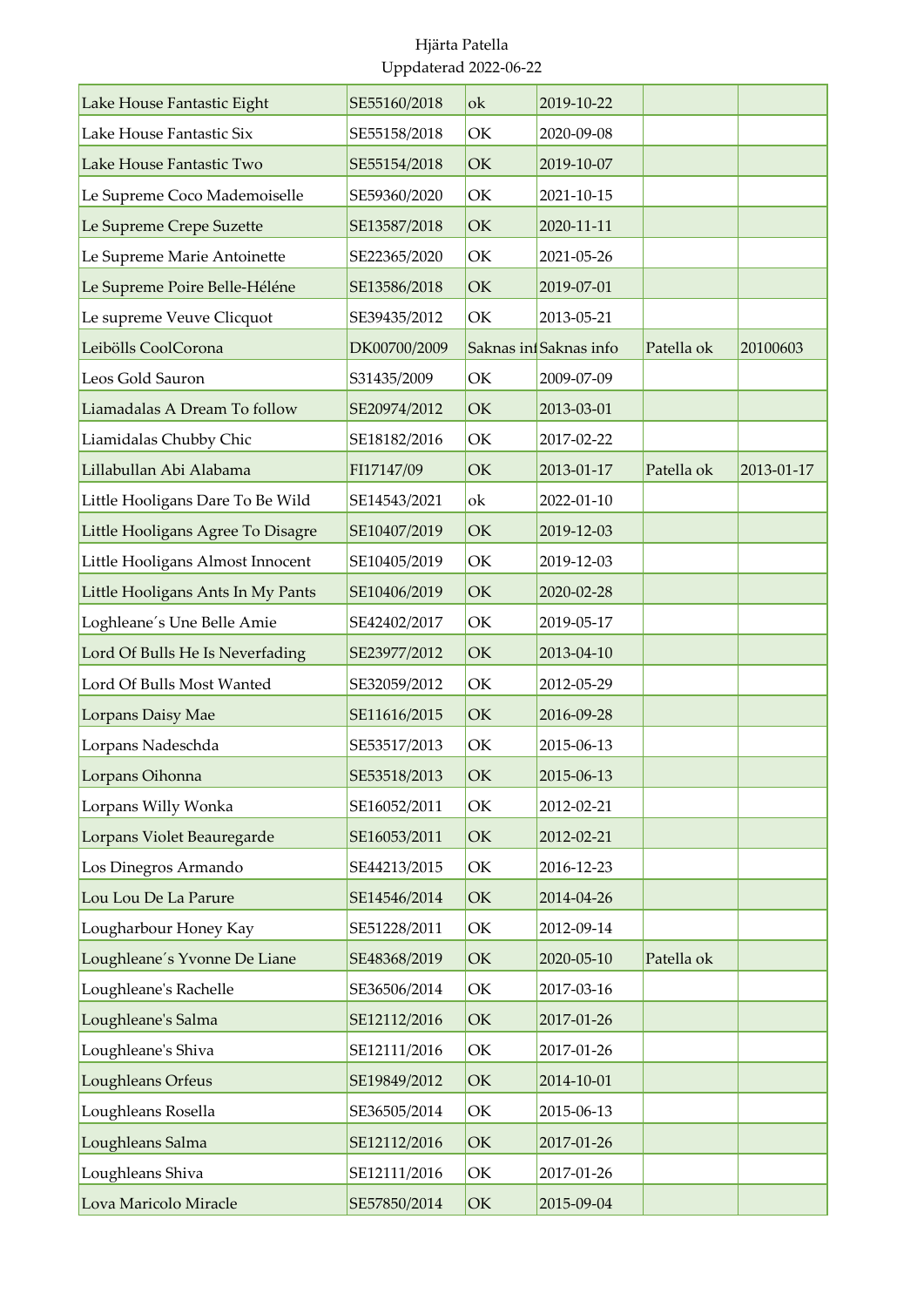| Love Is All Around Fauna                         | S55339/2003       | OK | 2005-08-01 |            |            |
|--------------------------------------------------|-------------------|----|------------|------------|------------|
| Lucky Moons After Me Please                      | S21911/2005       | OK | 2005-08-01 |            |            |
| Lucky Moons Bodyguard                            | S59760/2005       | OK | 2006-10-19 |            |            |
| Lufsenburgs All That I Am                        | SE58319/2014      | OK | 2016-08-15 |            |            |
| Lufsenburgs Ask Me                               | SE42936/2012      | OK | 2014-09-03 |            |            |
| Lufsenburgs Danny Boy                            | S32115/2009       | OK | 2015-10-06 |            |            |
| Lufsenburgs Devil In Disquise                    | S20186/2007       | OK | 2008-02-13 |            |            |
| Lufsenburgs For The Good Times                   | SE55988/2011      | OK | 2012-10-01 |            |            |
| Lufsenburgs Hot Dog                              | SE66115/2010      | OK | 2011-11-09 |            |            |
| Lufsenburgs Jailhouse Rock                       | S20182/2007       | OK | 2008-02-05 |            |            |
| Lufsenburgs Moody Blue                           | S59051/2007       | OK | 2008-08-08 |            |            |
| Lufsenburgs My Little Friend                     | SE66118/2010      | OK | 2011-11-03 |            |            |
| Lufsenburgs Proud Mary                           | SE11187/2015      | OK | 2015-12-03 |            |            |
| Lufsenburgs Rock-A-Hula-Baby                     | SE59100/2011      | OK | 2012-10-03 |            |            |
| Lufsenburgs Sweet Spirit                         | SE27929/2014      | OK | 2015-06-13 |            |            |
| Lufsenburgs That's All Right Mama                | S53074/2006       | OK | 2007-07-04 |            |            |
| Lufsenburgs The Fairs Moving On                  | SE54210/2015      | OK | 2016-10-27 |            |            |
| Lufsenburgs Too Much                             | SE65763/2010      | OK | 2012-01-20 |            |            |
| Lui Aimee Honorine                               | SE37743/2014      | OK | 2015-06-16 |            |            |
| Lui Aimeé Honorine                               | SE37743/2014      | OK | 2015-06-16 |            |            |
| Lui Aimee Orchadey Celine                        | SE61875/2010      | OK | 2011-08-31 |            |            |
| Lumpido Slamova Zahrada                          | SE62406/2010      | OK | 2011-06-07 |            |            |
| Lycky Moons Excuse Me                            | S59052/2007       | OK | 2008-02-05 |            |            |
| Lyttypään Bebop Penguine                         | S30208/2007       | OK | 2007-10-09 |            |            |
| Lyttypään Ella Fritzgerald                       | S27225/2007       | OK | 2007-10-09 |            |            |
| Lyttypään Eternal Star-X                         | S14722/2005       | OK | 2005-04-05 |            |            |
| Majestic Heritier d'eden Des Gueule              | LOF988269/1304 OK |    | 2017-03-14 | Patella ok | 2017-03-14 |
| Makoi-Feherarany Pascal                          | SE58912/2011      | OK | 2012-11-21 |            |            |
| Mandelblommans Dis o Dimma                       | S53976/2001       | OK | 2003-09-08 |            |            |
| Mandelblommans Elvira                            | S29533/2003       | OK | 2008-03-05 |            |            |
| Mandelblommans Fanny                             | S12901/2004       | OK | 2005-09-27 |            |            |
| Mandelblommans Gilda                             | S35587/2005       | OK | 2007-07-10 |            |            |
| Mandelblommans Hedda                             | S16134/2007       | OK | 2008-01-11 |            |            |
| Mano Imperatorius Hot Holidayromar SE52156/2014  |                   | OK | 2014-10-28 |            |            |
| Mano Imperatorius Rich and Sound                 | SE25871/2016      | OK | 2017-01-11 |            |            |
| Mano Imperatorius Timeless Treasure SE11652/2018 |                   | OK | 2018-02-15 |            |            |
| Mantorpgårdens Greta Garbo                       | SE60793/2019      | OK | 2021-03-22 |            |            |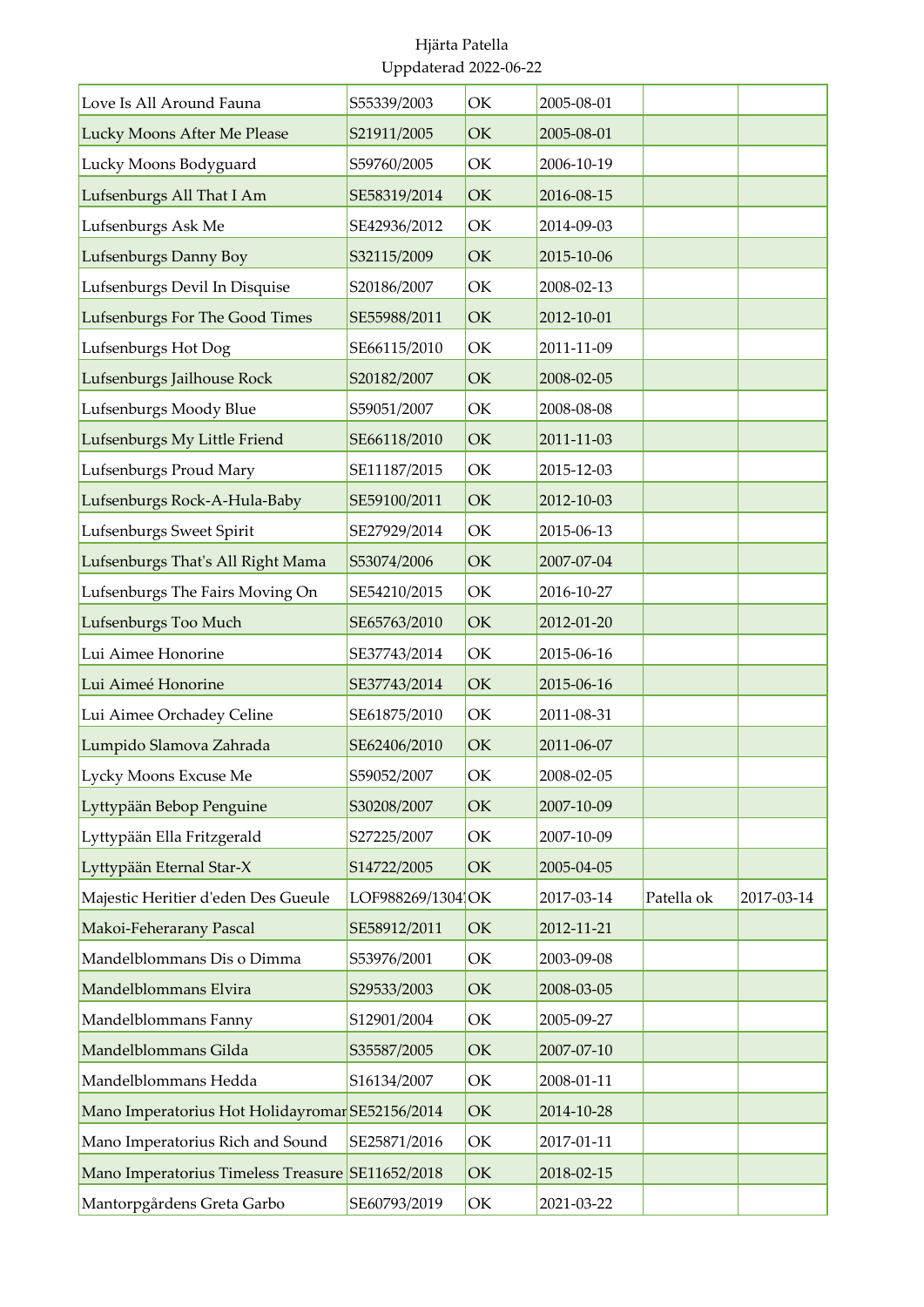| Mantorpgårdens Helga                               | SE56800/2018     | OK | 2020-02-11 |            |            |
|----------------------------------------------------|------------------|----|------------|------------|------------|
| Marikarlos Dolce Gabbana                           | S53816/2007      | OK | 2008-08-01 |            |            |
| Marikarlos Itunes Session                          | SE26586/2014     | OK | 2018-08-14 |            |            |
| Marikarlos Magic Americana                         | SE58350/2016     | OK | 2019-04-10 |            |            |
| Marikarlos Queer Queen                             | SE41861/2019     | OK | 2020-10-14 |            |            |
| Masque Chatoyante Joker                            | S62602/2006      | OK | 2006-11-28 |            |            |
| Mating Of The King Dante                           | CBKCRJY16/000 OK |    | 2017-06-28 | Patella ok |            |
| Maxime Pulchra                                     | SE48793/2012     | OK | 2013-06-25 |            |            |
| Maximo de la Virreyna                              | LOE2052349       | OK | 2013-02-26 | Patella ok | 2013-06-01 |
| Mianca Bulls Armoric                               | SE15287/2015     | OK | 2016-01-20 |            |            |
| Mianca Bulls Cloetta Mums-Mums                     | SE36689/2017     | OK | 2018-05-31 |            |            |
| Mianca Bulls Cloetta Plopp                         | SE36690/2017     | OK | 2018-05-29 |            |            |
| Michael Angelo Krol Arlekin                        | S58101/2008      | OK | 2009-03-13 |            |            |
| Mighty Mogwai's Waiting For A Star                 | SE56206/2018     | OK | 2019-11-06 |            |            |
| Mikita v Marver's fortuna                          | SE42225/2014     | OK | 2015-09-02 |            |            |
| Mileiazz Annie                                     | S31212/2007      | OK | 2008-04-01 |            |            |
| Mileiazz Candy                                     | S29944/2009      | OK | 2010-04-22 |            |            |
| Mini MolosserChanel Nr v                           | SE39442/2012     | OK | 2014-04-03 |            |            |
| Mirielle                                           | S65637/2004      | OK | 2009-01-14 |            |            |
| Misisipe                                           | SE54261/2019     | OK | 2021-02-25 |            |            |
| <b>Mixed Colors Elfshot</b>                        | S29885/2007      | OK | 2009-05-08 |            |            |
| Mundiz Knut                                        | SE57087/2013     | OK | 2015-01-15 |            |            |
| Mundiz Lexus                                       | SE10333/2015     | OK | 2016-04-12 |            |            |
| Murbergets Aston                                   | SE35105/2019     | OK | 2020-05-26 |            |            |
| Murbergets Edith                                   | SE24820/2014     | OK | 2015-04-09 |            |            |
| Murbergets Flora                                   | SE58307/2014     | OK | 2016-03-11 |            |            |
| My Source of Joy Paco Rabanne                      | SE57017/2016     | OK | 2017-01-17 |            |            |
| My Source Of Joy Paco Rabanne                      | SE57017/2016     | OK | 2017-01-17 |            |            |
| Nabucco De Bella Corso                             | SE28384/2017     | OK | 2017-11-14 |            |            |
| Needful Thing's Zäta                               | SE22545/2019     | OK | 2020-04-30 |            |            |
| Needful Things Trouble in Mind                     | SE49409/2015     | OK | 2018-03-15 |            |            |
| Nella                                              | SE28657/2013     | OK | 2014-05-09 |            |            |
| Nergal Baflo                                       | SE20318/2014     | OK | 2014-08-20 |            |            |
| Neverfading's Keep Peek At The Peak SE33571/2018   |                  | OK | 2019-06-05 |            |            |
| Neverfading's Let's Mingel I'm Singel SE32008/2020 |                  | OK | 2021-09-17 |            |            |
| Neverfadings Do You Do VooDoo                      | SE23164/2012     | OK | 2013-05-03 |            |            |
| Neverfading's Howl Like An Owl                     | SE32817/2014     | OK | 2015-05-05 |            |            |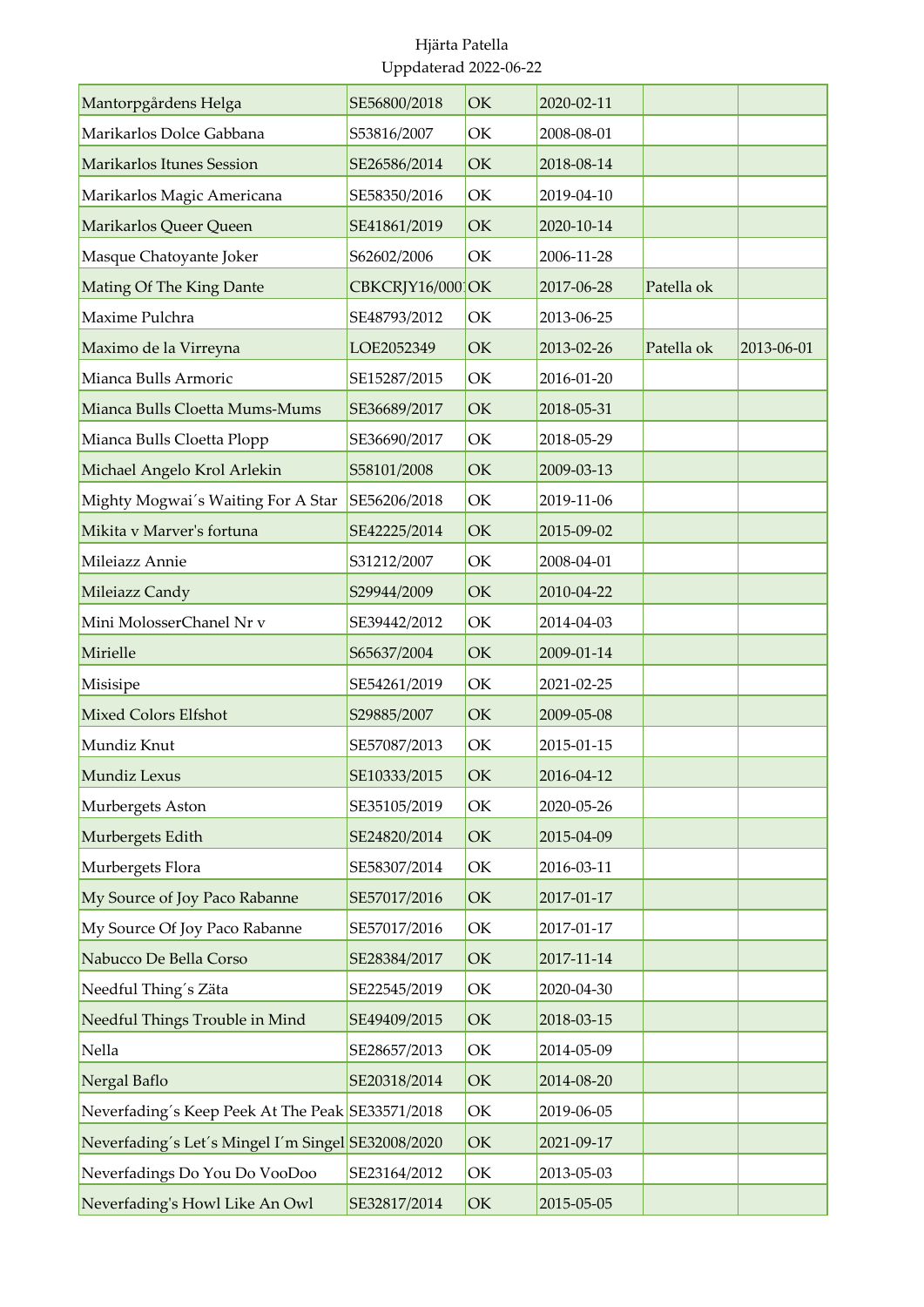| Neverfading's May Be Maybe         | SE11200/2021 | OK | 2021-11-26 |            |  |
|------------------------------------|--------------|----|------------|------------|--|
| Night Stalkers Alchemist           | SE13373/2016 | OK | 2017-01-11 |            |  |
| Night Stalkers Almighty            | SE13371/2016 | OK | 2017-02-09 |            |  |
| <b>Night Stalkers Apocalypse</b>   | SE13367/2016 | OK | 2017-01-11 |            |  |
| Night Stalkers Assassin            | SE13369/2016 | OK | 2017-01-11 |            |  |
| Night Stalkers Biohazard           | SE36204/2017 | OK | 2018-08-23 |            |  |
| Night Stalkers Crooked Moon        | SE37372/2018 | OK | 2019-09-23 |            |  |
| Night Stalkers Drama Queen         | SE25835/2019 | OK | 2020-06-24 |            |  |
| Night Stalkers Earthquake          | SE42734/2019 | OK | 2020-07-01 |            |  |
| <b>Night Stalkers Eclipse</b>      | SE42733/2019 | OK | 2020-06-24 |            |  |
| Night Stalkers End Of Days         | SE42730/2019 | OK | 2020-06-25 |            |  |
| Night Stalkers Face Of Darkness    | SE17841/2020 | OK | 2021-03-22 |            |  |
| Night Stalkers Freak'n Valentine   | SE17840/2020 | OK | 2021-02-25 |            |  |
| Night Stalkers Godfather           | SE17845/2020 | OK | 2021-02-18 |            |  |
| Nissavikens Kerstin                | SE54525/2013 | OK | 2014-10-13 |            |  |
| Noel                               | SE49930/2020 | OK | 2021-09-17 |            |  |
| Ofelia De La Drahun                | S41820/2009  | OK | 2009-11-23 |            |  |
| Oh Oh Thunder Road Bitt Box        | SE10800/2014 | OK | 2014-05-14 |            |  |
| Oktavia Von Ortino                 | SE20598/2018 | OK | 2018-08-02 |            |  |
| Oliver Bohemia Hapet               | SE13525/2012 | OK | 2012-08-09 |            |  |
| Ombra Nera Coco Héctor             | SE14342/2018 | OK | 2019-06-29 |            |  |
| Omemryds Haretha Franklin          | SE11152/2013 | OK | 2014-01-24 |            |  |
| Omni                               | SE56025/2020 | OK | 2021-09-10 |            |  |
| Orcan Of Gold Giant                | SE69464/2021 | OK | 2022-01-14 |            |  |
| Oscar Maricolo Miracle             | SE11577/2018 | OK | 2018-07-11 |            |  |
| Oscar Original du Champagne        | SE53892/2015 | OK | 2016-07-21 |            |  |
| Ottobyens Sponge Cake              | S24584/2008  | OK | 2008-10-24 |            |  |
| Ozzy Bitt Box                      | SE38628/2014 | OK | 2014-05-13 |            |  |
| PaoPan Cornelius Fudge Del Sacro   | RO1 19/12032 | OK | 2020-08-04 | Patella ok |  |
| Parisien Matisse Of Olfert         | S40668/2005  | OK | 2007-10-03 |            |  |
| Parisien Samsara Skj Viking        | S26484/2003  | OK | 2007-10-03 |            |  |
| Pay Doggs Bianca                   | S62877/2008  | OK | 2009-06-01 |            |  |
| Perro Pelea Cordobes Bulls Darwin  | SE50106/2014 | OK | 2015-06-13 |            |  |
| Petit Libelle Chaplin              | S53320/2008  | OK | 2009-05-04 |            |  |
| Petite Chanel Elvira Billie Jean   | SE22694/2019 | OK | 2020-07-10 |            |  |
| Petite Chanel Elvira Black Is Back | SE18131/2017 | OK | 2019-07-29 |            |  |
| Petite Chenil Elvira Bismillah     | SE12909/2015 | OK | 2016-08-09 |            |  |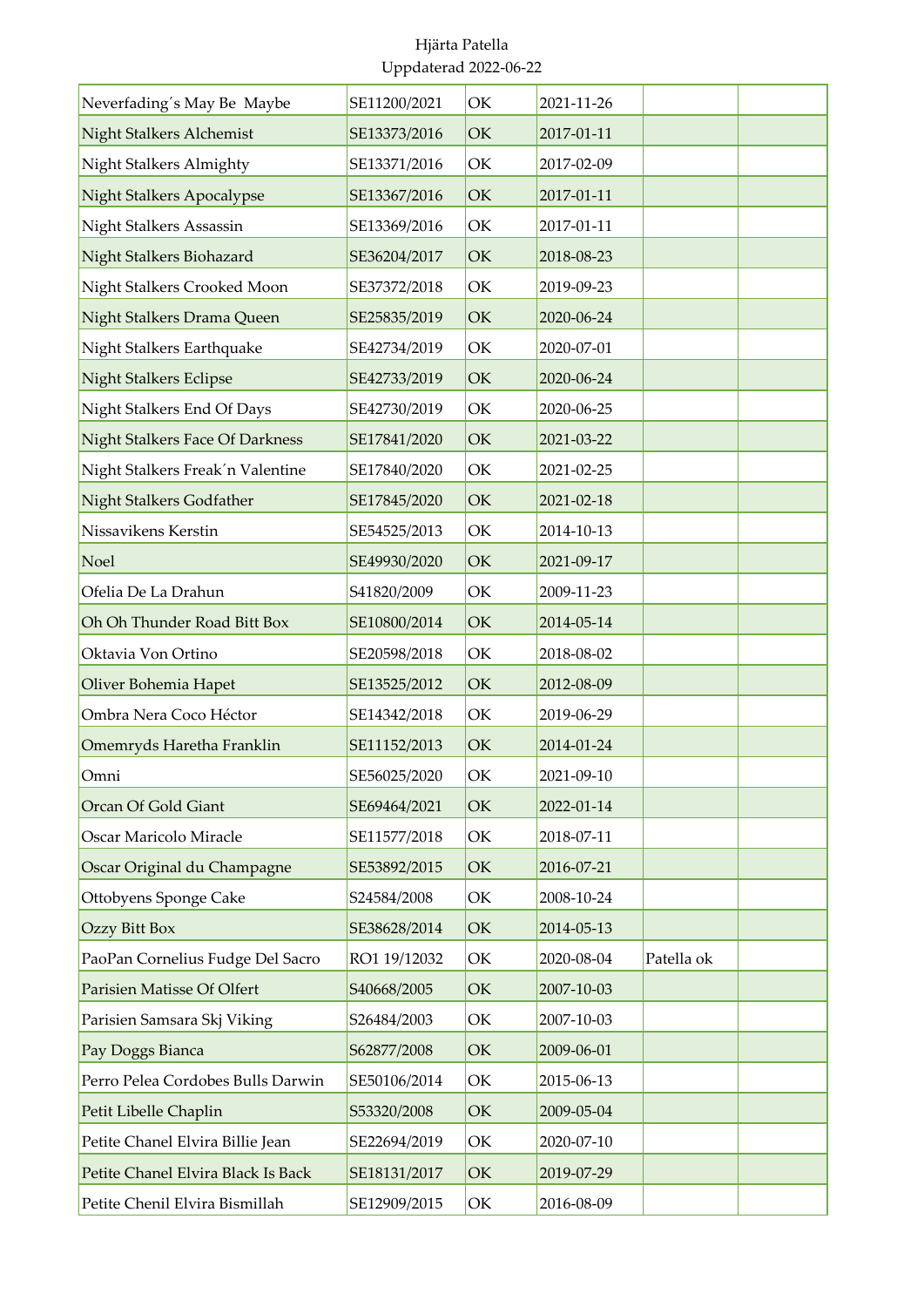| Petite Chenil Elvira Black Star                  | SE18132/2017      | OK | 2018-02-21 |            |  |
|--------------------------------------------------|-------------------|----|------------|------------|--|
| Petite Chenil Elvira Delta Dawn                  | SE61043/2020      | OK | 2021-12-01 |            |  |
| Petite Chenil Elvira Devilsdaughter              | SE36001/2020      | OK | 2021-05-11 |            |  |
| Petite Chenil Elvira Disco Kaj                   | SE23873/2018      | OK | 2020-08-18 |            |  |
| Petite Chenil Elvira Emmet D                     | SE52981/2018      | OK | 2019-09-24 |            |  |
| Petite Chenil Elvira I Just Want Yo              | SE27911/2018      | OK | 2019-08-09 |            |  |
| Petite Chenil Elvira Lena                        | SE23877/2018      | OK | 2019-12-03 |            |  |
| Petite Chenil Elvira Liberian Girl               | SE22697/2019      | OK | 2021-08-25 |            |  |
| Petite Chenil Elvira Master Alan G               | SE54509/2019      | OK | 2020-11-19 |            |  |
| Petite Chenil Elvira Master Djon Jr              | SE16256/2016      | OK | 2017-03-09 |            |  |
| Petite Chenil Elvira Master Phil W               | SE54510/2019      | OK | 2020-11-16 |            |  |
| Petite Chenil Elvira Master Stu P                | SE54512/2019      | OK | 2020-10-23 |            |  |
| Petite Chenil Elvira Miss Bayley                 | SE16258/2016      | OK | 2017-03-09 |            |  |
| Petite Chenil Elvira Oh Sweet Mary               | SE34600/2017      | OK | 2018-11-01 |            |  |
| Petite Chenil Elvira SouthWind Moan SE36003/2020 |                   | OK | 2021-05-11 |            |  |
| Petite Chenil Elvira Tina T                      | SE51098/2018      | OK | 2019-09-24 |            |  |
| Picasso Von Ortino                               | SE45979/2018      | OK | 2019-01-17 |            |  |
| Pipistrellens Lovis                              | SE24019/2010      | OK | 2013-01-15 |            |  |
| Primo de Soleure                                 | SE18224/2011      | OK | 2012-09-26 |            |  |
| Pumpkins Sweet Off Nimimi House                  | SE45461/2014      | OK | 2014-08-20 |            |  |
| PurpleHeart's Magic Unique Future                | DK02412/2018      | OK | 2021-02-05 | Patella ok |  |
| Qrissys Amazing Story                            | SE54566/2012      | OK | 2013-10-08 |            |  |
| Qrissys Marula                                   | SE28855/2010      | OK | 2012-02-14 |            |  |
| <b>Qrissys Ultimate Story</b>                    | SE59570/2012      | OK | 2013-10-08 |            |  |
| Qtilaz Tosca                                     | SE67268/2010      | OK | 2014-03-05 |            |  |
| Quando Quando Of The Royal Way                   | SE10957/2015      | OK | 2015-10-24 |            |  |
| Queen Of Nights Miss Brown Fideli                | S57263/2008       | OK | 2010-12-29 |            |  |
| Quest Faire Bonne Impression                     | SE46472/2020      | OK | 2020-09-04 |            |  |
| Radeau Diesel                                    | SE49390/2011      | OK | 2012-06-05 |            |  |
| Ramona F Goodshapes                              | S54684/2008       | OK | 2009-04-20 |            |  |
| Ratlers Boris                                    | SE22634/2010      | OK | 2011-02-22 |            |  |
| Ratlers Deus-Boy                                 | SE52873/2013      | OK | 2015-06-13 |            |  |
| <b>Rebound Molly Hatchet</b>                     | SE40286/2016      | OK | 2018-02-13 |            |  |
| Red Senators Dolce Vita                          | CORA3717-20/10 OK |    | 2020-10-14 | Patella ok |  |
| Regardez Moi Columbus Maggie Grac DK16590/2015   |                   | OK | 2018-07-17 | Patella ok |  |
| Renuar Avrora Dudeval                            | SE26371/2014      | OK | 2014-05-22 |            |  |
| Renuar Bacara Bronze Bravo                       | SE59412/2013      | OK | 2014-08-20 |            |  |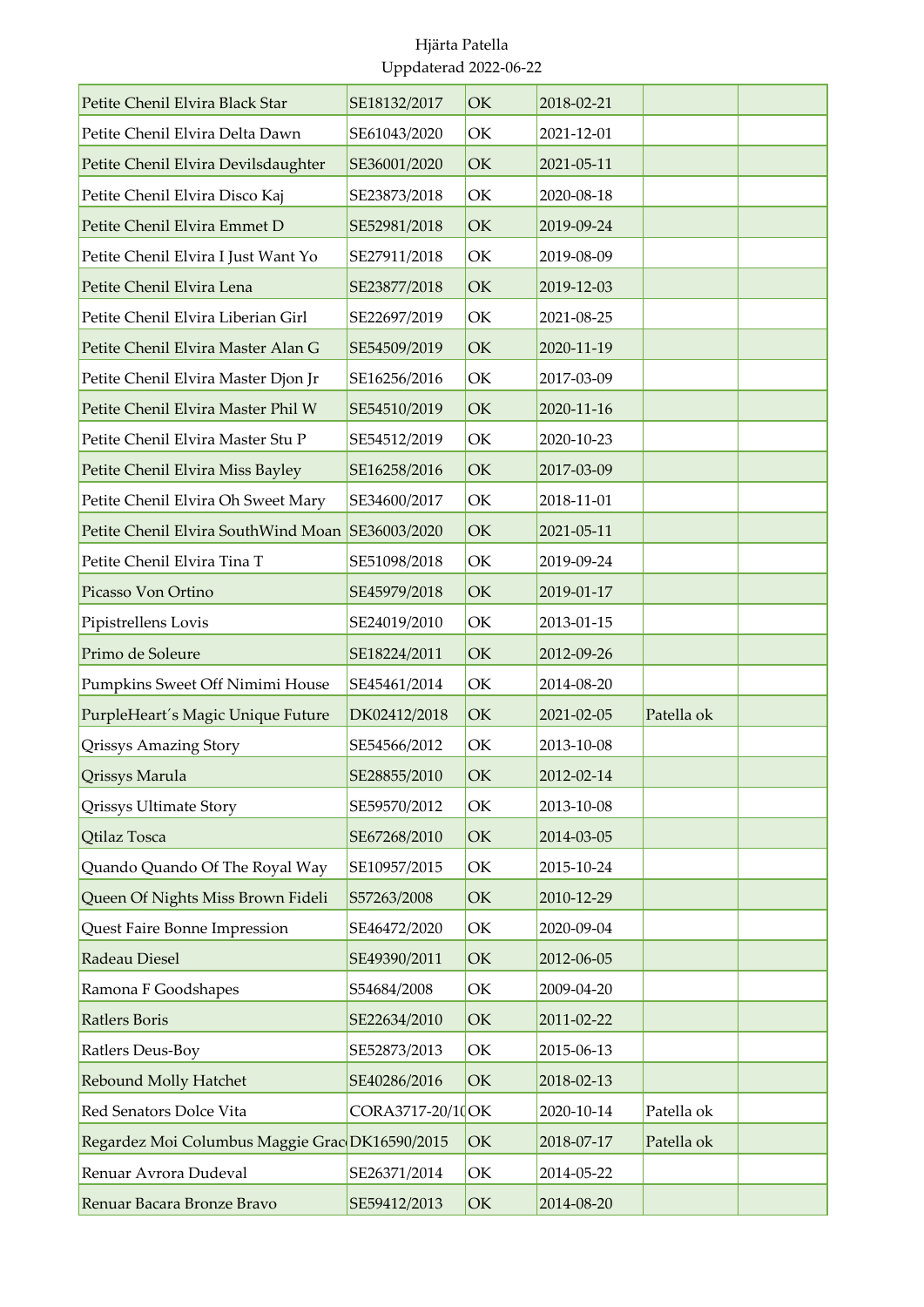| Renuar Charmante Chiara            | SE35228/2014 | OK | 2015-09-08 |            |            |
|------------------------------------|--------------|----|------------|------------|------------|
| Renuar Cherry Wild Magnifique      | SE11618/2015 | OK | 2015-05-13 |            |            |
| Renuar Gordon Roy Eagle            | SE52886/2015 | OK | 2016-06-14 |            |            |
| Renuar Knight Of Kaluga            | SE23428/2015 | OK | 2014-07-25 |            |            |
| Renuar Noelle Crazy Love           | SE50843/2012 | OK | 2013-01-15 |            |            |
| Rewalia Dreamer-Domino             | EST03490/08  | OK | 2010-04-08 | Patella ok | 2010-04-08 |
| Rocco De La Cour Des Delices       | SE50786/2020 | ok | 2021-03-17 | Patella ok | 2021-03-17 |
| Rogneda                            | S55732/2008  | OK | 2009-05-08 |            |            |
| Rollines Tjorven                   | SE53161/2016 | OK | 2017-08-16 |            |            |
| <b>Rottlines Tingeling</b>         | S30844/2007  | OK | 2008-03-24 |            |            |
| Rowntree Mon Amie                  | SE52811/2017 | OK | 2019-01-23 |            |            |
| Rue L'eau De Vie Penelope          | SE13712/2012 | OK | 2013-05-20 |            |            |
| Ruutituutin Bohemian Rhapsody      | FI55836/2016 | OK | 2018-09-24 | Patella ok | 2018-09-24 |
| Röde Baronens Hönan Agda           | SE41687/2010 | OK | 2014-02-25 |            |            |
| Röde Baronens Maja Majonnäs        | SE14940/2013 | OK | 2014-02-05 |            |            |
| Samzebo Sara                       | S40127/2006  | OK | 2008-06-30 |            |            |
| Samzebo Svea                       | S40130/2006  | OK | 2008-04-14 |            |            |
| Samzebo Torsten                    | S18312/2009  | OK | 2010-03-16 |            |            |
| Samzebo Viggo                      | SE55332/2011 | OK | 2013-09-11 |            |            |
| Sasucomas Bernard                  | SE56588/2012 | OK | 2014-08-05 |            |            |
| <b>Saternus Caramel Chocolate</b>  | SE57833/2011 | OK | 2013-01-31 |            |            |
| Segerhufvas Asta                   | S19929/2006  | OK | 2007-08-23 |            |            |
| Sexiga-Siv                         | SE10918/2016 | OK | 2018-10-22 |            |            |
| Sheperds Bulldogs Gina             | SE14411/2010 | OK | 2009-07-22 |            |            |
| Shestar's One And Only             | SE13451/2014 | OK | 2015-01-30 |            |            |
| Shores Eternal Star                | S13998/2007  | OK | 2007-10-09 |            |            |
| Silldorfs Håkon                    | SE47766/2010 | OK | 2011-02-16 |            |            |
| Siri                               | S62572/2009  | OK | 2011-01-27 |            |            |
| Sjöpiratens Mulliga Asta           | SE40005/2011 | OK | 2012-09-17 |            |            |
| Sjöpiratens Stiliga Alfred         | SE40000/2011 | OK | 2012-07-25 |            |            |
| Sjöpiratens Vilda Alice            | SE40003/2011 | OK | 2013-03-28 |            |            |
| Skjoldhöjs Corrado                 | SE39460/2013 | OK | 2013-08-12 |            |            |
| Skjoldhöjs Deja-Vu                 | SE11770/2013 | OK | 2013-12-19 |            |            |
| Skjoldhöjs Grand Slam              | SE15904/2015 | OK | 2016-02-10 |            |            |
| Skottbulls Ando Bruno              | N05136/04    | OK | 2008-05-28 | Patella ok | 2008-05-28 |
| <b>Sleepy Hollows Deacon Frost</b> | SE33828/2010 | OK | 2011-01-26 |            |            |
| Snazzys Qlinton                    | S6663/2009   | OK | 2010-12-09 |            |            |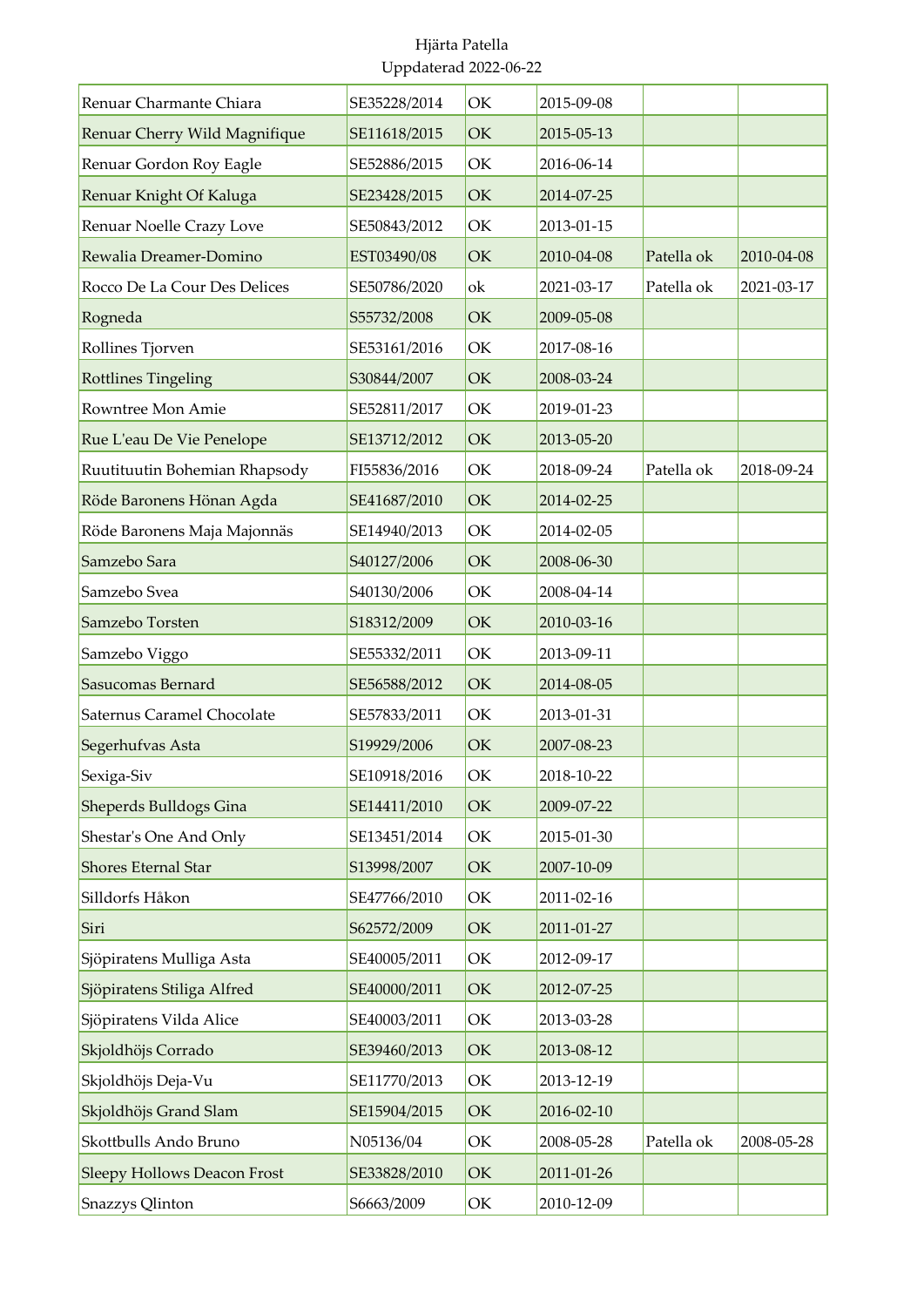| <b>Snazzys</b> Speed                            | S24842/2009  | OK | 2012-08-23 |  |
|-------------------------------------------------|--------------|----|------------|--|
| <b>Snazzys Sweet</b>                            | S24846/2009  | OK | 2010-03-19 |  |
| <b>Snazzys Toolou</b>                           | S58100/2008  | OK | 2009-08-24 |  |
| <b>Snazzys Yngve</b>                            | S64734/2006  | OK | 2007-10-01 |  |
| Snazzys Zandra                                  | S16332/2005  | OK | 2006-08-29 |  |
| Soeluengais Copyright Slaviero Bull             | SE36704/2012 | OK | 2012-06-15 |  |
| Softstreams Miss Sambuca                        | SE16059/2011 | OK | 2012-08-28 |  |
| Stockalidsbergets Action Ebbot                  | SE57605/2017 | OK | 2018-10-19 |  |
| Store Linde's Blanc Fumé                        | SE18268/2015 | OK | 2016-04-07 |  |
| Store Linde's Juvé Y Camps                      | SE22082/2017 | OK | 2018-01-22 |  |
| <b>Store Lindes Semillion</b>                   | SE45524/2012 | OK | 2014-02-18 |  |
| Sudderuddens Greta Af Hjalmar                   | SE54163/2017 | OK | 2021-05-26 |  |
| Sudderuddens Månegarm Af Mollgan SE56317/2011   |              | OK | 2012-12-10 |  |
| Sundby Pax Colorarum Maximus                    | SE25793/2018 | OK | 29/06/2019 |  |
| <b>Sutherland's Amazing Grace</b>               | SE21077/2015 | OK | 2016-02-05 |  |
| Tassin Tassuts Ruben                            | SE42660/2017 | OK | 2018-07-05 |  |
| <b>Tazzanows Greta</b>                          | SE31633/2013 | OK | 2014-04-17 |  |
| Téte Noir Marit Bergman                         | S67791/2009  | OK | 2011-03-21 |  |
| <b>Thunder Road Albert Camus</b>                | SE33380/2010 | OK | 2011-04-11 |  |
| Thunder Road Baby Love                          | SE34077/2011 | OK | 2015-03-12 |  |
| Thunder Road Cinnamon Girl                      | SE62328/2011 | OK | 2013-09-04 |  |
| Thunder Road Currito                            | SE62329/2011 | OK | 2013-05-30 |  |
| Thunder Road Double Trouble                     | SE42187/2012 | OK | 2013-09-04 |  |
| Thunder Road End Of Discussion                  | SE41516/2015 | OK | 2017-04-29 |  |
| Thunder Road Eyegasm                            | SE41509/2015 | OK | 2017-04-29 |  |
| Thunder Road Fan Fucking Tastic                 | SE13424/2016 | OK | 2017-04-29 |  |
| Thunder Road Freak Like Me                      | SE13423/2016 | OK | 2017-04-29 |  |
| Thunder Road Frenchenstein                      | SE13422/2016 | OK | 2017-01-11 |  |
| Thunder Road Go Home You're Drunl SE14722/2017  |              | OK | 2018-02-08 |  |
| Thunder Road Hangover In Dover                  | SE39090/2018 | OK | 2019-08-01 |  |
| Thunder Road Hiccup In My Pickup                | SE39087/2018 | OK | 2019-06-04 |  |
| Thunder Road Hoe Let The Dogs Out SE39089/2018  |              | OK | 2019-06-19 |  |
| Thunder Road Houdini In A Mankini SE39088/2018  |              | OK | 2019-09-27 |  |
| Thunder Road Hullabaloo At The Zoo SE39091/2018 |              | OK | 2020-05-29 |  |
| Thunder Road I Like Big Butts                   | SE59482/2018 | OK | 2020-05-29 |  |
| Thunder Road Junk In The Trunk                  | SE25140/2019 | OK | 2020-05-29 |  |
| Thunder Road Knock Spots Off                    | SE31761/2019 | OK | 2020-05-29 |  |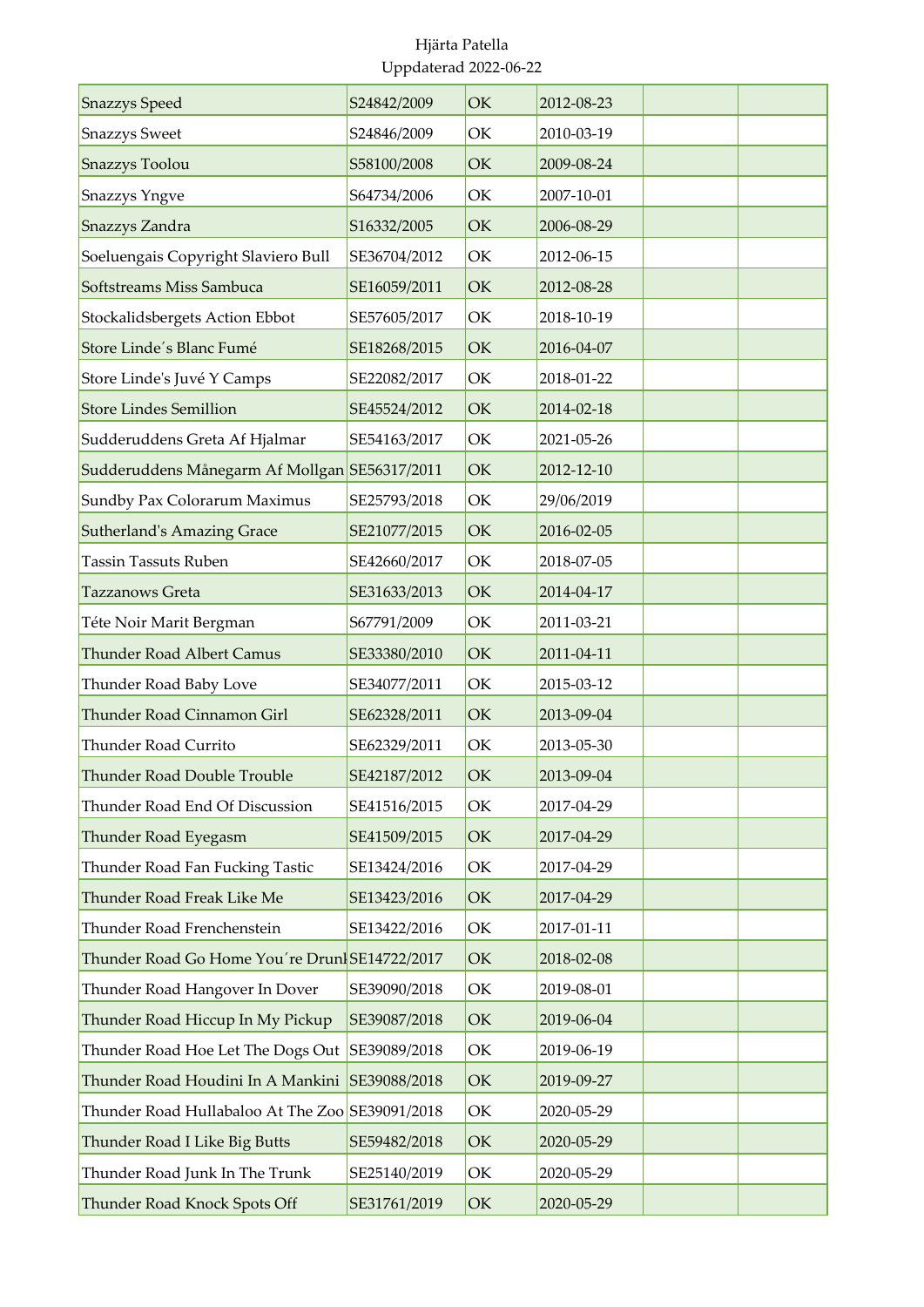| Thunder Road La La La Long Li Long SE56513/2020 |              | ok | 2021-12-20 |            |  |
|-------------------------------------------------|--------------|----|------------|------------|--|
| <b>Thunder Road Libertine</b>                   | SE56514/2020 | OK | 2021-10-13 |            |  |
| <b>Tisslans Smultron</b>                        | S51906/2009  | OK | 2010-08-02 |            |  |
| Tolnai Apollo Astor                             | SE51642/2010 | OK | 2010-08-30 |            |  |
| Torparinnans Påg Helge                          | SE48747/2010 | OK | 2011-06-30 |            |  |
| Torparinnans Påg Ossian                         | SE51497/2013 | OK | 2014-09-25 |            |  |
| Torparinnans Påg Pjotor                         | SE28332/2014 | OK | 2015-11-17 |            |  |
| Torparinnans Påg Uno                            | SE38088/2017 | OK | 2018-10-17 |            |  |
| Torparinnans Tös Hilda                          | SE48745/2010 | OK | 2011-06-30 |            |  |
| Torparinnans Tös Hillevi                        | SE48746/2010 | OK | 2011-06-30 |            |  |
| Torparinnans Tös Klary                          | SE46436/2012 | OK | 2013-07-09 |            |  |
| Torparinnans Tös Majken                         | SE35937/2013 | OK | 2014-08-19 |            |  |
| Torparinnans Tös Nikki                          | SE50170/2013 | OK | 2014-08-25 |            |  |
| Torparinnans Tös Nilla                          | SE50169/2013 | OK | 2014-08-19 |            |  |
| Torparinnans Tös Ottilia                        | SE51498/2013 | OK | 2014-09-11 |            |  |
| Torparinnans Tös Qlea                           | SE54250/2014 | OK | 2016-04-05 |            |  |
| Torparinnans Tös Salli                          | SE51911/2015 | OK | 2017-03-14 |            |  |
| Torparinnans Tös Sickan                         | SE51910/2015 | OK | 2016-12-13 |            |  |
| Torparinnans Tös Tora                           | SE40585/2016 | OK | 2018-05-31 |            |  |
| Torparinnans Tös Uba                            | SE38087/2017 | OK | 2018-08-01 |            |  |
| Torparinnans Tös Wanda                          | SE30654/2018 | OK | 2020-04-14 |            |  |
| Torparinnans Tös Ålga                           | SE16093/2020 | OK | 2021-08-24 |            |  |
| Trajens Chloé                                   | SE59388/2016 | OK | 2018-02-13 |            |  |
| <b>Trajens Gatsby</b>                           | SE26429/2018 | OK | 2019-04-18 |            |  |
| Trajens Gina G                                  | SE26433/2018 | OK | 2019-07-11 |            |  |
| Trajens Gloria Gaynor                           | SE26432/2018 | OK | 2019-09-23 |            |  |
| Trajens Just A Jewel                            | SE10402/2019 | OK | 2020-01-09 |            |  |
| Trajens Just For Fun                            | SE10400/2019 | OK | 2020-01-21 |            |  |
| <b>Travarens Lady Zoot</b>                      | SE50183/2011 | ОK | 2012-09-27 |            |  |
| <b>Travarens My Own Pride</b>                   | SE23119/2014 | OK | 2015-02-24 |            |  |
| Travarens Nahar                                 | SE40893/2015 | OK | 2016-07-28 |            |  |
| <b>Travarens Next Time</b>                      | SE40896/2015 | OK | 2016-07-27 |            |  |
| Tres Jolie At Angel Heart                       | SE59066/2019 | OK | 2018-01-26 | Patella ok |  |
| Turultaji Vaisa                                 | SE14437/2012 | OK | 2013-03-07 |            |  |
| Tuzzalis Babsan's Bonnie                        | SE43938/2020 | OK | 2021-07-14 |            |  |
| <b>Tuzzalis Big Bang</b>                        | SE50808/2019 | OK | 2020-10-05 |            |  |
| Tuzzalis Bikini Babe                            | SE43939/2020 | OK | 2021-07-14 |            |  |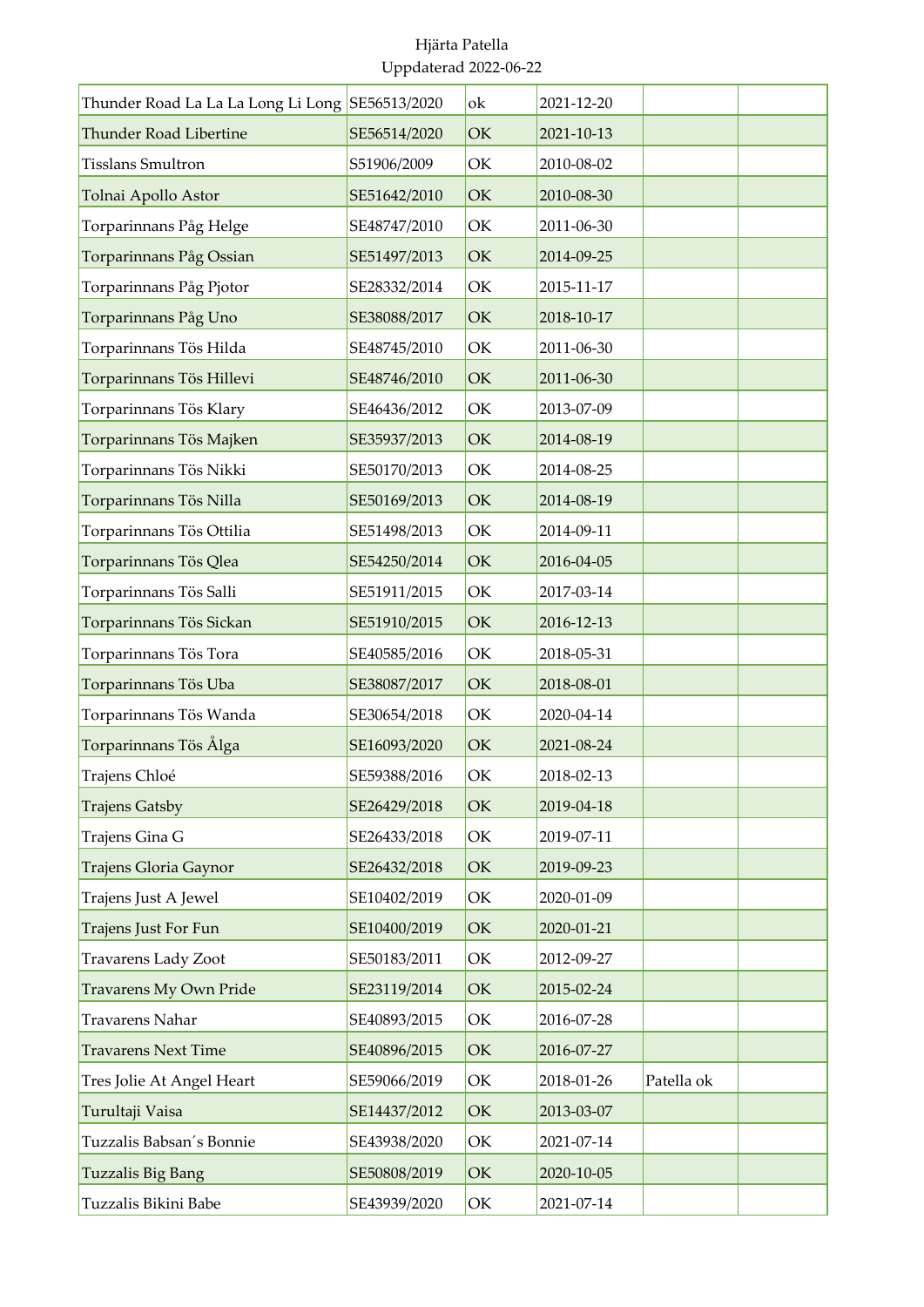| <b>Tuzzalis Bitsy Betty</b>       | SE43937/2020 | OK | 2021-07-14 |            |            |
|-----------------------------------|--------------|----|------------|------------|------------|
| Tuzzalis Boy On The Moon          | SE50804/2019 | OK | 2020-09-17 |            |            |
| <b>Tuzzalis Bradley Cooper</b>    | SE57419/2018 | OK | 2019-11-19 |            |            |
| <b>Tuzzalis Chappelle</b>         | SE57417/2018 | OK | 2019-11-19 |            |            |
| <b>Tuzzalis Dream Girl</b>        | SE57420/2018 | OK | 2019-11-18 |            |            |
| Tuzzalis Elliot The Man           | SE57416/2018 | OK | 2019-11-19 |            |            |
| <b>Tuzzalis Freddy Mercury</b>    | SE50803/2019 | OK | 2020-09-17 |            |            |
| Tuzzalis I'm Your Venus           | SE50810/2019 | OK | 2020-09-17 |            |            |
| Tuzzalis Itsy Isa                 | SE43941/2020 | OK | 2021-07-14 |            |            |
| Tuzzalis Lady Gaga                | SE57422/2018 | OK | 2019-11-18 |            |            |
| <b>Tuzzalis Lion King</b>         | SE34397/2016 | OK | 2017-05-02 |            |            |
| <b>Tuzzalis MR Gavron</b>         | SE57418/2018 | OK | 2019-11-19 |            |            |
| Tuzzalis Mr Pumbaa                | SE34398/2016 | OK | 2017-04-28 |            |            |
| Tuzzalis Pick Me Pluto            | SE50802/2019 | OK | 2020-09-17 |            |            |
| Tuzzalis Polka Pal                | SE43935/2020 | OK | 2021-07-14 |            |            |
| Tuzzalis Princess Kiara           | SE34396/2016 | OK | 2017-04-28 |            |            |
| <b>Tuzzalis Saturn Is Calling</b> | SE50806/2019 | OK | 2020-09-17 |            |            |
| Tuzzalis Shallow Boy              | SE57415/2018 | OK | 2019-11-18 |            |            |
| Tuzzalis Strong Winds On Neptune  | SE50807/2019 | OK | 2020-09-17 |            |            |
| Tuzzalis Teenie Tiger             | SE43934/2020 | OK | 2021-07-14 |            |            |
| <b>Tuzzalis Timon</b>             | SE34400/2016 | OK | 2017-04-28 |            |            |
| Tuzzalis Weenie Wonka             | SE43933/2020 | OK | 2021-07-14 |            |            |
| Tuzzalis Yellow Yara              | SE43940/2020 | OK | 2021-07-13 |            |            |
| Typhoons Celina                   | S54828/2007  | OK | 2008-10-06 |            |            |
| Typhoons Iris                     | SE31787/2010 | OK | 2011-06-07 |            |            |
| Typhoons Leonora                  | SE18989/2013 | OK | 2014-05-19 |            |            |
| Typhoons X-Axa                    | SE22080/2017 | OK | 2018-04-04 |            |            |
| Törnlundas Cizeta                 | SE44324/2015 | OK | 2017-04-03 |            |            |
| Uljas de elkas Gyvybes Zyme       | LSVK2376/12  | OK | 2013-07-25 | Patella ok | 2013-07-25 |
| United Colors Of Frenchies Derron | SE20600/2014 | OK | 2015-06-16 |            |            |
| Uzzy Gorzowska Panaorama          | S61967/2007  | OK | 2008-07-28 |            |            |
| Valentino De Canipalma            | FI52350/18   | OK | 2019-06-03 | Patella ok | 2020-12-22 |
| Walk On Tops Adorable Astrid      | SE49821/2015 | OK | 2016-09-29 |            |            |
| Walk On Tops Awesome Asta         | SE49820/2015 | OK | 2016-08-29 |            |            |
| Valumar Milo Unreal               | SE46093/2019 | OK | 2020-04-17 |            |            |
| Vanilla                           | SE14934/2013 | OK | 2014-05-19 |            |            |
| <b>Waterrat's Ding Dong</b>       | SE50964/2017 | OK | 2021-03-05 |            |            |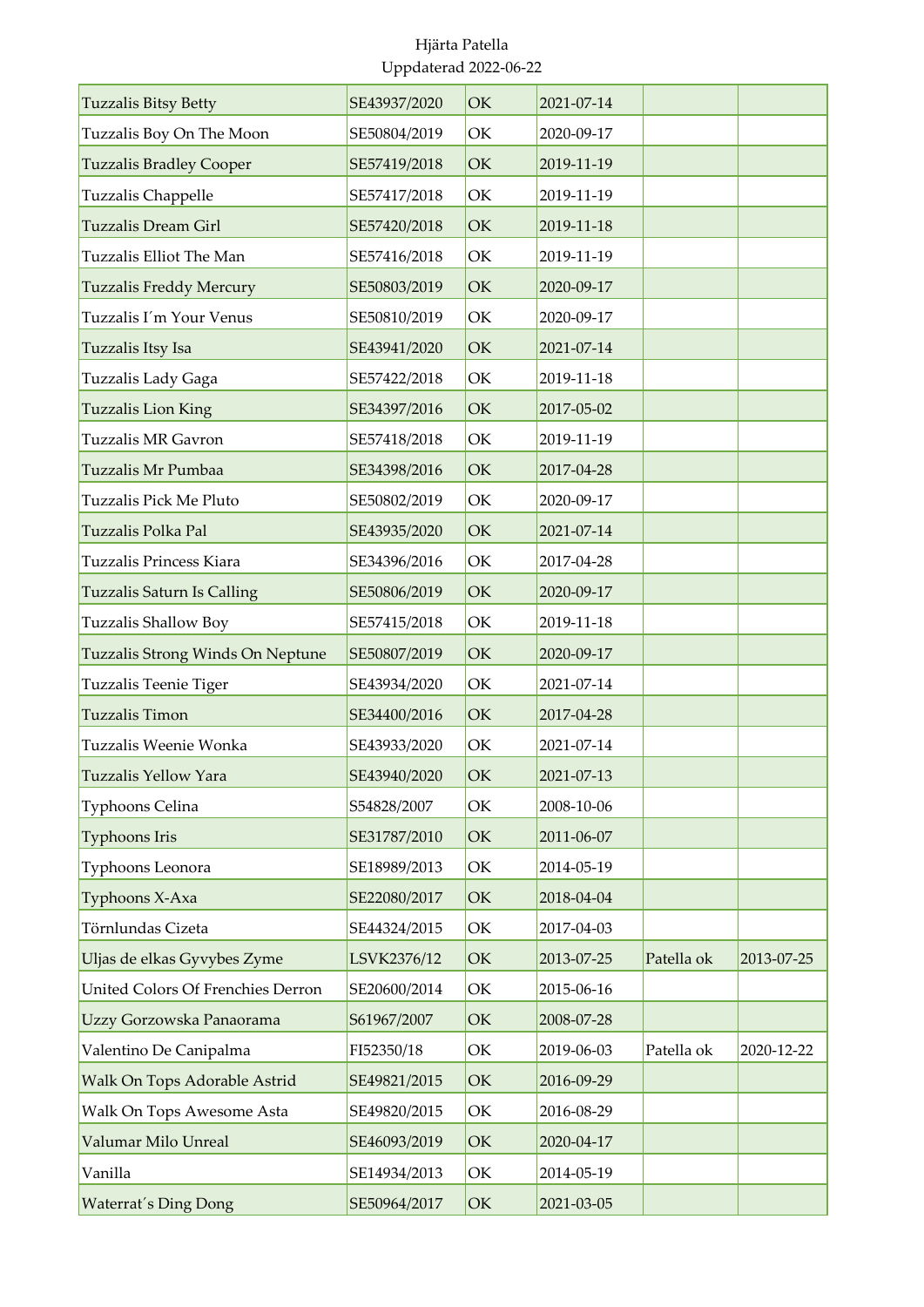| <b>Waterrats Dazzling Dollar</b>   | S15155/2007  | OK | 2008-01-07 |            |            |
|------------------------------------|--------------|----|------------|------------|------------|
| Verona Dea-Ventura Olmi Lids       | SE46101/2018 | OK | 2019-03-27 |            |            |
| Wildhjerta Midnight Darkness       | SE55234/2013 | OK | 2014-10-17 |            |            |
| Wildhjerta Shoot For The Stars     | SE38168/2018 | OK | 2019-06-18 |            |            |
| Will'O The Wisp Vom Isern Hinnerk  | VDH/ZFB18209 | OK | 2006-08-06 | Patella ok | 20060806   |
| Wimbledon Minimolos                | SE15042/2014 | OK | 2014-10-13 |            |            |
| Viniles Barbro                     | SE35316/2014 | OK | 2015-06-13 |            |            |
| Vital Way Daphne Du Maurier        | SE24303/2019 | OK | 2018-03-02 |            |            |
| Vithaj                             | S11374/2008  | OK | 2010-09-29 |            |            |
| Vitlökens Aragorna D'ambassadeur   | S58975/2008  | OK | 2009-09-28 |            |            |
| Vitlökens Chrysador de Ley         | SE43730/2012 | OK | 2013-09-17 |            |            |
| Vitlökens Concordia de Ley         | SE43727/2012 | OK | 2015-07-31 |            |            |
| Vitlökens Dancing in the Moonlight | SE36743/2014 | OK | 2014-07-07 |            |            |
| Vitlökens Dark Angel               | SE36740/2014 | OK | 2015-05-20 |            |            |
| Vitlökens Dolce Vita               | SE36741/2014 | OK | 2015-06-13 |            |            |
| Vitlökens Elwira Le royal          | SE10235/2018 | OK | 2019-01-16 |            |            |
| Vitlökens Eros Le Royal            | SE10236/2018 | OK | 2019-05-06 |            |            |
| Vitlökens Evita Le Royal           | SE10234/2018 | OK | 2019-01-16 |            |            |
| Voffers Elvira                     | S58284/2008  | OK | 2009-10-23 |            |            |
| Voffers Freia                      | S64105/2009  | OK | 2010-12-03 |            |            |
| Voffers Loffe Solo                 | SE10174/2014 | OK | 2015-01-22 |            |            |
| Våxboskogens Come And Get It       | SE47179/2015 | OK | 2016-10-19 |            |            |
| Xantane Janoel                     | SE36024/2017 | OK | 2018-08-23 |            |            |
| Yakira Draczyn                     | SE14288/2013 | OK | 2013-07-04 |            |            |
| Yorik Bdgdr Janoel                 | SE36313/2015 | OK | 2015-08-18 |            |            |
| Yrings Leia Skywalker              | SE28329/2014 | OK | 2015-06-13 |            |            |
| Ytters Cleo                        | SE45668/2010 | OK | 2011-07-11 |            |            |
| <b>Ytters Goa Gry</b>              | SE43916/2012 | OK | 2013-07-01 |            |            |
| Ytters Granna Greta                | SE43915/2012 | OK | 2013-07-01 |            |            |
| Ytters Heta Hjördis                | SE49465/2013 | OK | 2014-08-11 |            |            |
| Ytters Hjälpsamma Hjalle           | SE49471/2013 | OK | 2014-09-16 |            |            |
| Ytters Läckra Loffe                | SE38411/2015 | OK | 2016-05-18 |            |            |
| Ytters Mini Me                     | SE59418/2015 | OK | 2017-03-07 |            |            |
| <b>Ytters Nora</b>                 | SE10227/2016 | OK | 2017-03-03 |            |            |
| <b>Ytters Nova</b>                 | SE10228/2016 | OK | 2016-12-20 |            |            |
| Zam Zam Gårdens Viktor             | S32740/98    | OK | 2003-09-08 |            |            |
| Zecudas Viking                     | NO33206/14   | OK | 2015-06-29 | Patella ok | 2015-06-29 |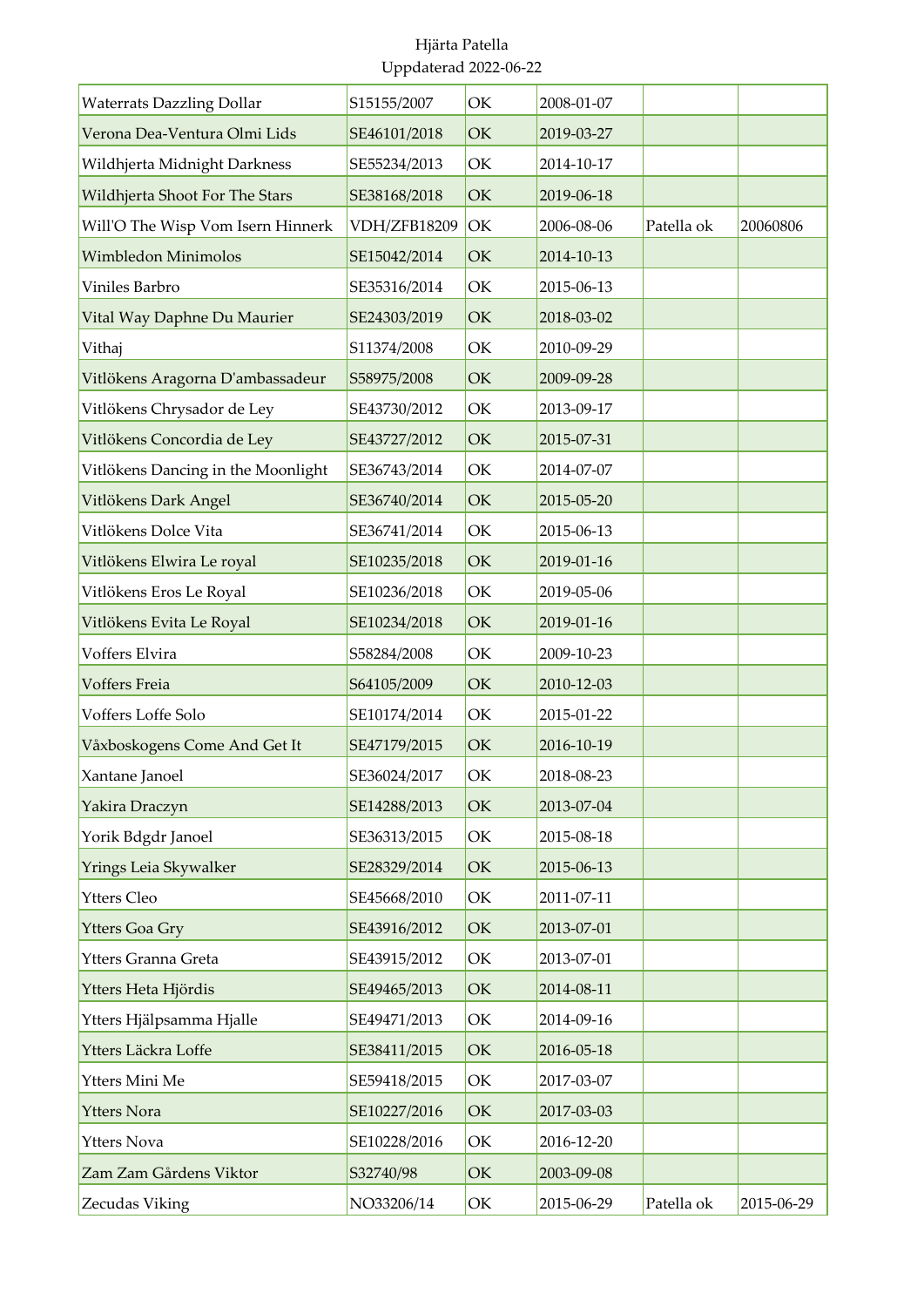| Zecudas X'Press Yourself    | SE14209/2015             | <b>IOK</b> | 2015-12-09       |            |            |
|-----------------------------|--------------------------|------------|------------------|------------|------------|
| Zecudas X'factor            | NO30507/15               | lОK        | 2015-12-30       | Patello ok | 2015-12-30 |
| Zecudas X'press Train       | NO30504/15               | lОK        | $2016 - 01 - 27$ | Patella ok | 2016-01-27 |
| Zhofrey Iz Doma Turlaj      | SE30291/2010             | <b>OK</b>  | 2010-07-09       |            |            |
| Zija From Demma Dog         | SE54771/2014             | <b>IOK</b> | $2016 - 07 - 11$ |            |            |
| Öbarnas Harry Hashoggare    | S <sub>16896</sub> /2008 | <b>OK</b>  | 2009-04-23       |            |            |
| Obarnas Klara-Bella Dönning | SE60382/2011             | lОK        | 2015-06-13       |            |            |
| Öbarnas Neo Gale-Onge       | S36070/2004              | <b>OK</b>  | $2006 - 01 - 12$ |            |            |
| Öbarnas Solweig Töppsejdel  | S53126/2008              | lОK        | $2009 - 07 - 06$ |            |            |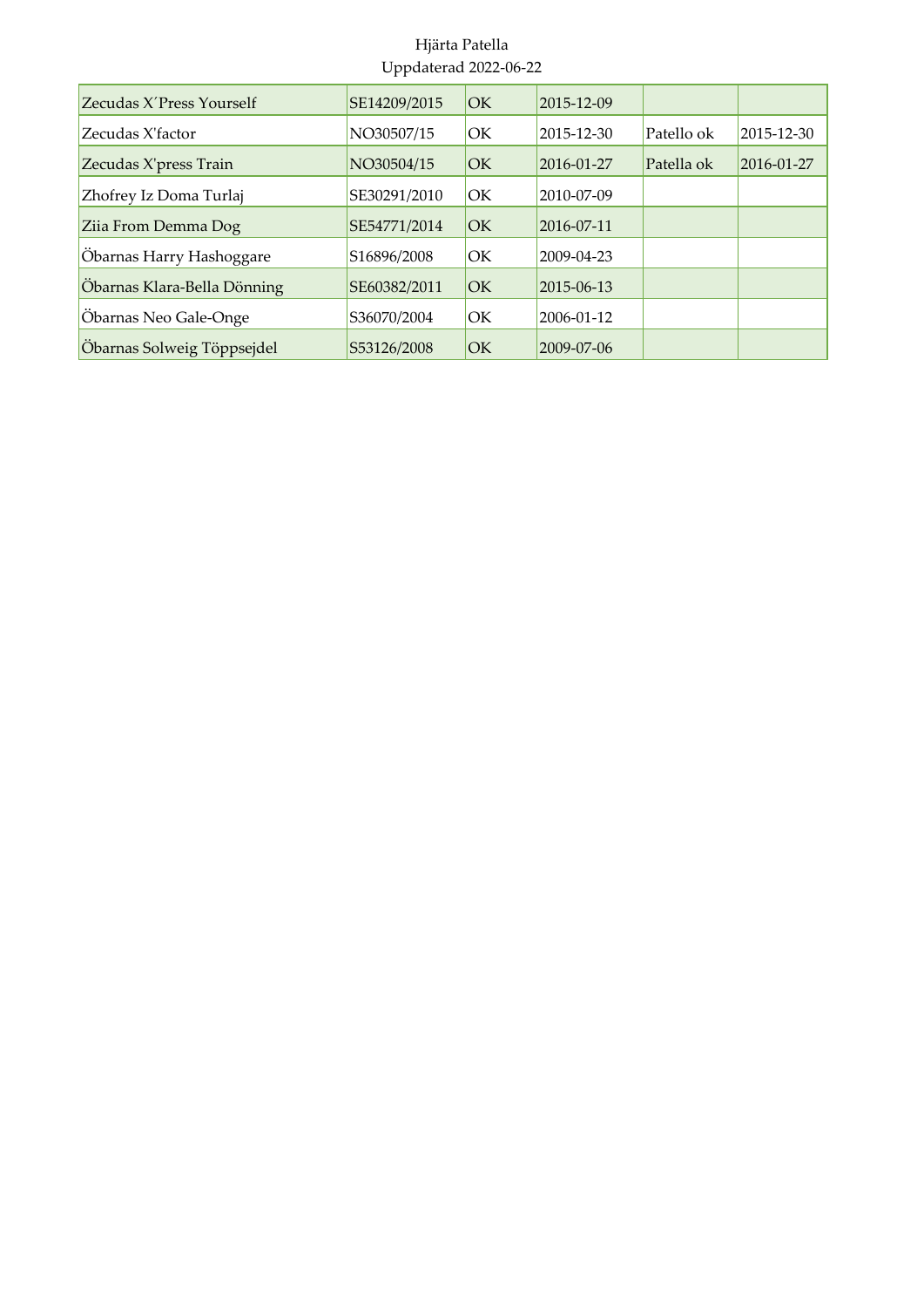| Inkom FBK  |
|------------|
| 2018-12-31 |
| 2018-12-31 |
| 2018-12-31 |
| 2022-06-02 |
| 2018-12-31 |
| 2018-12-31 |
| 2019-04-17 |
| 2018-12-31 |
| 2018-12-31 |
| 2018-12-31 |
| 2018-12-31 |
| 2018-12-31 |
| 2018-12-31 |
| 2021-03-03 |
| 2020-03-02 |
| 2020-03-02 |
| 2018-12-31 |
| 2018-12-31 |
| 2019-04-08 |
| 2018-12-31 |
| 2018-12-31 |
| 2018-12-31 |
| 2018-12-31 |
| 2018-12-31 |
| 2018-12-31 |
| 2018-12-31 |
| 2018-12-31 |
| 2018-12-31 |
| 2018-12-31 |
| 2020-01-04 |
| 2020-09-17 |
| 2018-12-31 |
| 2018-12-31 |
| 2018-12-31 |
| 2018-12-31 |
| 2021-04-05 |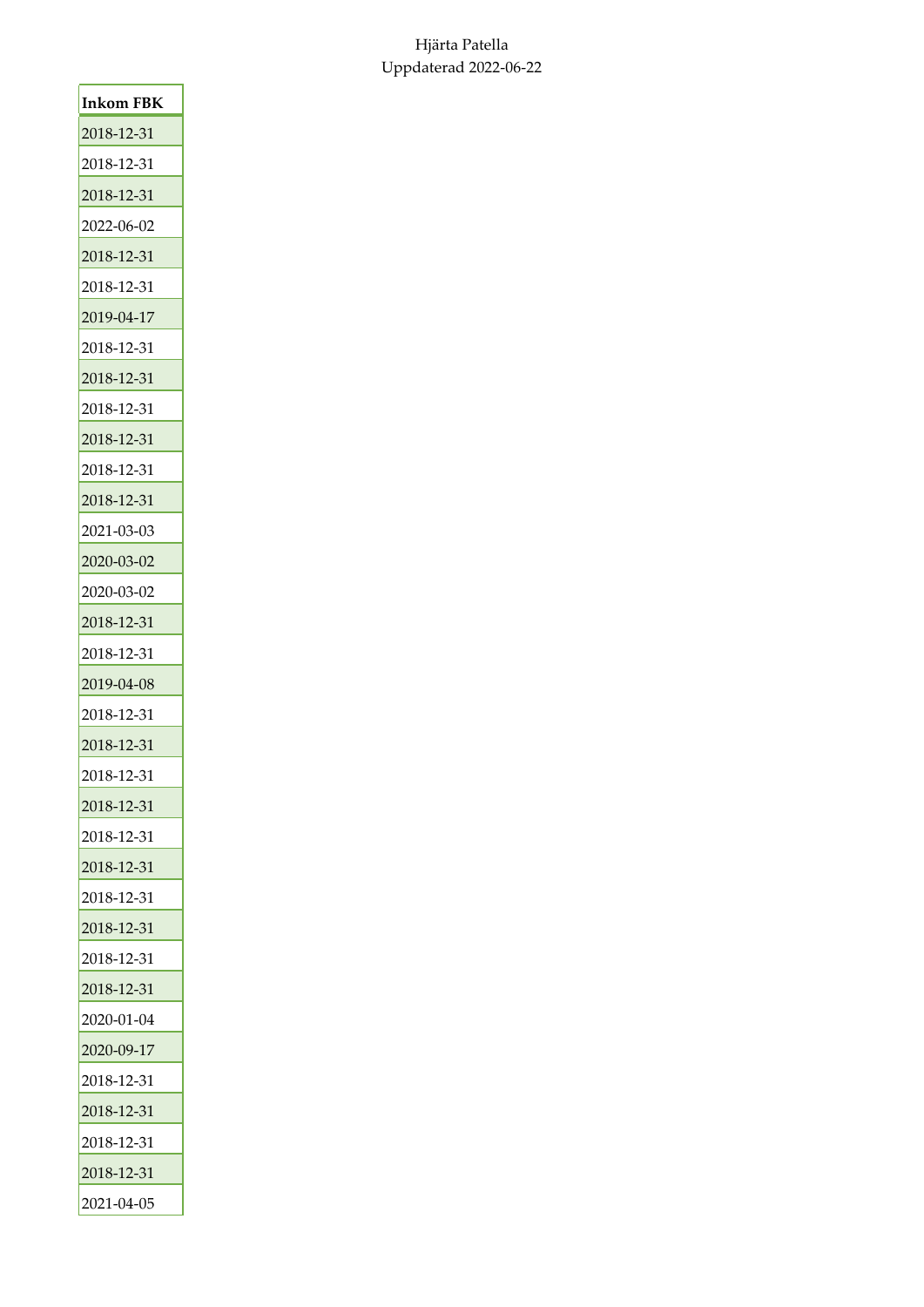| 2018-12-31 |
|------------|
| 2019-10-12 |
| 2018-12-31 |
| 2018-12-31 |
| 2019-12-17 |
| 2018-12-31 |
| 2020-07-29 |
| 2018-12-31 |
| 2019-08-06 |
| 2018-12-31 |
| 2018-12-31 |
| 2018-12-31 |
| 2021-04-25 |
| 2018-12-31 |
| 2018-12-31 |
| 2018-12-31 |
| 2018-12-31 |
| 2018-12-31 |
| 2018-12-31 |
| 2018-12-31 |
| 2018-12-31 |
| 2018-12-31 |
| 2018-12-31 |
| 2018-12-31 |
| 2020-10-26 |
| 2018-12-31 |
| 2018-12-31 |
| 2018-12-31 |
| 2018-12-31 |
| 2018-12-31 |
| 2018-12-31 |
| 2020-07-01 |
| 2018-12-31 |
| 2018-12-31 |
| 2018-12-31 |
| 2018-12-31 |
| 2018-12-31 |
|            |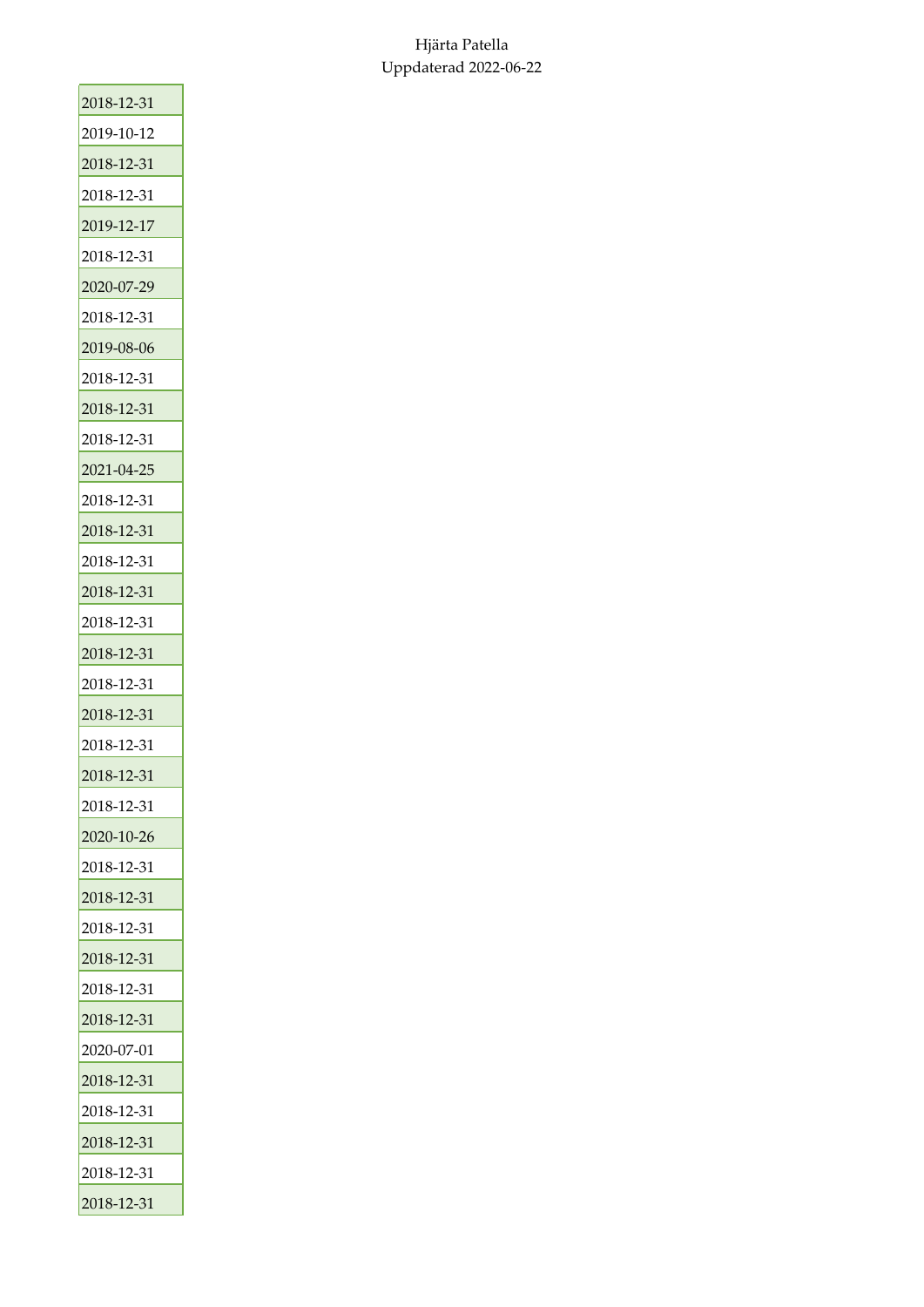| 2018-12-31 |
|------------|
| 2018-12-31 |
| 2018-12-31 |
| 2018-12-31 |
| 2018-12-31 |
| 2018-12-31 |
| 2018-12-31 |
| 2018-12-31 |
| 2018-12-31 |
| 2018-12-31 |
| 2021-06-07 |
| 2021-06-07 |
| 2018-12-31 |
| 2018-12-31 |
| 2018-12-31 |
| 2018-12-31 |
| 2018-12-31 |
| 2020-01-06 |
| 2020-01-06 |
| 2018-12-31 |
| 2021-04-05 |
| 2018-12-31 |
| 2018-12-31 |
| 2018-12-31 |
| 2018-12-31 |
| 2018-12-31 |
| 2018-12-31 |
| 2018-12-31 |
| 2018-12-31 |
| 2018-12-31 |
| 2018-12-31 |
| 2019-04-08 |
| 2022-01-31 |
| 2020-10-28 |
| 2020-07-29 |
| 2018-12-31 |
| 2018-12-31 |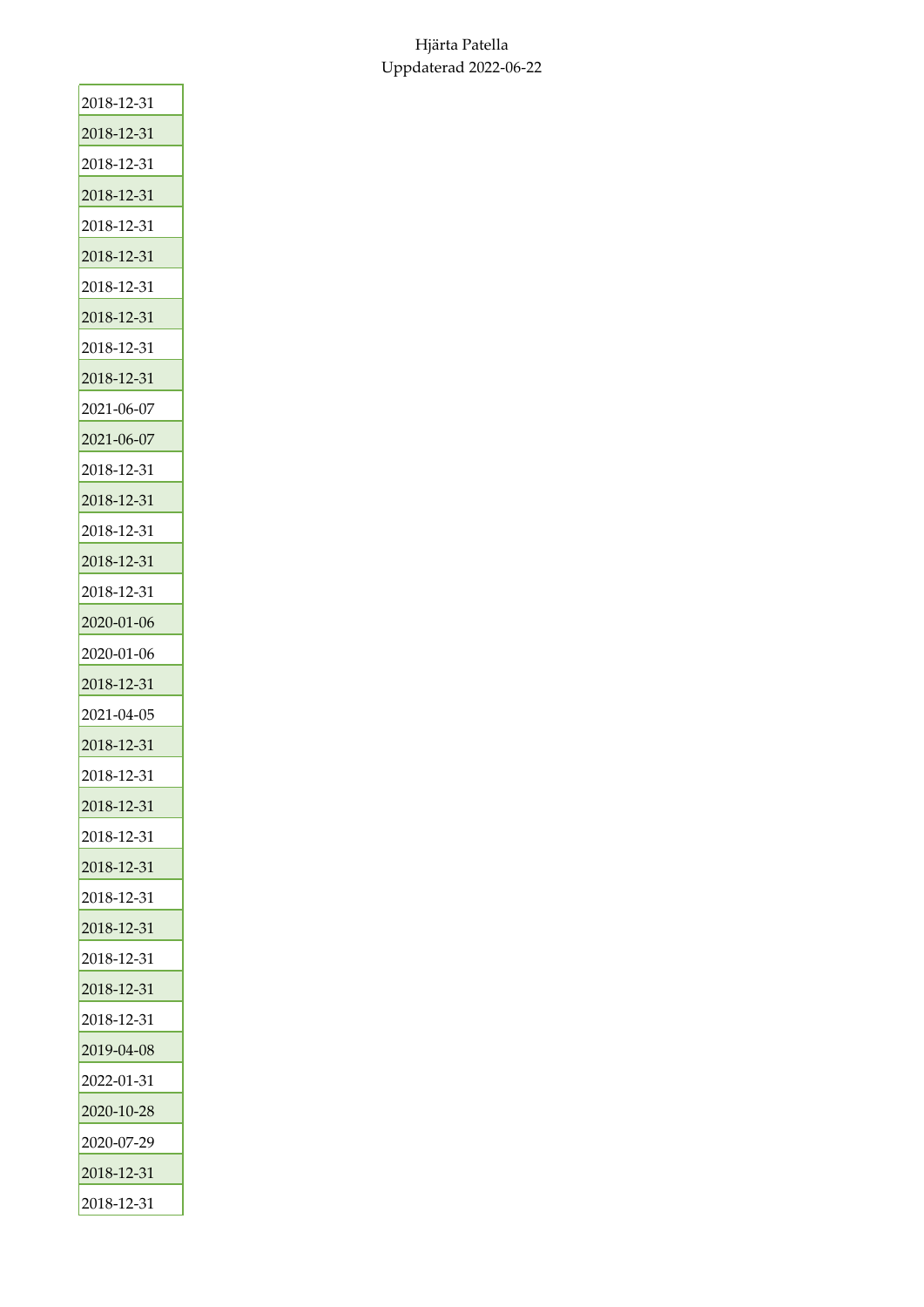| 2018-12-31 |
|------------|
| 2018-12-31 |
| 2018-12-31 |
| 2018-12-31 |
| 2022-06-02 |
| 2018-12-31 |
| 2018-12-31 |
| 2018-12-31 |
| 2018-12-31 |
| 2018-12-31 |
| 2018-12-31 |
| 2018-12-31 |
| 2018-12-31 |
| 2018-12-31 |
| 2018-12-31 |
| 2021-03-03 |
| 2018-12-31 |
| 2018-12-31 |
| 2018-12-31 |
| 2018-12-31 |
| 2018-12-31 |
| 2020-09-28 |
| 2020-09-05 |
| 2018-12-31 |
| 2018-12-31 |
| 2020-09-03 |
| 2020-09-03 |
| 2020-09-02 |
| 2018-12-31 |
| 2018-12-31 |
| 2018-12-31 |
| 2018-12-31 |
| 2018-12-31 |
| 2018-12-31 |
| 2018-12-31 |
| 2018-12-31 |
| 2018-12-31 |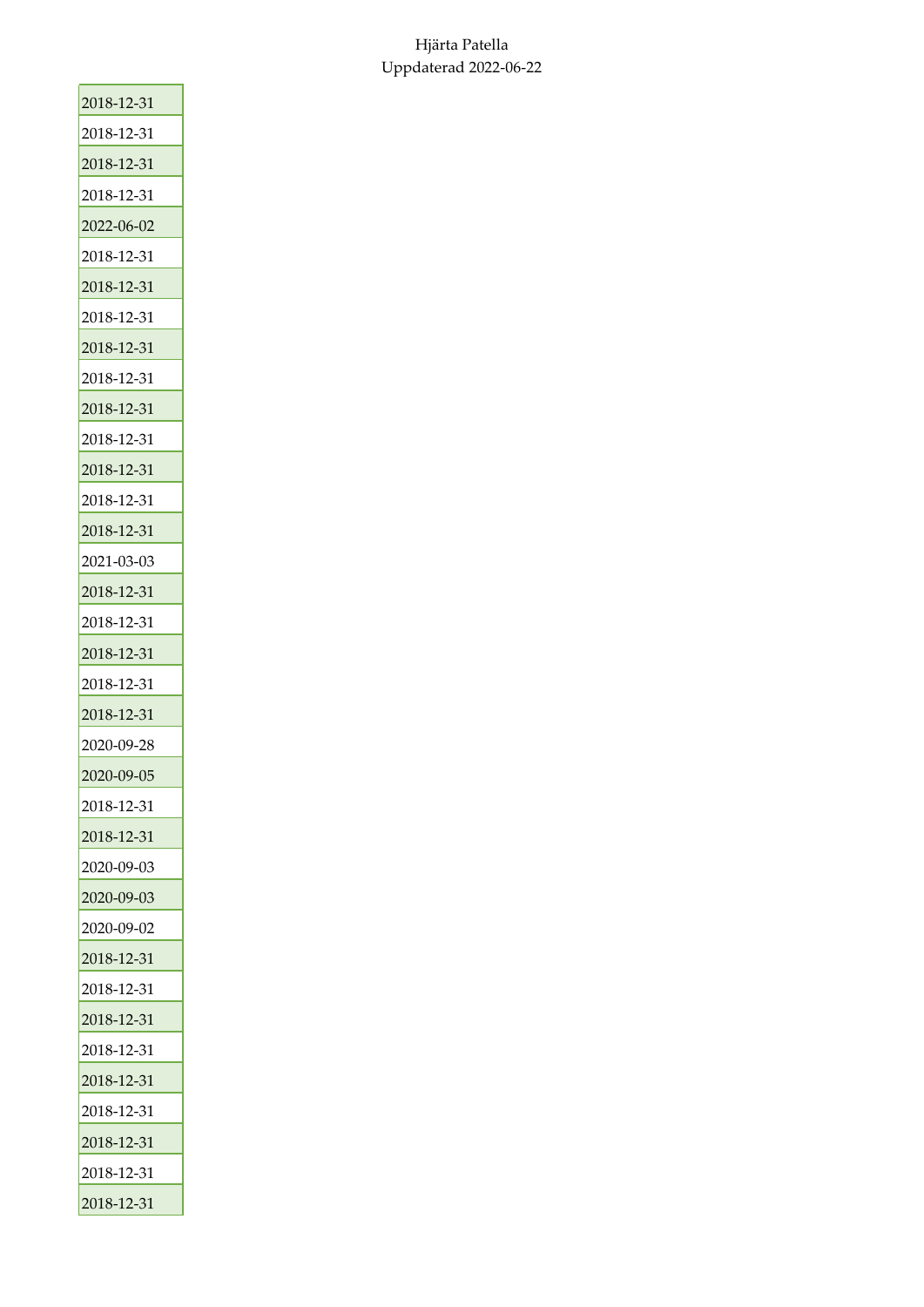| 2018-12-31 |
|------------|
| 2018-12-31 |
| 2018-12-31 |
| 2018-12-31 |
| 2018-12-31 |
| 2018-12-31 |
| 2018-12-31 |
| 2018-12-31 |
| 2018-12-31 |
| 2018-12-31 |
| 2018-12-31 |
| 2018-12-31 |
| 2018-12-31 |
| 2018-12-31 |
| 2018-12-31 |
| 2018-12-31 |
| 2018-12-31 |
| 2018-12-31 |
| 2019-04-17 |
| 2020-04-26 |
| 2019-04-17 |
| 2018-12-31 |
| 2019-11-19 |
| 2019-04-19 |
| 2018-12-31 |
| 2018-12-31 |
| 2018-12-31 |
| 2018-12-31 |
| 2018-12-31 |
| 2018-12-31 |
| 2018-12-31 |
| 2020-01-26 |
| 2018-12-31 |
| 2018-12-31 |
| 2019-09-09 |
| 2018-12-31 |
| 2018-12-31 |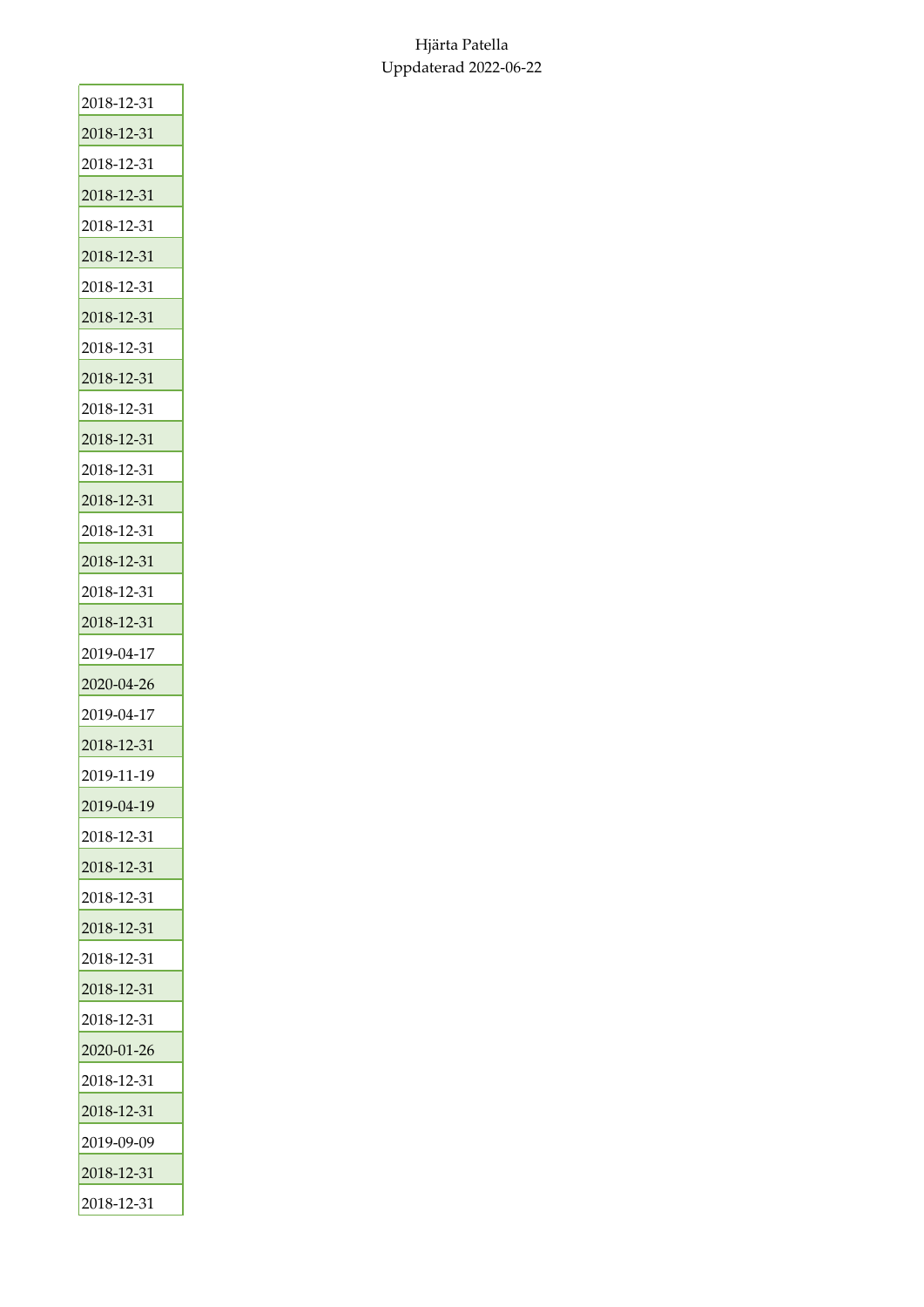| 2018-12-31 |
|------------|
| 2019-08-06 |
| 2018-12-31 |
| 2018-12-31 |
| 2018-12-31 |
| 2018-12-31 |
| 2020-11-12 |
| 2020-10-28 |
| 2018-12-31 |
| 2021-03-10 |
| 2020-03-15 |
| 2021-09-21 |
| 2020-07-01 |
| 2021-10-14 |
| 2021-09-21 |
| 2021-10-14 |
| 2018-12-31 |
| 2018-12-31 |
| 2018-12-31 |
| 2018-12-31 |
| 2018-12-31 |
| 2018-12-31 |
| 2018-12-31 |
| 2018-12-31 |
| 2018-12-31 |
| 2018-12-31 |
| 2018-12-31 |
| 2018-12-31 |
| 2021-04-25 |
| 2020-04-10 |
| 2018-12-31 |
| 2018-12-31 |
| 2018-12-31 |
| 2018-12-31 |
| 2021-05-11 |
| 2018-12-31 |
| 2018-12-31 |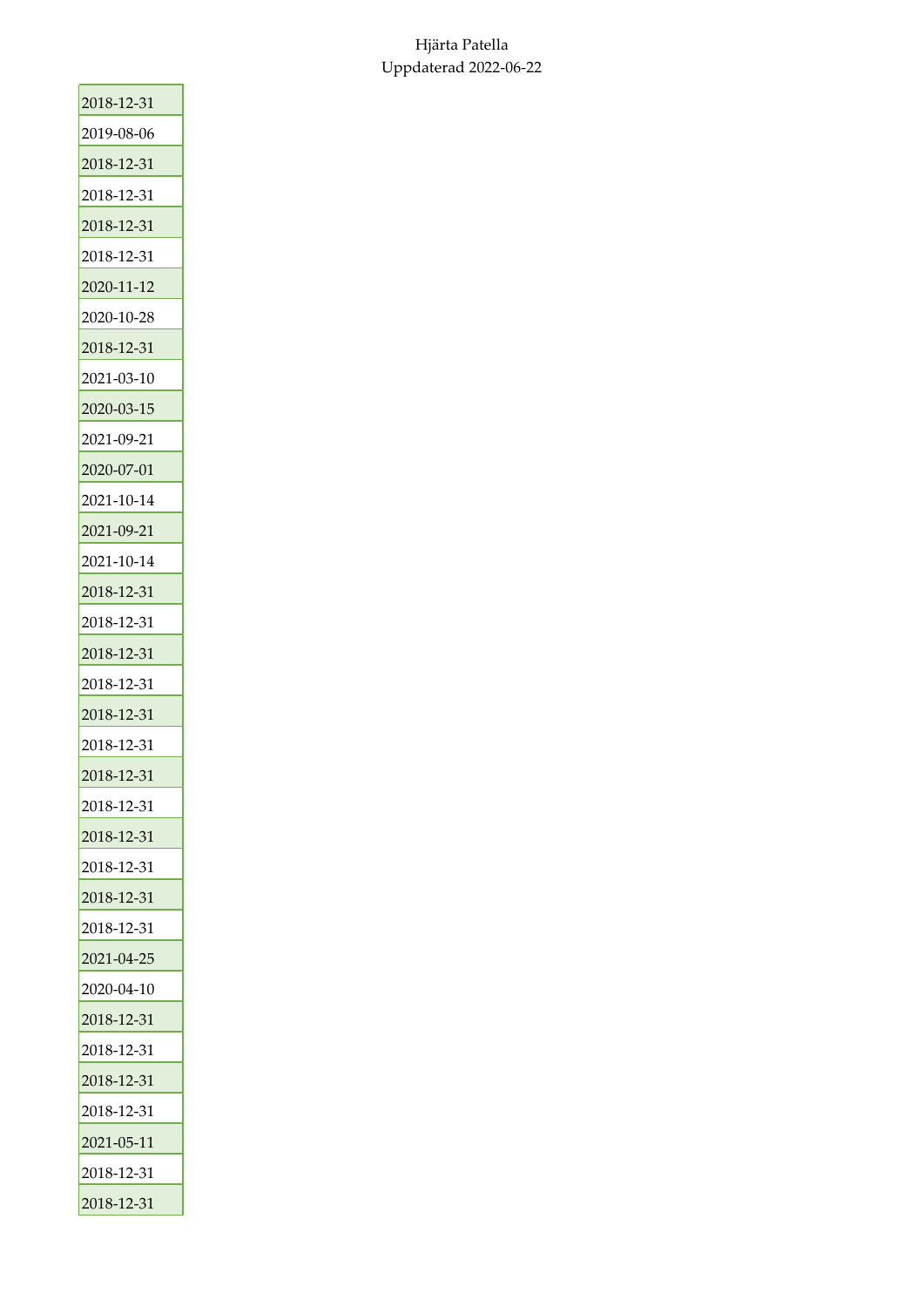| 2021-04-07 |
|------------|
| 2018-12-31 |
| 2018-12-31 |
| 2018-12-31 |
| 2018-12-31 |
| 2018-12-31 |
| 2018-12-31 |
| 2018-12-31 |
| 2021-10-14 |
| 2018-12-31 |
| 2018-12-31 |
| 2018-12-31 |
| 2018-12-31 |
| 2018-12-31 |
| 2018-12-31 |
| 2018-12-31 |
| 2018-12-31 |
| 2018-12-31 |
| 2018-12-31 |
| 2018-12-31 |
| 2018-12-31 |
| 2018-12-31 |
| 2018-12-31 |
| 2018-12-31 |
| 2019-11-20 |
| 2018-12-31 |
| 2018-12-31 |
| 2018-12-31 |
| 2018-12-31 |
| 2020-09-28 |
| 2020-01-23 |
| 2018-12-31 |
| 2018-12-31 |
| 2021-05-30 |
| 2020-01-02 |
| 2018-12-31 |
| 2018-12-31 |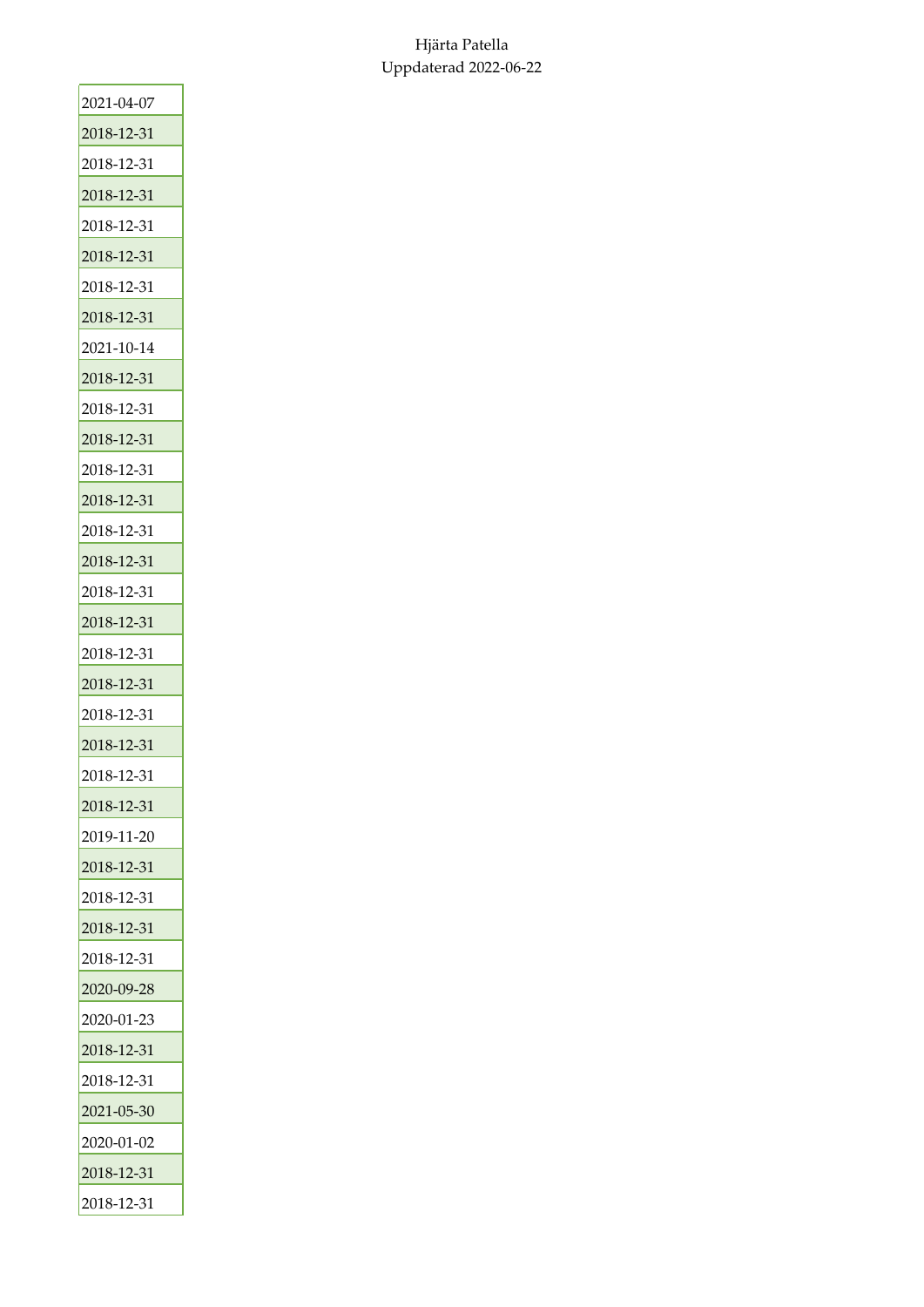| 2018-12-31 |
|------------|
| 2018-12-31 |
| 2018-12-31 |
| 2018-12-31 |
| 2018-12-31 |
| 2018-12-31 |
| 2018-12-31 |
| 2020-01-23 |
| 2018-12-31 |
| 2020-04-26 |
| 2018-12-31 |
| 2021-10-14 |
| 2018-12-31 |
| 2018-12-31 |
| 2018-12-31 |
| 2018-12-31 |
| 2018-12-31 |
| 2018-12-31 |
| 2018-12-31 |
| 2018-12-31 |
| 2018-12-31 |
| 2018-12-31 |
| 2018-12-31 |
| 2019-07-16 |
| 2018-12-31 |
| 2018-12-31 |
| 2018-12-31 |
| 2018-12-31 |
| 2018-12-31 |
| 2018-12-31 |
| 2018-12-31 |
| 2018-12-31 |
| 2018-12-31 |
| 2020-05-12 |
| 2020-08-21 |
| 2018-12-31 |
| 2018-12-31 |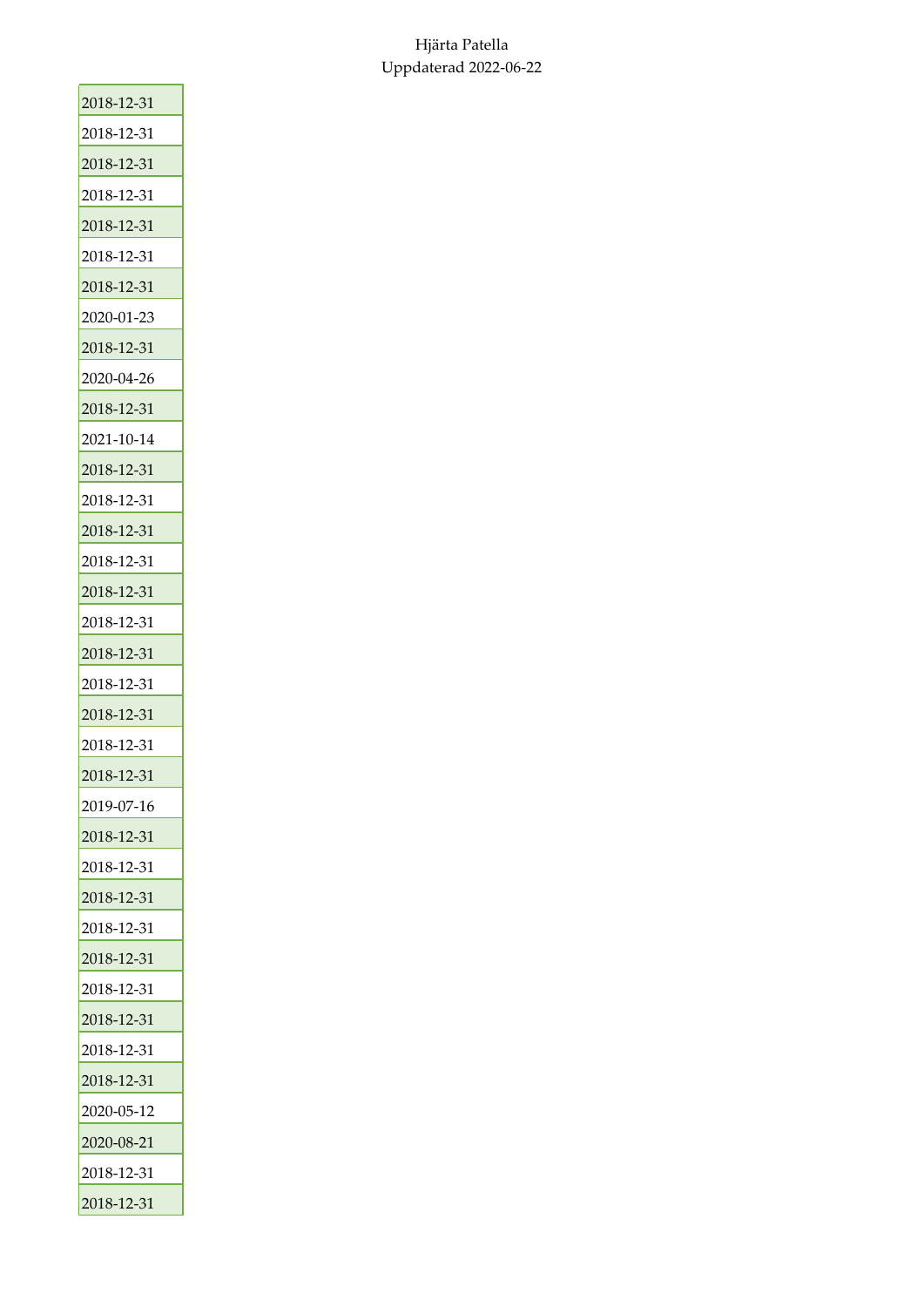| 2019-07-16 |
|------------|
| 2018-12-31 |
| 2018-12-31 |
| 2018-12-31 |
| 2020-08-21 |
| 2018-12-31 |
| 2020-08-21 |
| 2018-12-31 |
| 2020-03-05 |
| 2018-12-31 |
| 2018-12-31 |
| 2021-06-07 |
| 2018-12-31 |
| 2018-12-31 |
| 2018-12-31 |
| 2018-12-31 |
| 2019-04-17 |
| 2018-12-31 |
| 2018-12-31 |
| 2020-01-06 |
| 2018-12-31 |
| 2018-12-31 |
| 2018-12-31 |
| 2020-02-10 |
| 2020-02-10 |
| 2020-07-09 |
| 2018-12-31 |
| 2018-12-31 |
| 2018-12-31 |
| 2018-12-31 |
| 2018-12-31 |
| 2018-12-31 |
| 2018-12-31 |
| 2018-12-31 |
| 2018-12-31 |
| 2018-12-31 |
| 2018-12-31 |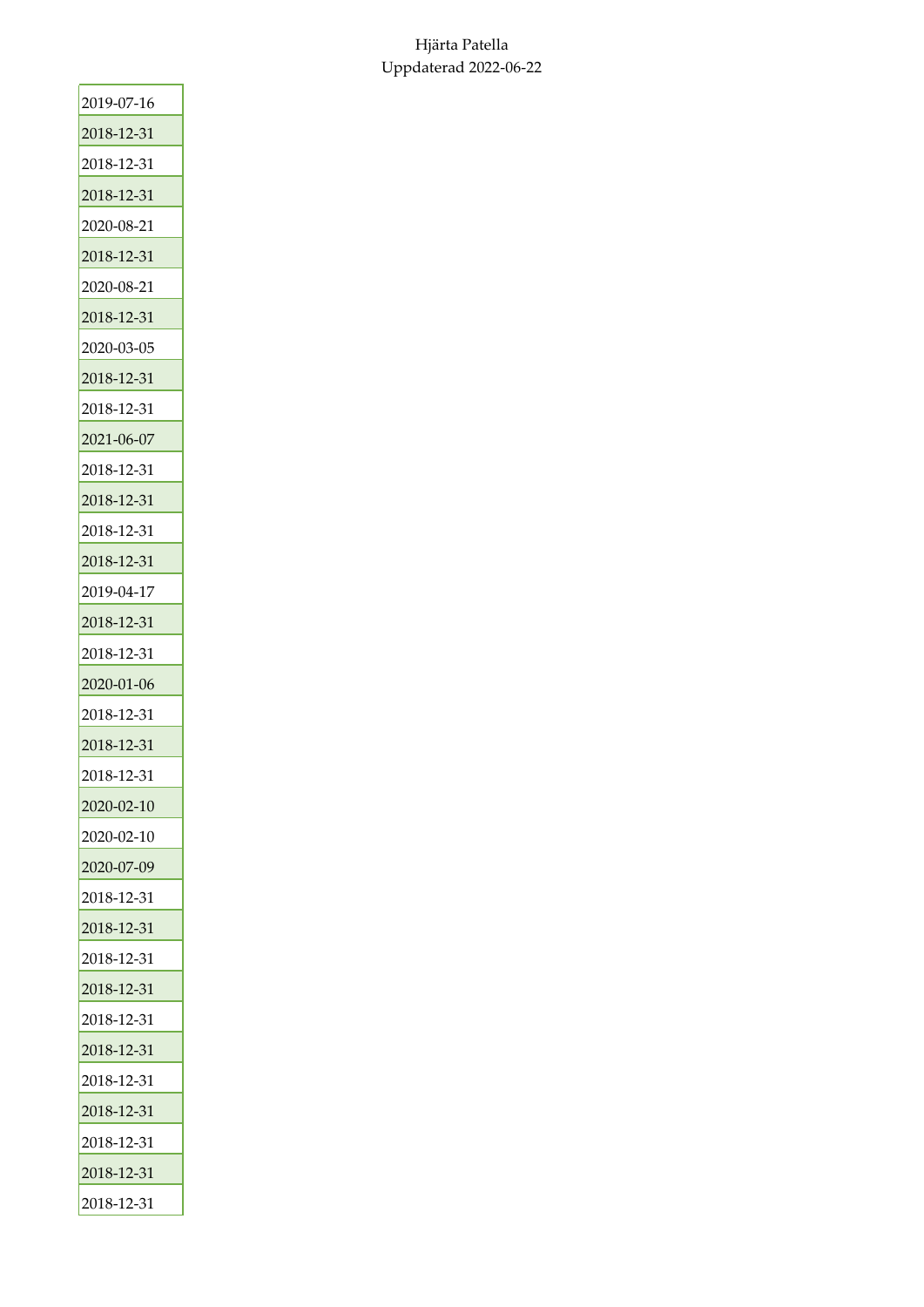| 2020-12-19 |
|------------|
| 2018-12-31 |
| 2018-12-31 |
| 2018-12-31 |
| 2018-12-31 |
| 2018-12-31 |
| 2018-12-31 |
| 2018-12-31 |
| 2018-12-31 |
| 2018-12-31 |
| 2021-09-21 |
| 2018-12-31 |
| 2018-12-31 |
| 2018-12-31 |
| 2018-12-31 |
| 2018-12-31 |
| 2018-12-31 |
| 2021-03-28 |
| 2018-12-31 |
| 2018-12-31 |
| 2021-07-29 |
| 2018-12-31 |
| 2021-10-14 |
| 2021-10-14 |
| 2018-12-31 |
| 2018-12-31 |
| 2018-12-31 |
| 2018-12-31 |
| 2018-12-31 |
| 2020-03-05 |
| 2018-12-31 |
| 2018-12-31 |
| 2021-03-10 |
| 2019-04-17 |
| 2018-12-31 |
| 2018-12-31 |
| 2018-12-31 |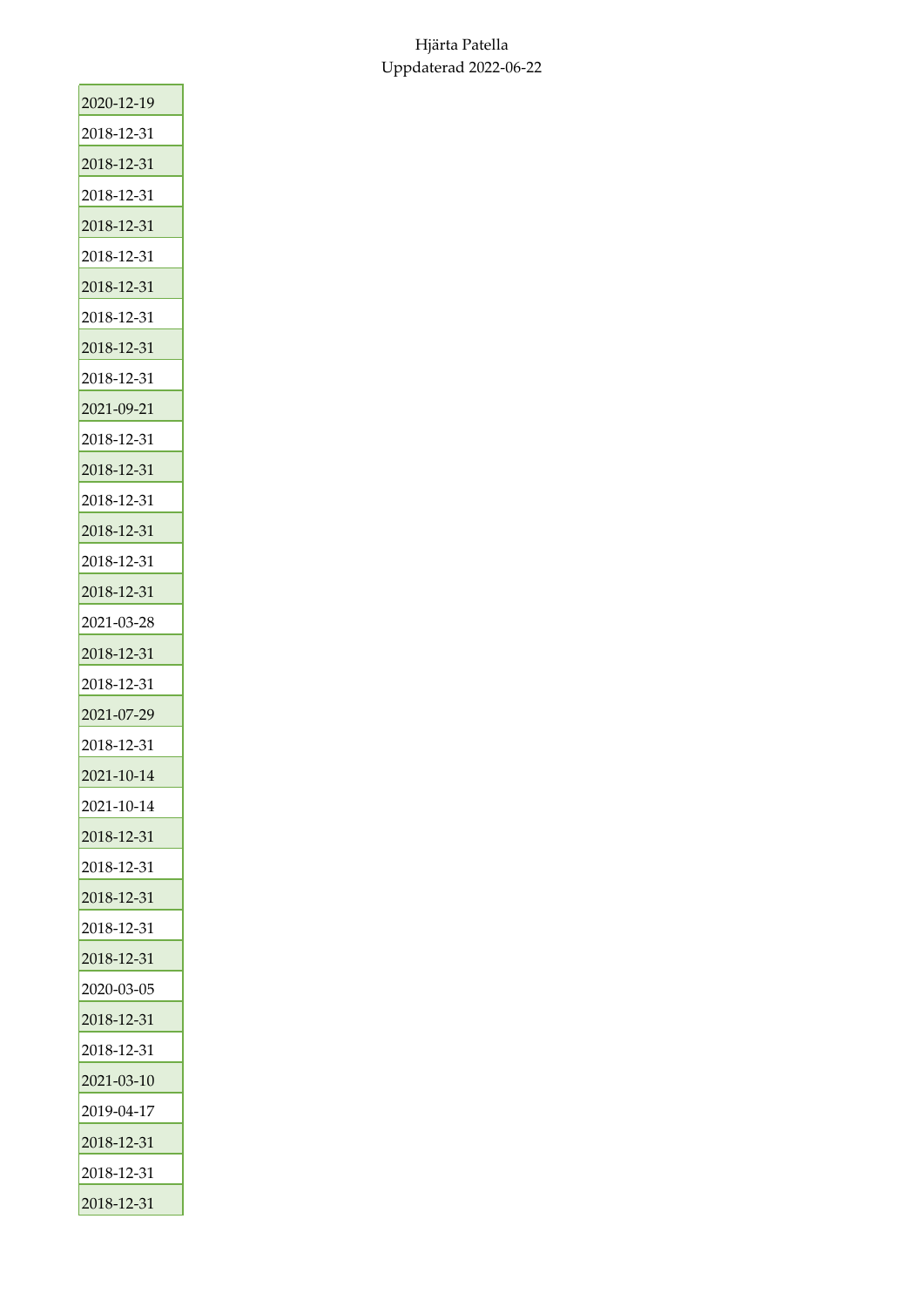| 2018-12-31 |
|------------|
| 2018-12-31 |
| 2018-12-31 |
| 2018-12-31 |
| 2018-12-31 |
| 2018-12-31 |
| 2021-07-28 |
| 2018-12-31 |
| 2018-12-31 |
| 2021-06-07 |
| 2018-12-31 |
| 2018-12-31 |
| 2019-08-04 |
| 2018-12-31 |
| 2018-12-31 |
| 2018-12-31 |
| 2019-09-09 |
| 2018-12-31 |
| 2018-12-31 |
| 2018-12-31 |
| 2018-12-31 |
| 2018-12-31 |
| 2018-12-31 |
| 2018-12-31 |
| 2018-12-31 |
| 2018-12-31 |
| 2021-03-10 |
| 2018-12-31 |
| 2018-12-31 |
| 2020-10-28 |
| 2018-12-31 |
| 2018-12-31 |
| 2018-12-31 |
| 2018-12-31 |
| 2018-12-31 |
| 2018-12-31 |
| 2021-02-06 |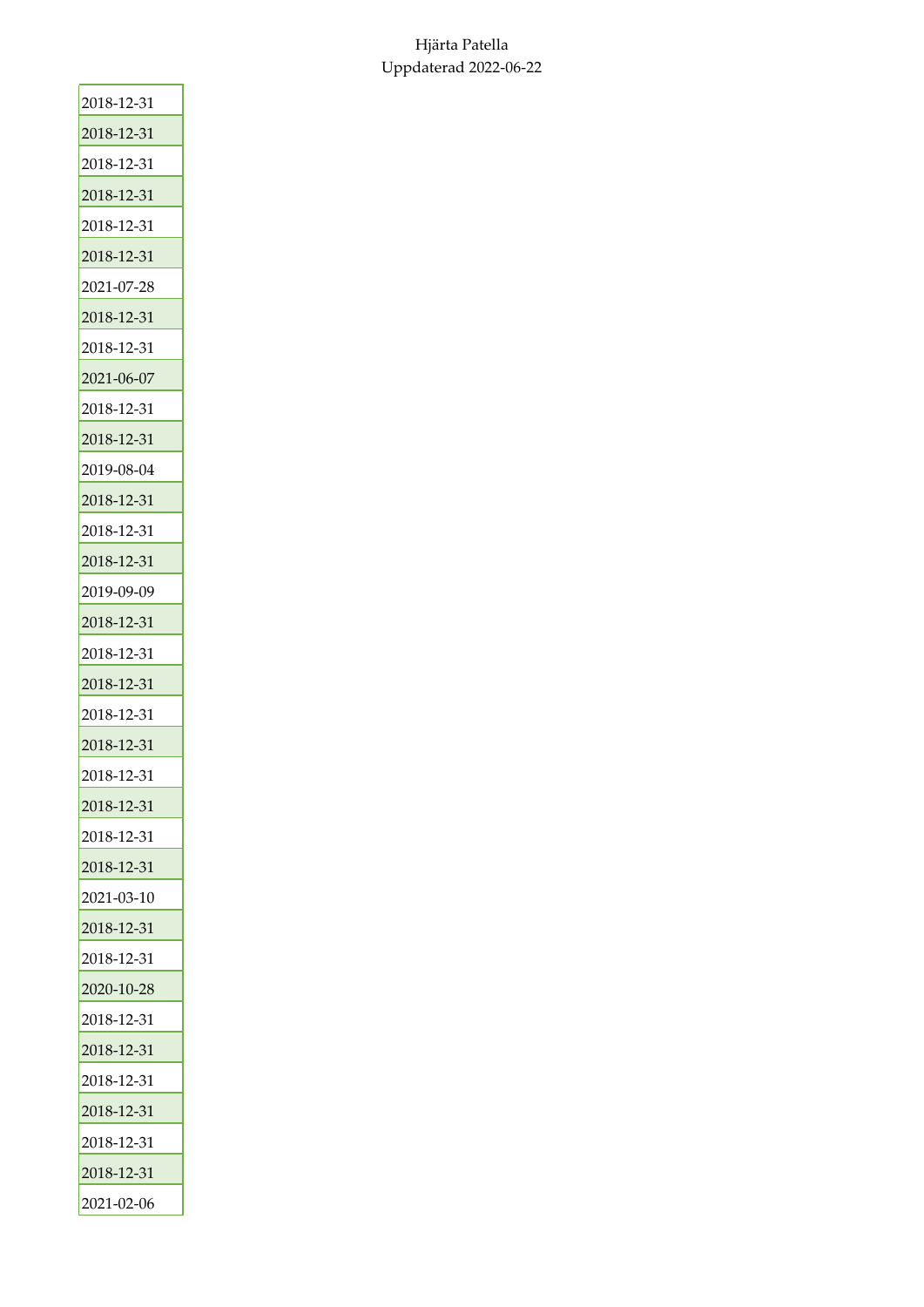| 2019-10-27 |
|------------|
| 2021-07-28 |
| 2020-11-12 |
| 2021-10-24 |
| 2021-07-28 |
| 2021-07-28 |
| 2021-07-28 |
| 2018-12-31 |
| 2018-12-31 |
| 2018-12-31 |
| 2018-12-31 |
| 2018-12-31 |
| 2018-12-31 |
| 2022-06-02 |
| 2020-10-28 |
| 2020-10-28 |
| 2020-10-28 |
| 2019-05-29 |
| 2018-12-31 |
| 2018-12-31 |
| 2018-12-31 |
| 2018-12-31 |
| 2018-12-31 |
| 2018-12-31 |
| 2018-12-31 |
| 2018-12-31 |
| 2018-12-31 |
| 2018-12-31 |
| 2021-06-07 |
| 2018-12-31 |
| 2018-12-31 |
| 2018-12-31 |
| 2018-12-31 |
| 2018-12-31 |
| 2018-12-31 |
| 2018-12-31 |
| 2018-12-31 |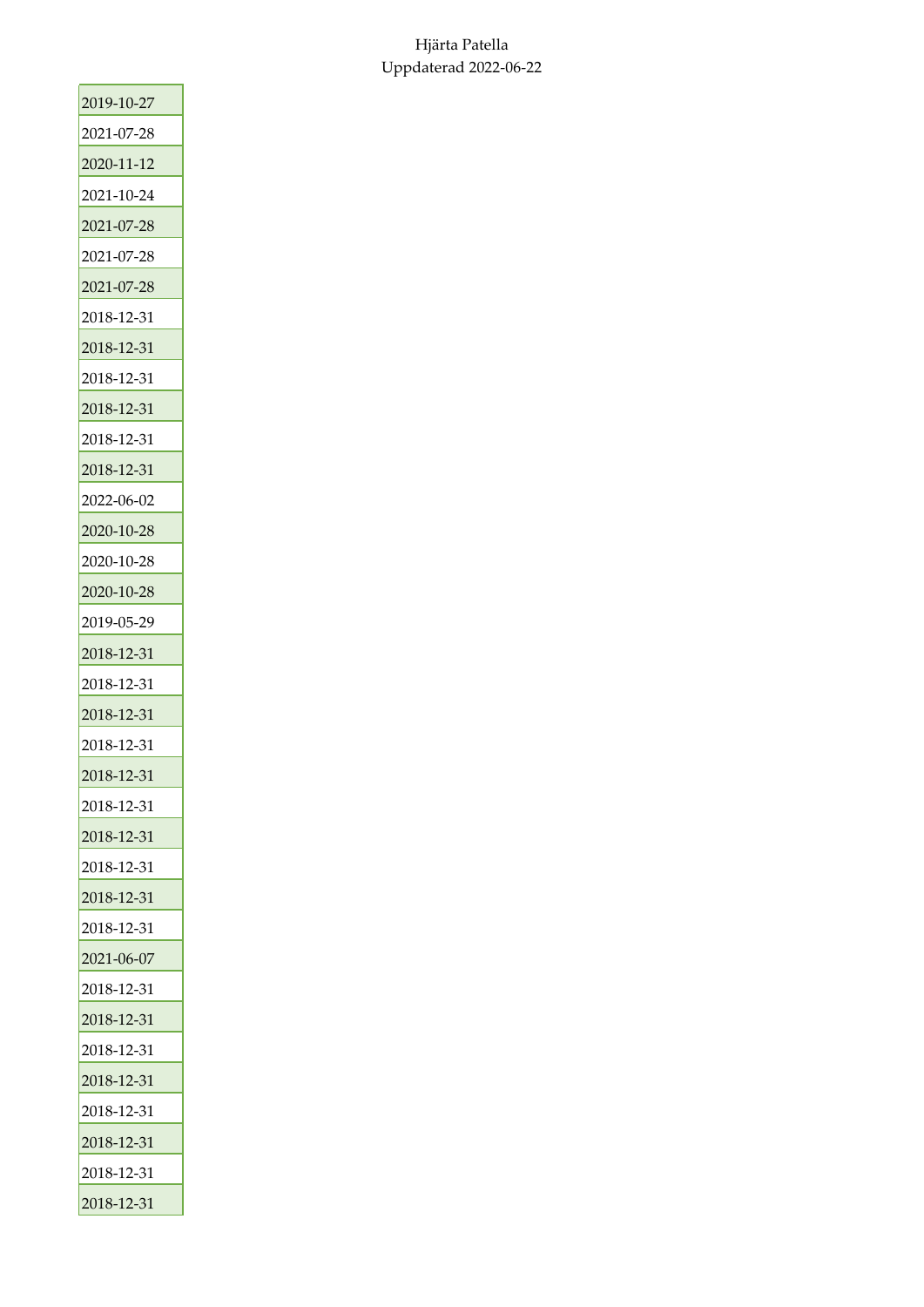| 2018-12-31 |
|------------|
| 2018-12-31 |
| 2018-12-31 |
| 2018-12-31 |
| 2018-12-31 |
| 2018-12-31 |
| 2018-12-31 |
| 2018-12-31 |
| 2018-12-31 |
| 2018-12-31 |
| 2018-12-31 |
| 2018-12-31 |
| 2018-12-31 |
| 2018-12-31 |
| 2018-12-31 |
| 2018-12-31 |
| 2018-12-31 |
| 2018-12-31 |
| 2018-12-31 |
| 2018-12-31 |
| 2018-12-31 |
| 2018-12-31 |
| 2018-12-31 |
| 2018-12-31 |
| 2018-12-31 |
| 2018-12-31 |
| 2018-12-31 |
| 2018-12-31 |
| 2018-12-31 |
| 2018-12-31 |
| 2018-12-31 |
| 2018-12-31 |
| 2018-12-31 |
| 2018-12-31 |
| 2018-12-31 |
| 2018-12-31 |
| 2021-04-25 |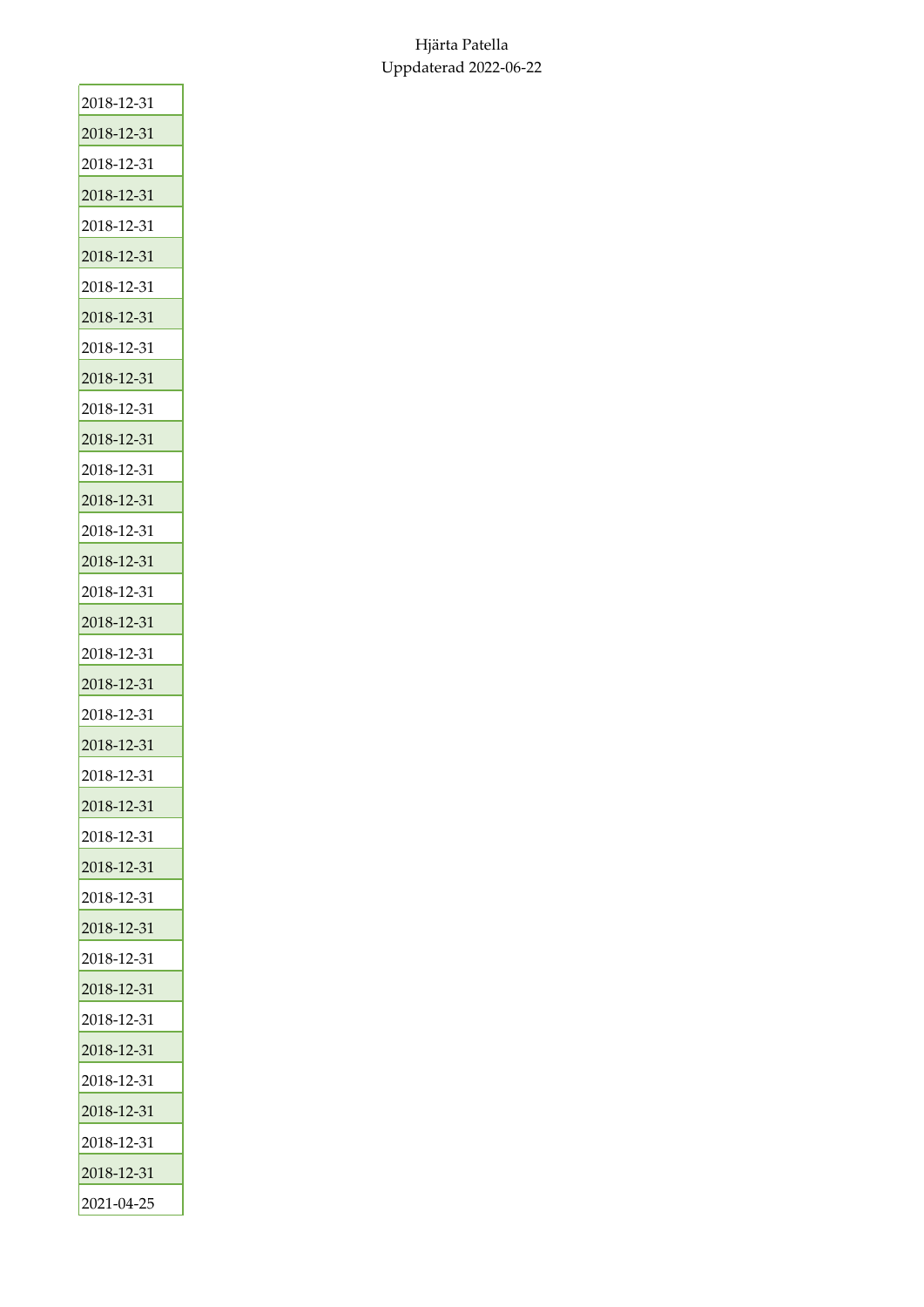| 2021-04-25 |
|------------|
| 2018-12-31 |
| 2018-12-31 |
| 2019-08-04 |
| 2020-10-15 |
| 2018-12-31 |
| 2020-01-08 |
| 2018-12-31 |
| 2018-12-31 |
| 2018-12-31 |
| 2018-12-31 |
| 2018-12-31 |
| 2018-12-31 |
| 2020-03-15 |
| 2018-12-31 |
| 2018-12-31 |
| 2018-12-31 |
| 2019-04-17 |
| 2018-12-31 |
| 2021-04-05 |
| 2018-12-31 |
| 2018-12-31 |
| 2018-12-31 |
| 2020-07-01 |
| 2018-12-31 |
| 2018-12-31 |
| 2018-12-31 |
| 2018-12-31 |
| 2018-12-31 |
| 2021-05-11 |
| 2018-12-31 |
| 2018-12-31 |
| 2018-12-31 |
| 2020-10-28 |
| 2021-10-14 |
| 2018-12-31 |
| 2018-12-31 |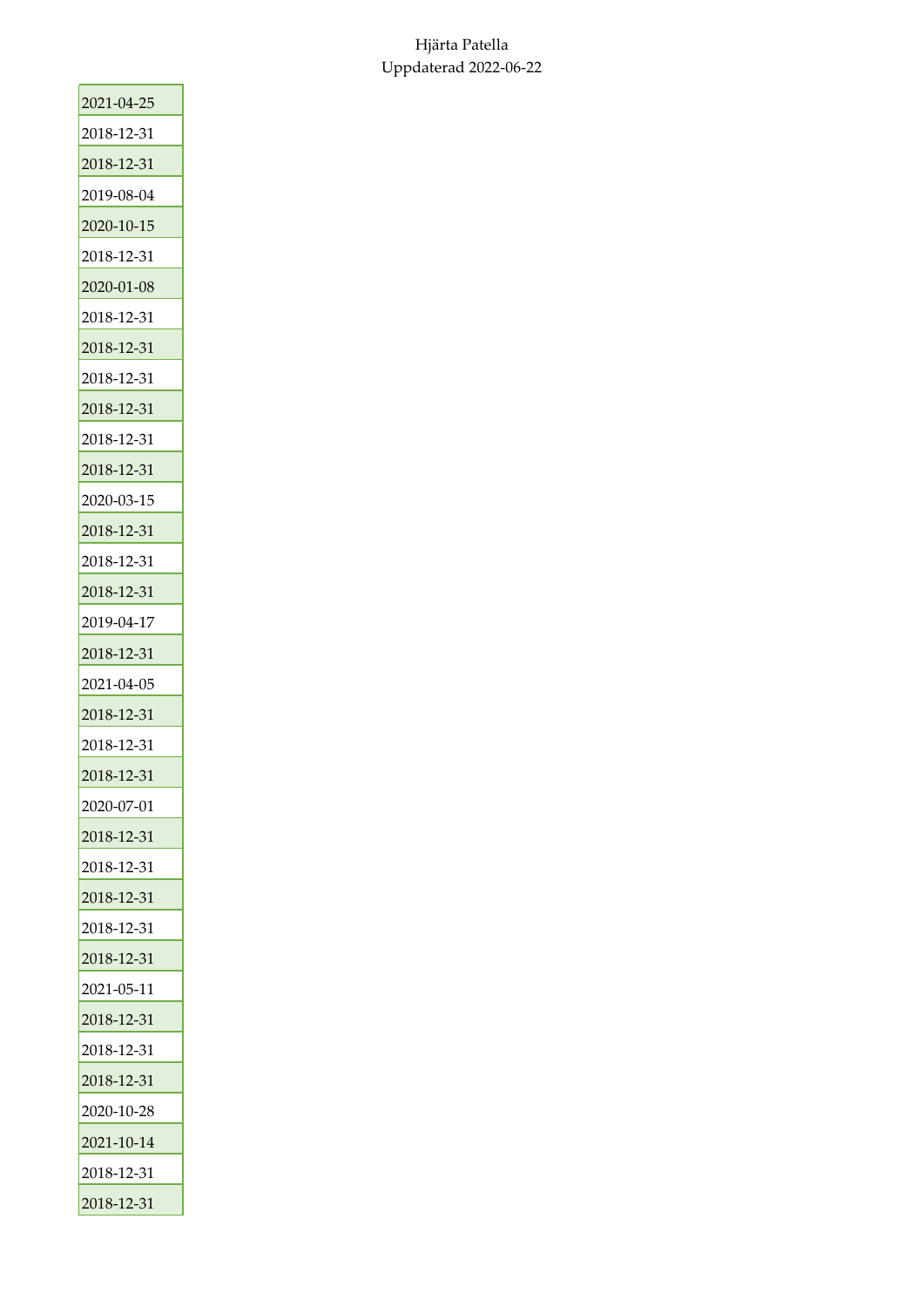| 2022-01-16 |
|------------|
| 2019-04-19 |
| 2018-12-31 |
| 2018-12-31 |
| 2019-08-11 |
| 2019-12-17 |
| 2019-12-17 |
| 2020-07-29 |
| 2020-07-16 |
| 2020-10-28 |
| 2020-07-20 |
| 2021-04-05 |
| 2021-04-05 |
| 2021-04-25 |
| 2018-12-31 |
| 2021-09-21 |
| 2018-12-31 |
| 2018-12-31 |
| 2018-12-31 |
| 2018-12-31 |
| 2019-07-04 |
| 2018-12-31 |
| 2021-09-21 |
| 2022-01-16 |
| 2018-12-31 |
| 2018-12-31 |
| 2018-12-31 |
| 2018-12-31 |
| 2020-10-28 |
| 2018-12-31 |
| 2018-12-31 |
| 2018-12-31 |
| 2018-12-31 |
| 2018-12-31 |
| 2020-07-10 |
| 2019-08-04 |
| 2019-08-06 |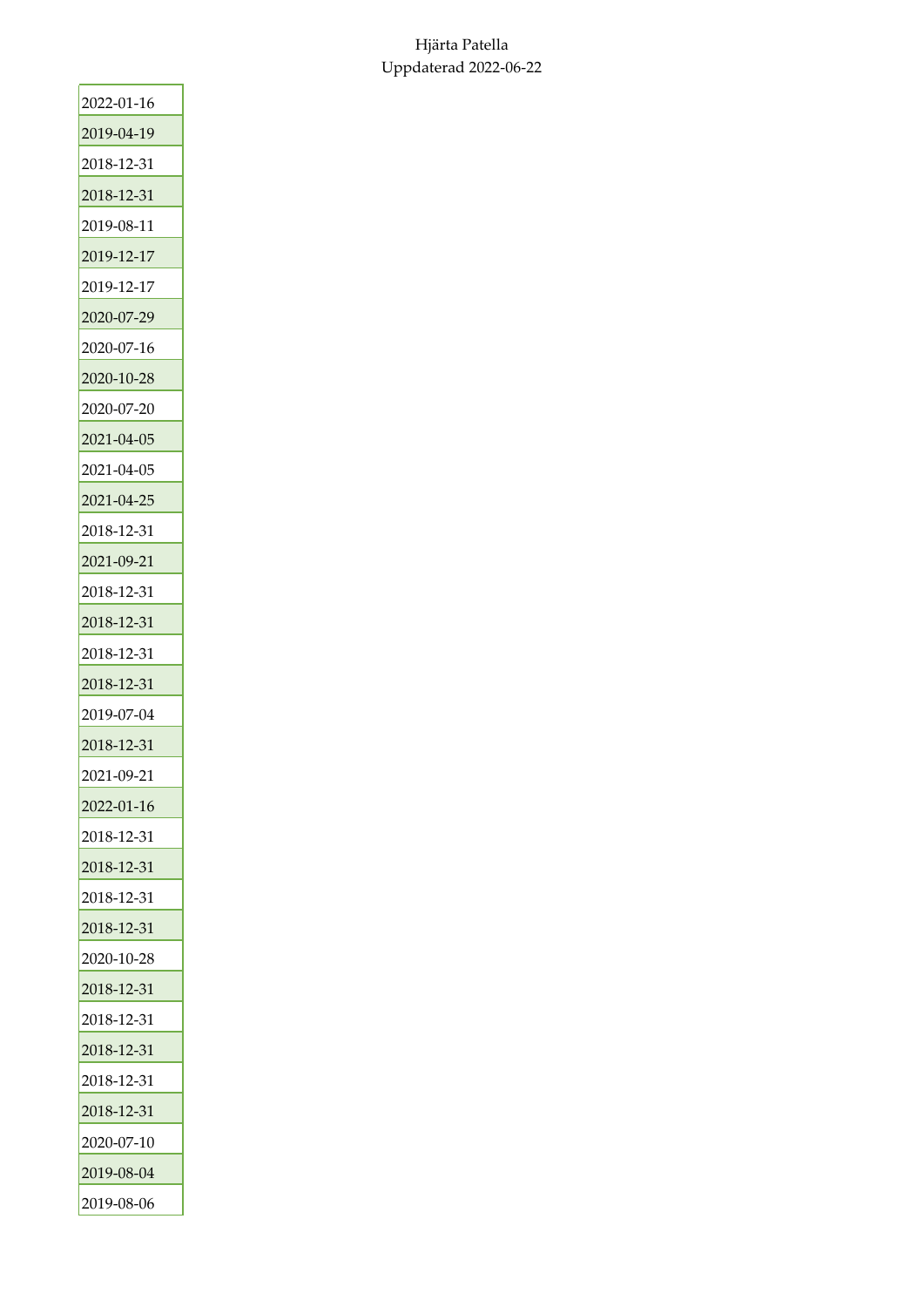| 2018-12-31 |
|------------|
| 2022-01-16 |
| 2021-05-17 |
| 2020-08-20 |
| 2019-09-30 |
| 2019-08-11 |
| 2019-12-17 |
| 2021-10-24 |
| 2020-12-19 |
| 2018-12-31 |
| 2020-12-19 |
| 2020-11-12 |
| 2018-12-31 |
| 2018-12-31 |
| 2021-05-17 |
| 2019-09-30 |
| 2020-09-02 |
| 2018-12-31 |
| 2018-12-31 |
| 2018-12-31 |
| 2021-06-07 |
| 2018-12-31 |
| 2018-12-31 |
| 2018-12-31 |
| 2018-12-31 |
| 2018-12-31 |
| 2018-12-31 |
| 2020-09-28 |
| 2018-12-31 |
| 2018-12-31 |
| 2018-12-31 |
| 2018-12-31 |
| 2018-12-31 |
| 2020-10-15 |
| 2020-03-15 |
| 2018-12-31 |
| 2018-12-31 |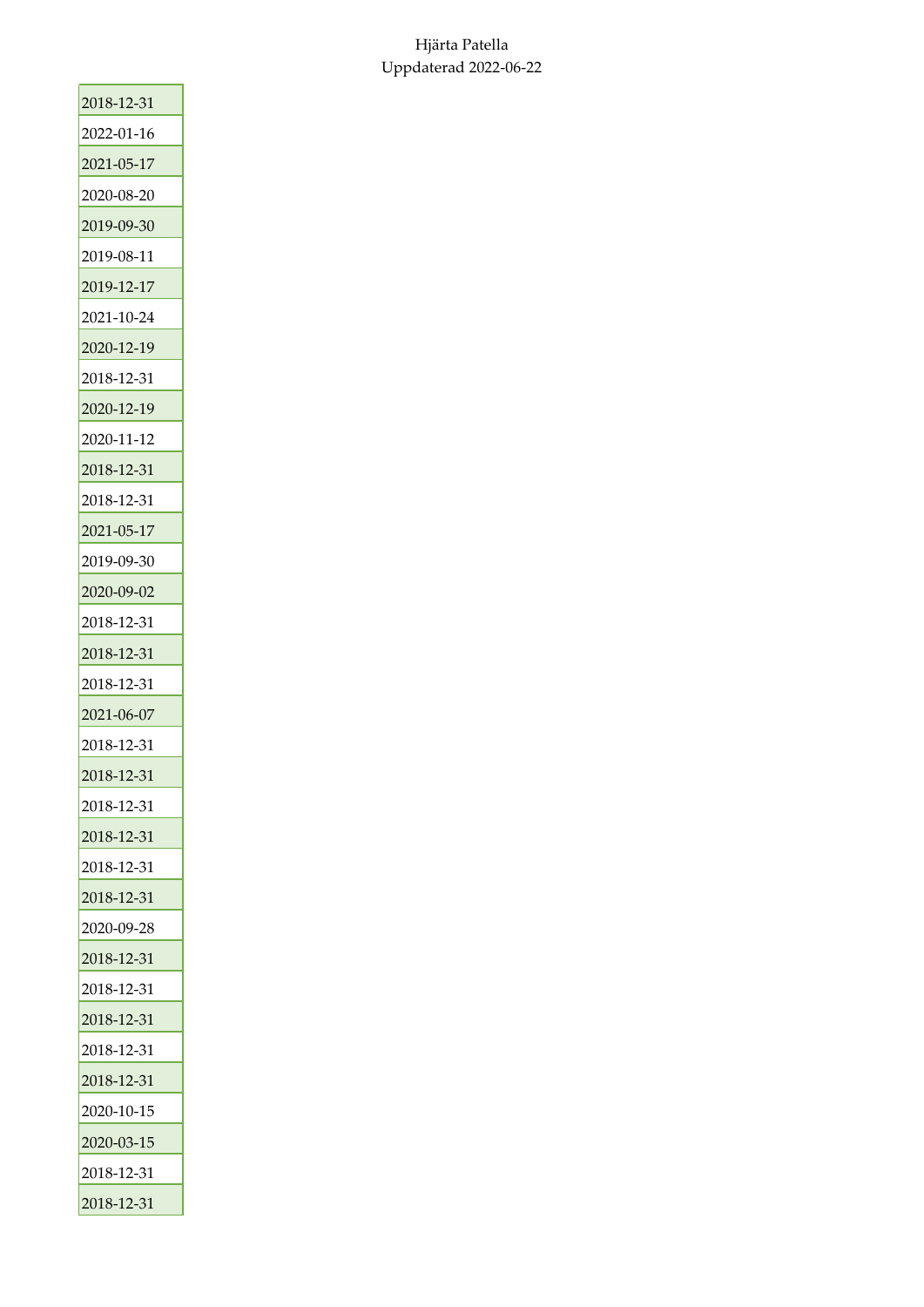| 2018-12-31 |
|------------|
| 2018-12-31 |
| 2018-12-31 |
| 2018-12-31 |
| 2018-12-31 |
| 2018-12-31 |
| 2022-06-21 |
| 2018-12-31 |
| 2019-04-17 |
| 2018-12-31 |
| 2019-10-13 |
| 2018-12-31 |
| 2019-10-13 |
| 2018-12-31 |
| 2018-12-31 |
| 2018-12-31 |
| 2018-12-31 |
| 2018-12-31 |
| 2018-12-31 |
| 2018-12-31 |
| 2018-12-31 |
| 2018-12-31 |
| 2018-12-31 |
| 2018-12-31 |
| 2018-12-31 |
| 2018-12-31 |
| 2018-12-31 |
| 2018-12-31 |
| 2018-12-31 |
| 2018-12-31 |
| 2018-12-31 |
| 2018-12-31 |
| 2018-12-31 |
| 2018-12-31 |
| 2018-12-31 |
| 2018-12-31 |
| 2018-12-31 |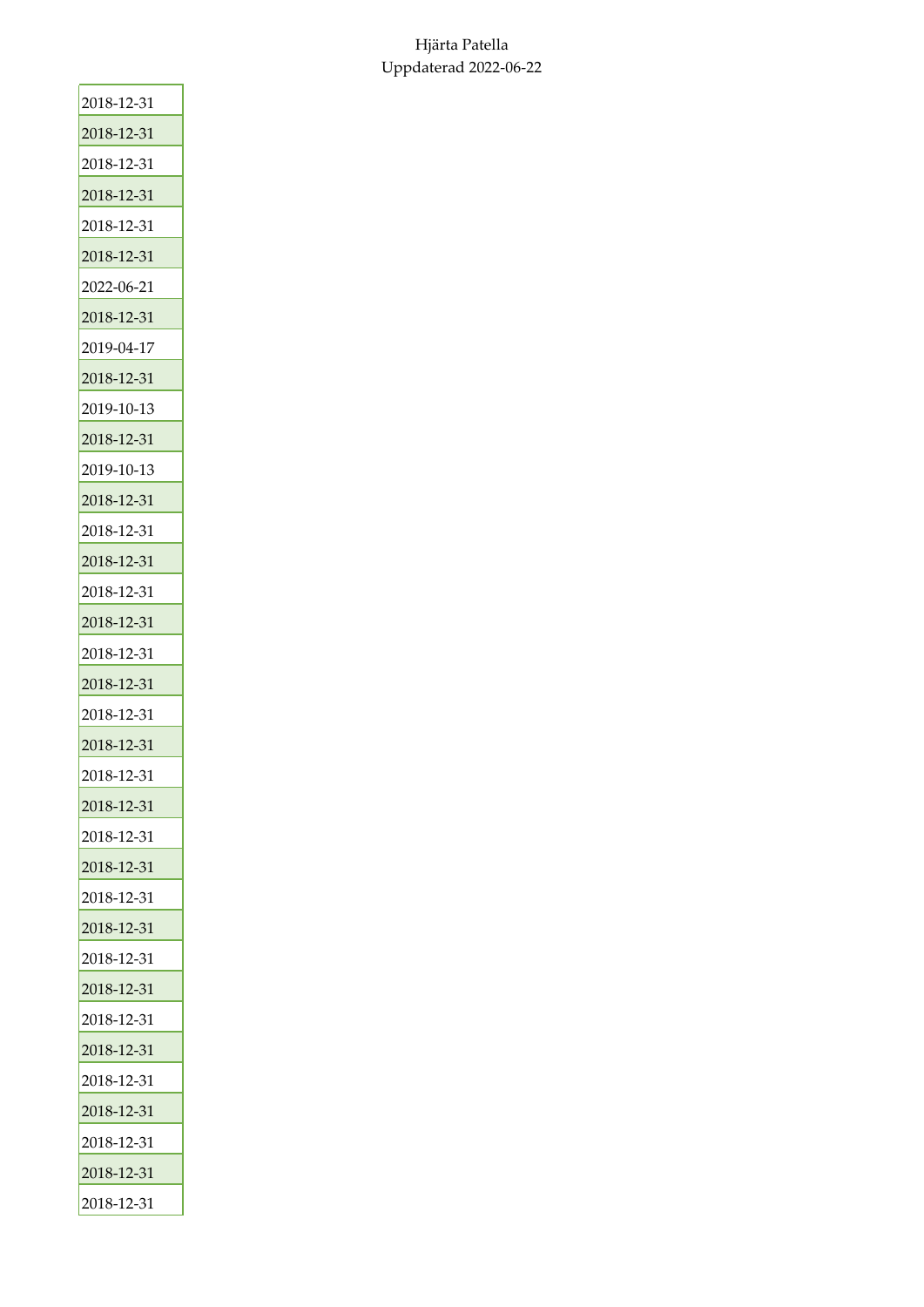| 2018-12-31 |
|------------|
| 2018-12-31 |
| 2018-12-31 |
| 2018-12-31 |
| 2018-12-31 |
| 2018-12-31 |
| 2018-12-31 |
| 2018-12-31 |
| 2021-06-07 |
| 2018-12-31 |
| 2018-12-31 |
| 2021-07-28 |
| 2018-12-31 |
| 13/03/2021 |
| 2018-12-31 |
| 2019-04-08 |
| 2018-12-31 |
| 2018-12-31 |
| 2018-12-31 |
| 2018-12-31 |
| 2018-12-31 |
| 2018-12-31 |
| 2018-12-31 |
| 2018-12-31 |
| 2018-12-31 |
| 2019-04-08 |
| 2018-12-31 |
| 2018-12-31 |
| 2018-12-31 |
| 2019-11-04 |
| 2019-06-26 |
| 2019-06-26 |
| 2019-10-31 |
| 2020-07-16 |
| 2020-07-16 |
| 2020-07-16 |
| 2020-07-16 |
|            |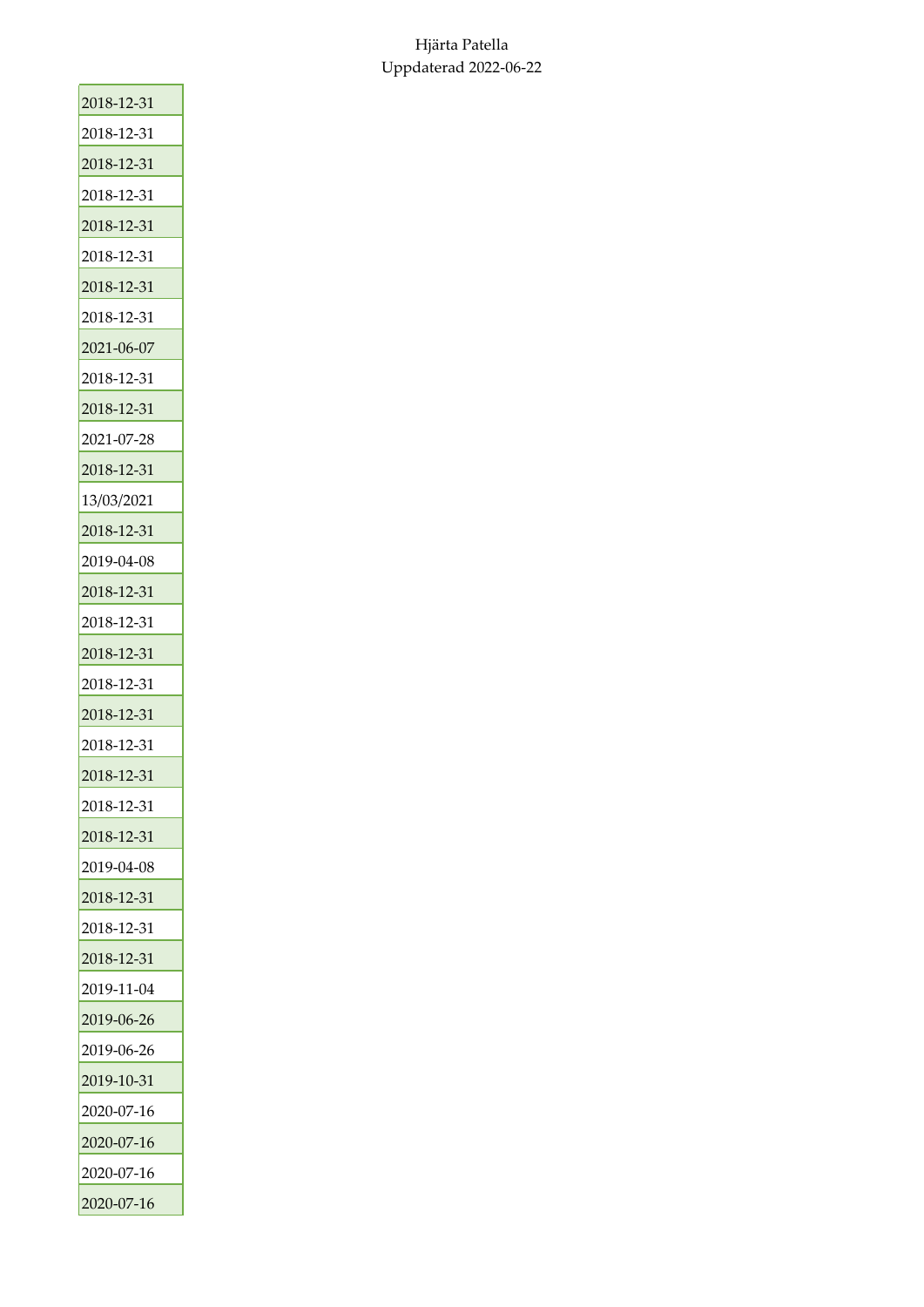| 2022-06-21 |
|------------|
| 2021-10-14 |
| 2018-12-31 |
| 2018-12-31 |
| 2018-12-31 |
| 2018-12-31 |
| 2018-12-31 |
| 2020-04-26 |
| 2018-12-31 |
| 2018-12-31 |
| 2018-12-31 |
| 2018-12-31 |
| 2018-12-31 |
| 2018-12-31 |
| 2018-12-31 |
| 2018-12-31 |
| 2021-09-21 |
| 2018-12-31 |
| 2018-12-31 |
| 2020-01-12 |
| 2020-05-12 |
| 2021-09-21 |
| 2018-12-31 |
| 2019-09-09 |
| 2019-07-16 |
| 2019-12-17 |
| 2020-01-15 |
| 2020-01-24 |
| 2018-12-31 |
| 2018-12-31 |
| 2018-12-31 |
| 2019-06-01 |
| 2019-12-19 |
| 2018-12-31 |
| 2021-07-28 |
| 2021-07-29 |
|            |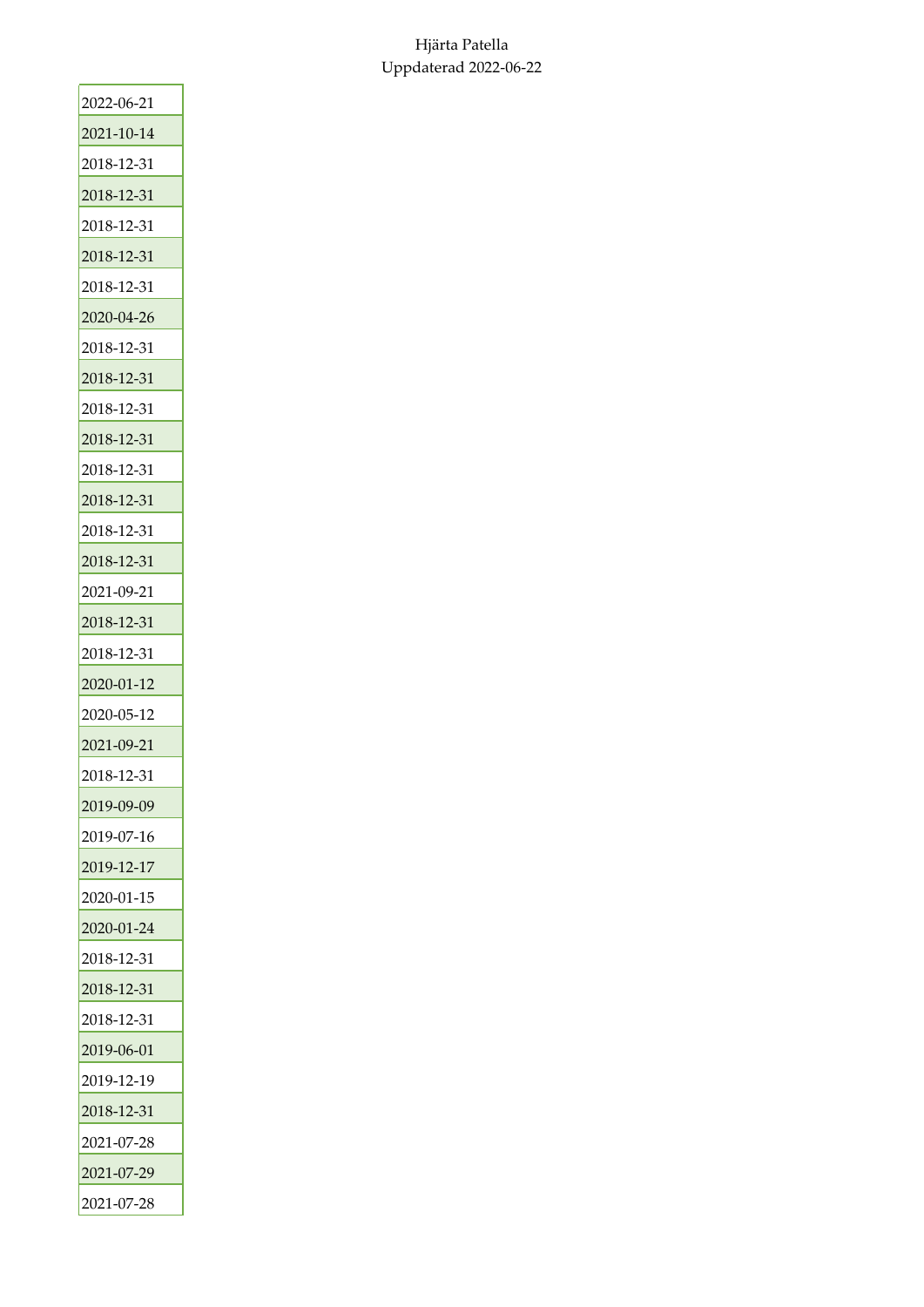| 2021-07-28 |
|------------|
| 2021-03-03 |
| 2019-11-20 |
| 2019-11-20 |
| 2019-11-20 |
| 2019-11-20 |
| 2021-03-03 |
| 2021-03-03 |
| 2021-07-28 |
| 2019-11-20 |
| 2018-12-31 |
| 2019-11-20 |
| 2018-12-31 |
| 2021-03-03 |
| 2021-07-28 |
| 2018-12-31 |
| 2021-03-03 |
| 2019-11-20 |
| 2021-03-03 |
| 2021-07-28 |
| 2018-12-31 |
| 2021-07-28 |
| 2021-07-28 |
| 2018-12-31 |
| 2018-12-31 |
| 2018-12-31 |
| 2018-12-31 |
| 2018-12-31 |
| 2018-12-31 |
| 2018-12-31 |
| 2018-12-31 |
| 2021-03-03 |
| 2018-12-31 |
| 2018-12-31 |
| 2020-10-28 |
| 2018-12-31 |
| 2021-03-10 |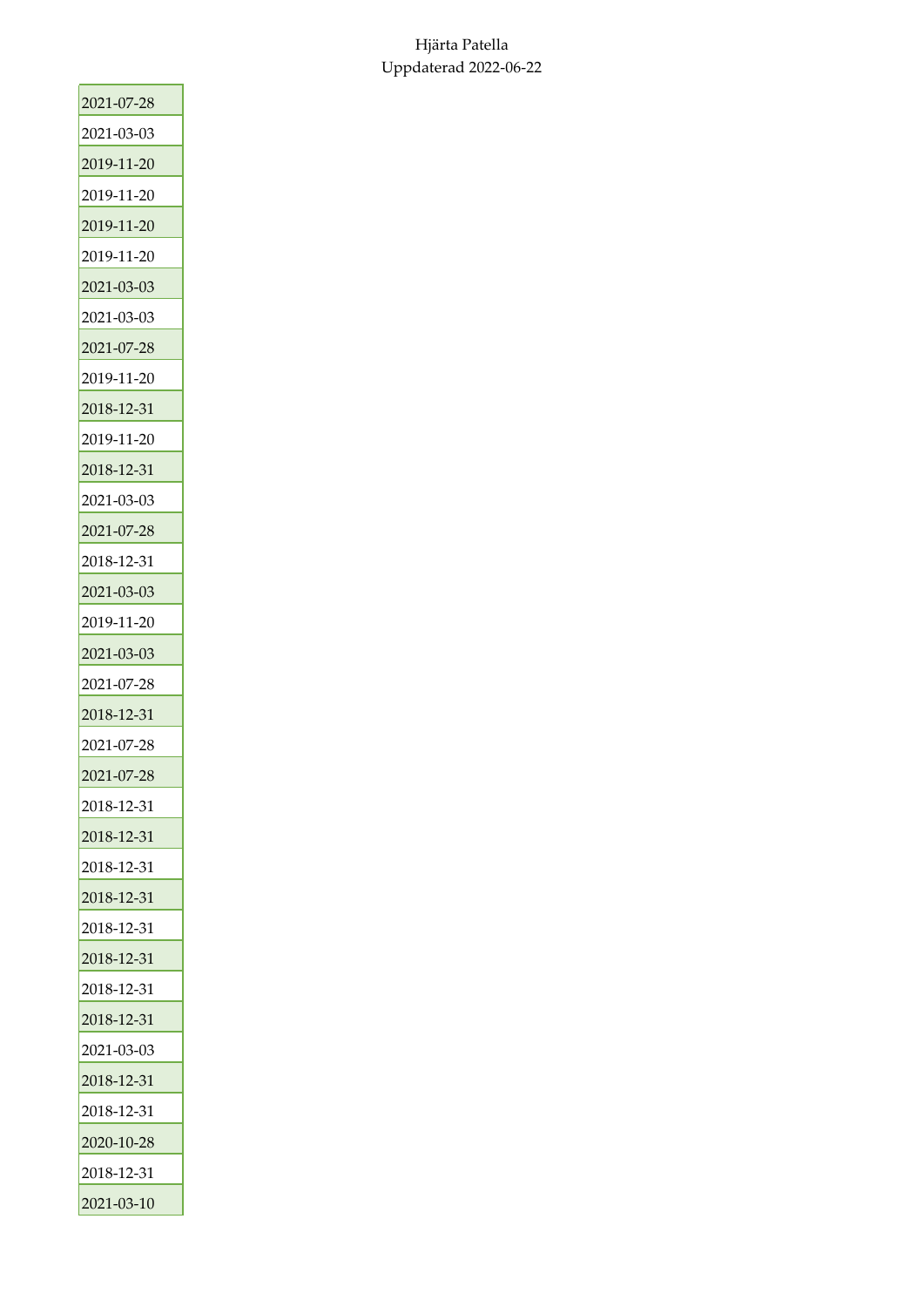| 2018-12-31 |
|------------|
| 2019-04-17 |
| 2018-12-31 |
| 2019-06-26 |
| 2018-12-31 |
| 2018-12-31 |
| 2018-12-31 |
| 2020-10-28 |
| 2018-12-31 |
| 2018-12-31 |
| 2018-12-31 |
| 2018-12-31 |
| 2018-12-31 |
| 2018-12-31 |
| 2018-12-31 |
| 2019-04-17 |
| 2021-02-06 |
| 2019-04-17 |
| 2018-12-31 |
| 2018-12-31 |
| 2018-12-31 |
| 2018-12-31 |
| 2018-12-31 |
| 2018-12-31 |
| 2018-12-31 |
| 2018-12-31 |
| 2018-12-31 |
| 2018-12-31 |
| 2018-12-31 |
| 2018-12-31 |
| 2018-12-31 |
| 2018-12-31 |
| 2018-12-31 |
| 2018-12-31 |
| 2018-12-31 |
| 2018-12-31 |
| 2018-12-31 |